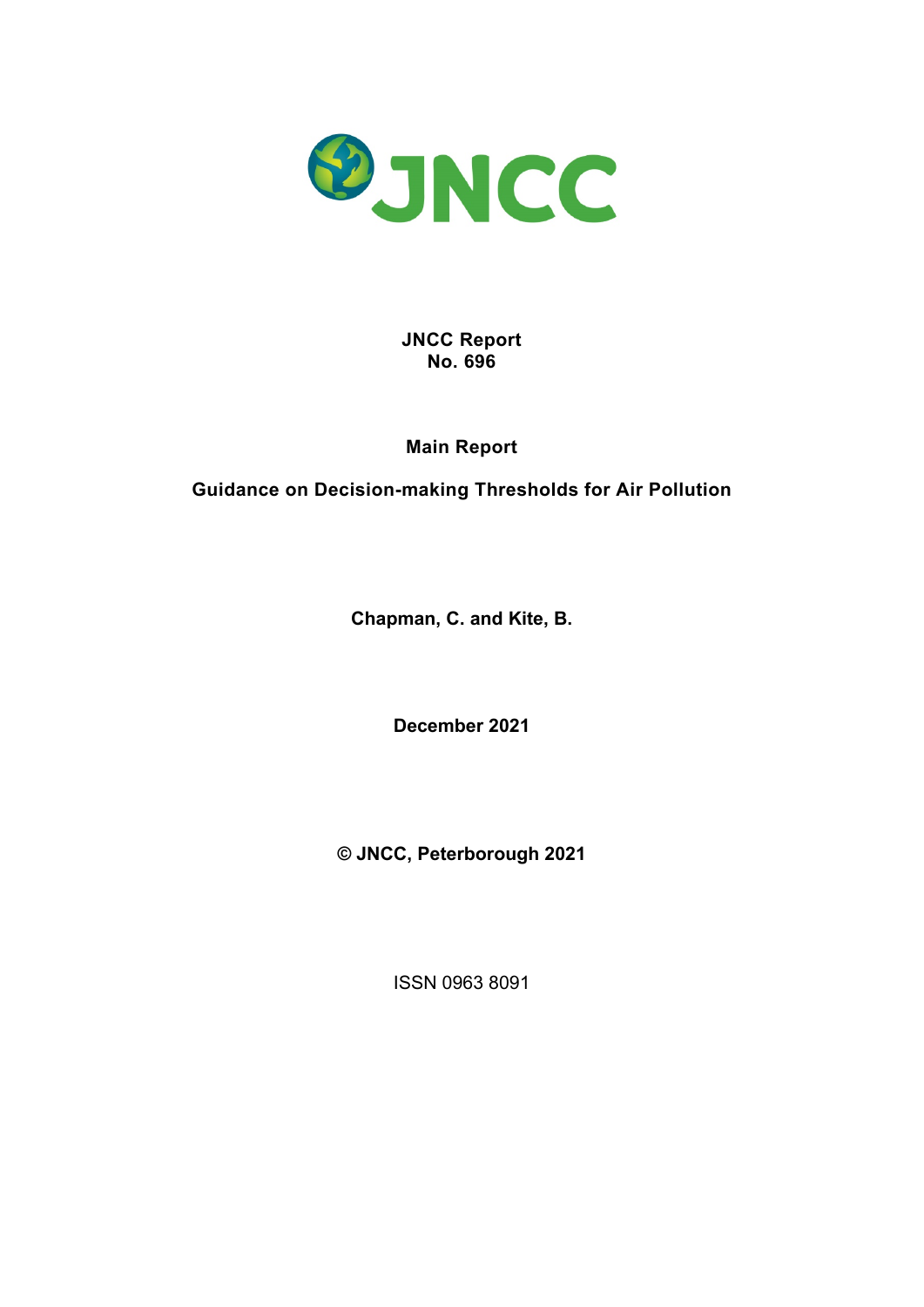#### **For further information please contact:**

Joint Nature Conservation Committee Monkstone House City Road Peterborough PE1 1JY <https://jncc.gov.uk/>

#### **This report should be cited as:**

CHAPMAN, C. & KITE, B. 2021. *Guidance on Decision-Making Thresholds for Air Pollution*. *JNCC Report No.696 (Main Report)*, JNCC, Peterborough, ISSN 0963-8091.

### **JNCC EQA Statement:**

This report is compliant with JNCC's Evidence Quality Assurance Policy <https://jncc.gov.uk/about-jncc/corporate-information/evidence-quality-assurance/>

Scientific advisers from Natural Resources Wales, Environment Agency (England), Natural England and Northern Ireland Environment Agency peer reviewed the work. Contractors made changes accordingly and the updated reports were approved by the reviewers and the Inter-agency Air Pollution Group before being finalised. Full details are available upon request.

#### **Acknowledgments:**

This report is written by DTA Ecology with contributions from Ecological Planning and Research Ltd. The authors would like to acknowledge the contributions made by Air Quality Consultants to the underpinning air quality modelling and evidence base. Sincere thanks to key external stakeholders who participated in the Ecology Workshops held on 23<sup>rd</sup> and 26<sup>th</sup> November 2020, including:

UK Centre for Ecology and Hydrology Natural Resources Wales Natural England **NatureScot** Environment Agency Northern Ireland Environment Agency Scottish Environment Protection Agency Baker Consultants AECOM Manchester Metropolitan University University of Lancaster Plant Life BSG Ecology Fleming Ecology Corporation of London Shropshire Council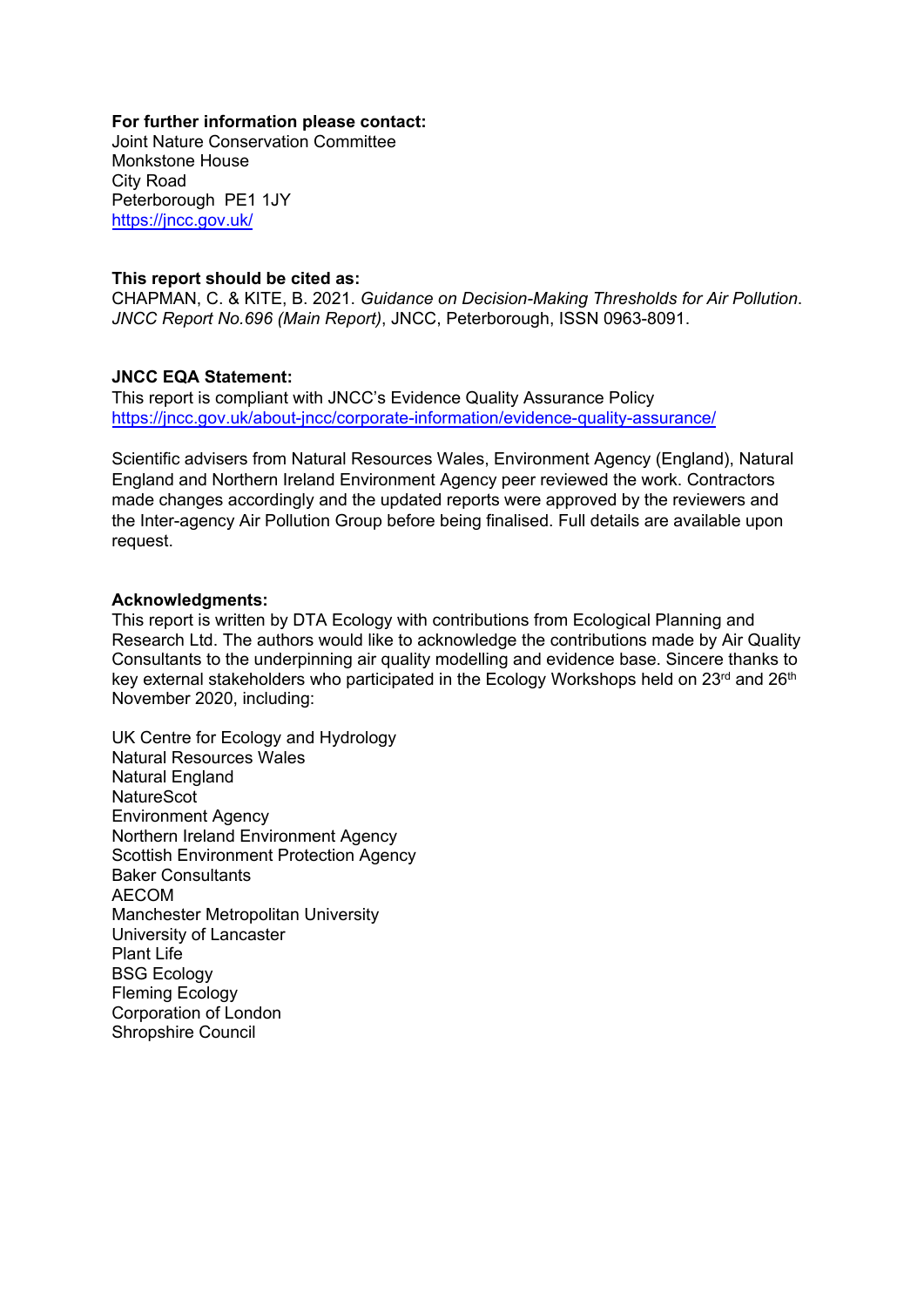# <span id="page-2-0"></span>**Executive Summary**

This report provides decision-making criteria to inform the assessment of air quality impacts on designated conservation sites. The criteria are intended to be applied to individual sources to identify those for which a decision can be taken without the need for further assessment effort. For the purpose of decision-making further assessment effort is reasonably required where it might

- i. enable a decision-maker to move closer to reaching a decision;
- ii. influence the decision to be taken; or
- iii. be relevant to conditions or restrictions subject to which consent may be given.

Contributions from individual sources which are below a relevant threshold can properly be ignored on the basis that their combined effect will not undermine the achievement of the conservation objectives or make a meaningful contribution to a significant effect. **In the context of decision-making a 'meaningful contribution' is one whereby further assessment might reasonably influence the outcome of the decision to be taken**.

In accordance with relevant court decisions, the decision-making criteria have been derived through an assessment in advance which, in practice, considers the cumulative effects of plans and projects which might be excluded from further assessment through the application of the criteria. The thresholds referred to in this report can therefore be explained on logical and empirical grounds. This report should be read alongside the supporting Technical Report which provides the detail concerning the underpinning technical assessment and modelling work from which the thresholds have been derived.

The underpinning rationale which underpins the criteria for non-road sources can be summarised as follows:

- 1. A level of environmental change, over a defined timeframe, which will not undermine the achievement of the conservation objectives for air quality is identified. This is referred to as 'Objective Compliant Change' (OCC).
- 2. Assuming a worst-case scenario in terms of the rate at which plans and projects might come forward (i.e. high development pressure) a decision making threshold (DMT) is calculated. The DMT is the maximum contribution from an individual plan or project such that the combined effects of proposals below the threshold will not exceed the OCC value. The plans and projects can properly be ignored as their combined effects will not undermine the achievement of the conservation objectives.
- 3. Having established a relationship between how the spatial distribution and frequency of individual plans and projects can act in a cumulative manner, it is then possible to derive site-relevant thresholds (SRTs) which can be applied to sites where development pressure (i.e., the rate at which plans and projects are anticipated to come forward) is lower.

The criteria for roads are different. They are derived on the basis of the degree to which a new project contributes to the forecast increase in traffic on the road concerned. Where development pressure is high (on the basis of the predicted annual traffic increase) a small project-specific increment is applied. Where development pressure is lower a larger projectspecific increment can be accepted. Road-relevant refinements to the proposed criteria can be applied which take account of the distance between the road and the nearest boundary of a designated site.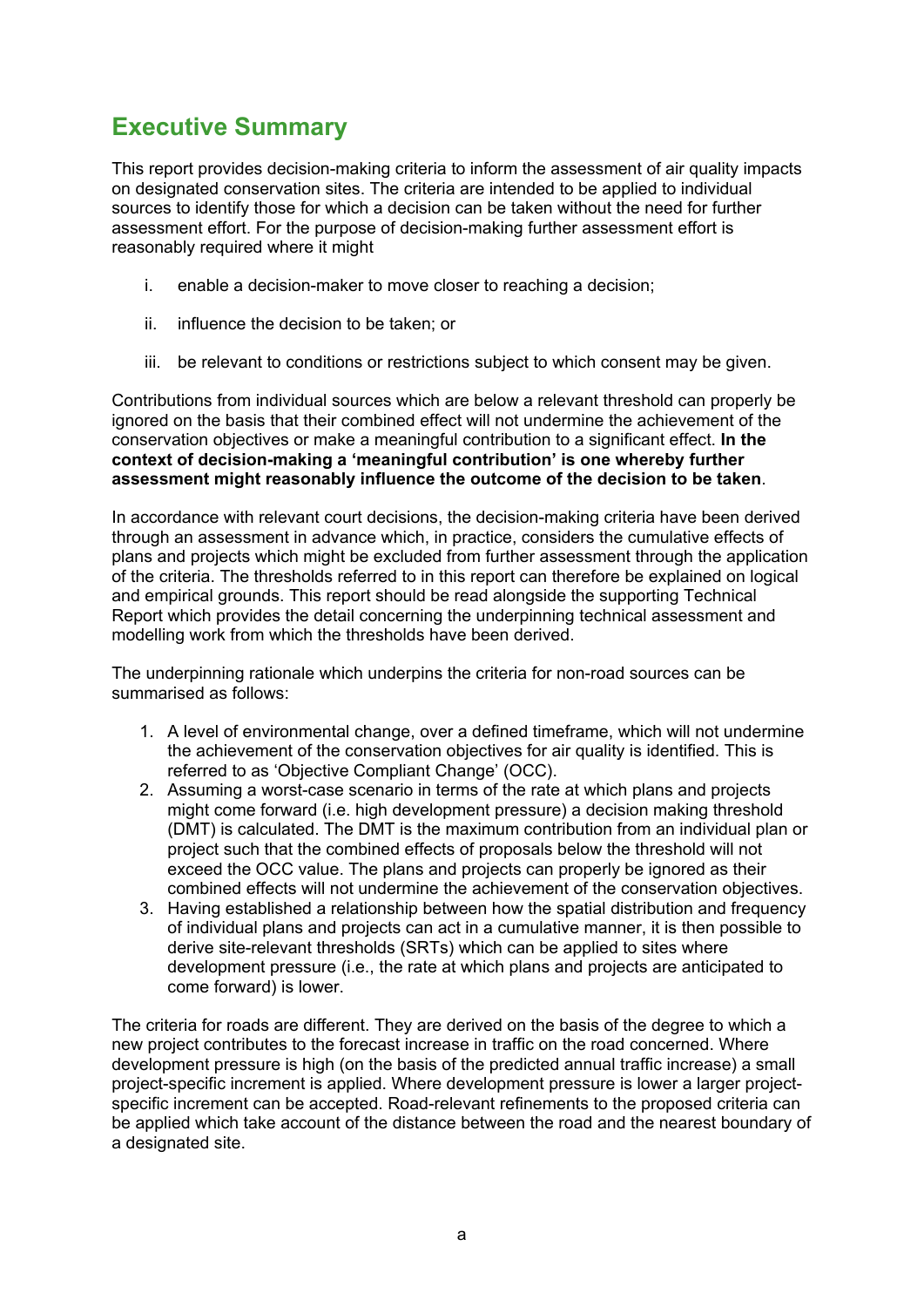# **Table of Contents**

| 1                                                                                   |                                                                                            |  |  |
|-------------------------------------------------------------------------------------|--------------------------------------------------------------------------------------------|--|--|
| 1.1                                                                                 |                                                                                            |  |  |
| 1.2                                                                                 |                                                                                            |  |  |
| 1.3                                                                                 |                                                                                            |  |  |
| 1.4                                                                                 |                                                                                            |  |  |
| 1.5                                                                                 |                                                                                            |  |  |
| $\overline{2}$                                                                      |                                                                                            |  |  |
| 2.1                                                                                 |                                                                                            |  |  |
| 2.2                                                                                 | A reasonable approach to air quality assessment and in-combination5                        |  |  |
| 2.3                                                                                 |                                                                                            |  |  |
| 2.4                                                                                 |                                                                                            |  |  |
| $\mathbf{3}$                                                                        |                                                                                            |  |  |
| 3.1                                                                                 |                                                                                            |  |  |
| 3.2                                                                                 |                                                                                            |  |  |
| 3.3                                                                                 |                                                                                            |  |  |
| $\overline{\mathbf{4}}$                                                             |                                                                                            |  |  |
| 4.1                                                                                 |                                                                                            |  |  |
| 4.2                                                                                 |                                                                                            |  |  |
| 4.3                                                                                 |                                                                                            |  |  |
| 5                                                                                   |                                                                                            |  |  |
| 5.1                                                                                 | Why road sources are treated differently to on-site emission sources?  17                  |  |  |
| 5.2                                                                                 | How further assessment at project level might be avoided by adopting the conclusions of an |  |  |
|                                                                                     |                                                                                            |  |  |
| 5.3                                                                                 | Applying the Government guidance to the assessment of traffic emissions  18                |  |  |
| 5.4                                                                                 |                                                                                            |  |  |
| 5.5                                                                                 |                                                                                            |  |  |
| 5.6                                                                                 |                                                                                            |  |  |
| 5.7                                                                                 |                                                                                            |  |  |
| Appendix 1: What is Objective Compliant Change (OCC) and how has it been derived 24 |                                                                                            |  |  |
|                                                                                     | Appendix 2: The importance of decision-making thresholds (DMTs) and how they have been     |  |  |
|                                                                                     |                                                                                            |  |  |
|                                                                                     |                                                                                            |  |  |
|                                                                                     |                                                                                            |  |  |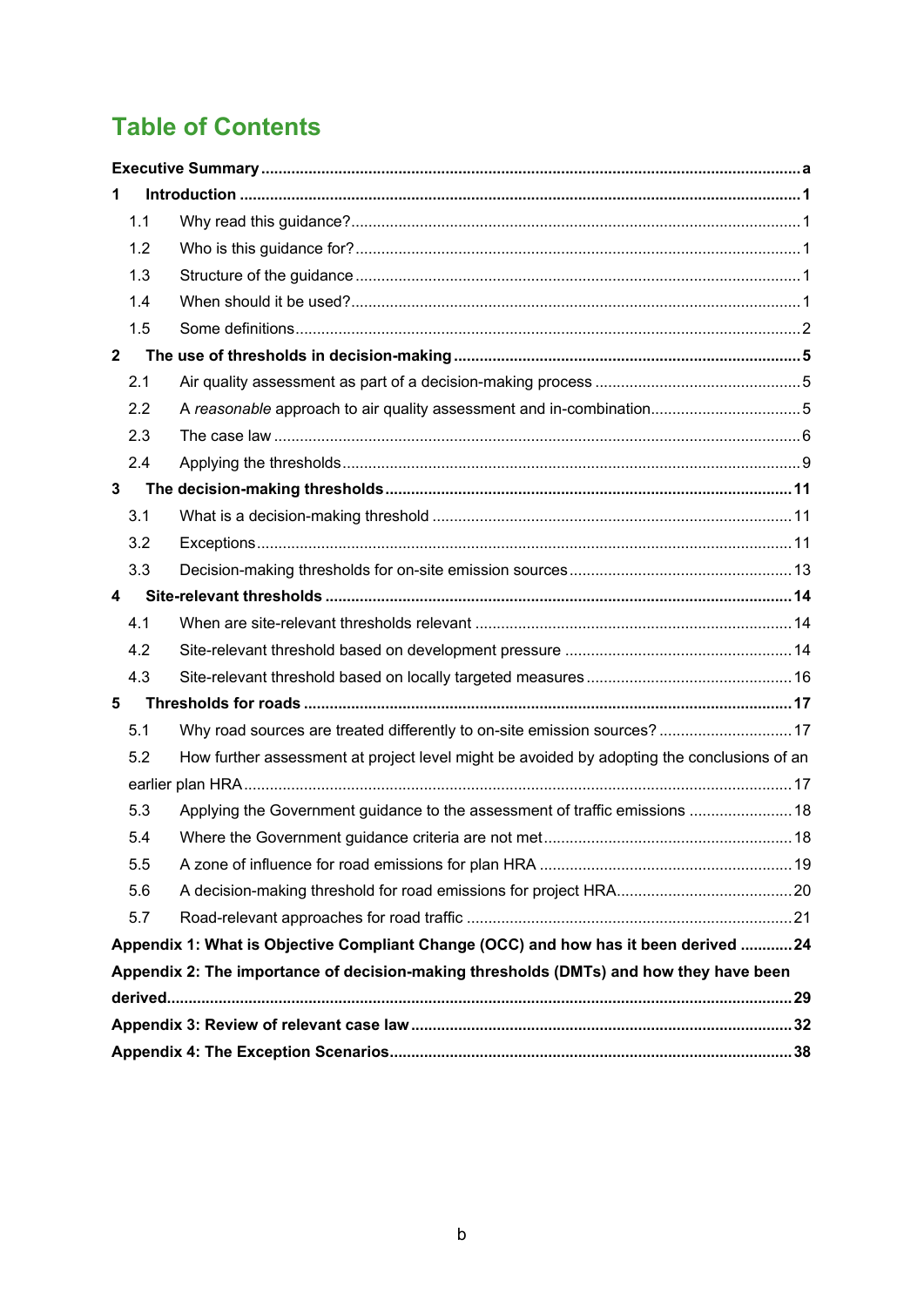# <span id="page-4-0"></span>**1 Introduction**

## <span id="page-4-1"></span>**1.1 Why read this guidance?**

This report has been commissioned by the JNCC (Joint Nature Conservation Committee<sup>[1](#page-4-5)</sup>) on behalf of the Inter-agency Air Pollution Group<sup>[2](#page-4-6)</sup> and Defra (Department for Environment, Food and Rural Affairs). It provides an evidentiary basis for decision-making thresholds (DMTs) to inform the assessment of air quality impacts on designated sites. DMTs can be applied to individual proposals to determine whether an assessment in combination with other plans and projects is required, or, whether the risk from air pollution related impacts is sufficiently small that no further assessment effort is necessary. Contributions from individual sources below the DMT can properly be ignored on the basis that their combined effect will not undermine a site's conservation objectives.

Readers wanting to scrutinise the underlying technical evidence basis for the approach set out in this report are referred to a supporting Technical Report produced by Air Quality Consultants[3](#page-4-7) (hereafter referred to as 'the Technical Report'). This guidance does not reiterate or duplicate the content presented in the more detailed technical report. A full understanding of the approach to be taken, and the underpinning evidence base, is provided by both reports, read together.

## <span id="page-4-2"></span>**1.2 Who is this guidance for?**

This report is intended for an 'end user' who is involved in the assessment of air pollution impacts on designated sites to inform decision-making. It is drafted for use by nature conservation body advisers, but the thresholds set out in this report could equally be used by competent authorities as well as consultants acting on behalf of project proposers. JNCC does not prescribe a specific approach to be followed but the approach provided in this guidance can be applied by decision-makers at their own discretion.

## <span id="page-4-3"></span>**1.3 Structure of the guidance**

The guidance provided in this document is divided into five sections and four supporting appendices as follows. The report introduces the thresholds, and how they are relevant to decision-making with reference to supporting case law in sections 1 and 2. Sections 3 and 4 contain the thresholds to be applied for on-site emission sources and section 5 sets out the approach to thresholds for road-based emission sources.

## <span id="page-4-4"></span>**1.4 When should it be used?**

This report should be used to inform decision-making where a proposal gives rise to the potential for air pollution impacts on designated nature conservation sites. The thresholds provided in this report are relevant to the early stage in decision-making which concerns the potential risk from a given proposal, and the extent to which further assessment effort is required before a decision can be taken. In the case of a designated European site, a threshold can be applied to inform initial considerations under the first stage of a Habitats Regulations Assessment (HRA) which asks whether there will be a likely significant effect, either alone or in combination with other plans and projects. In the case of an assessment for a SSSI or ASSI (NI) a threshold can be applied as a preliminary step to inform a decision

<span id="page-4-5"></span><sup>1</sup> *De minimis* and air pollution thresholds – contract reference C20-0440-1475

<span id="page-4-6"></span><sup>2</sup> <https://jncc.gov.uk/our-work/inter-agency-air-pollution-group-iapg/>

<span id="page-4-7"></span><sup>&</sup>lt;sup>3</sup> JNCC Report No 696 Technical Report - Decision-making Thresholds for Air Pollution https:[//hub.jncc.gov.uk/assets/6cce4f2e-e481-4ec2-b369-2b4026c88447](https://hub.jncc.gov.uk/assets/6cce4f2e-e481-4ec2-b369-2b4026c88447)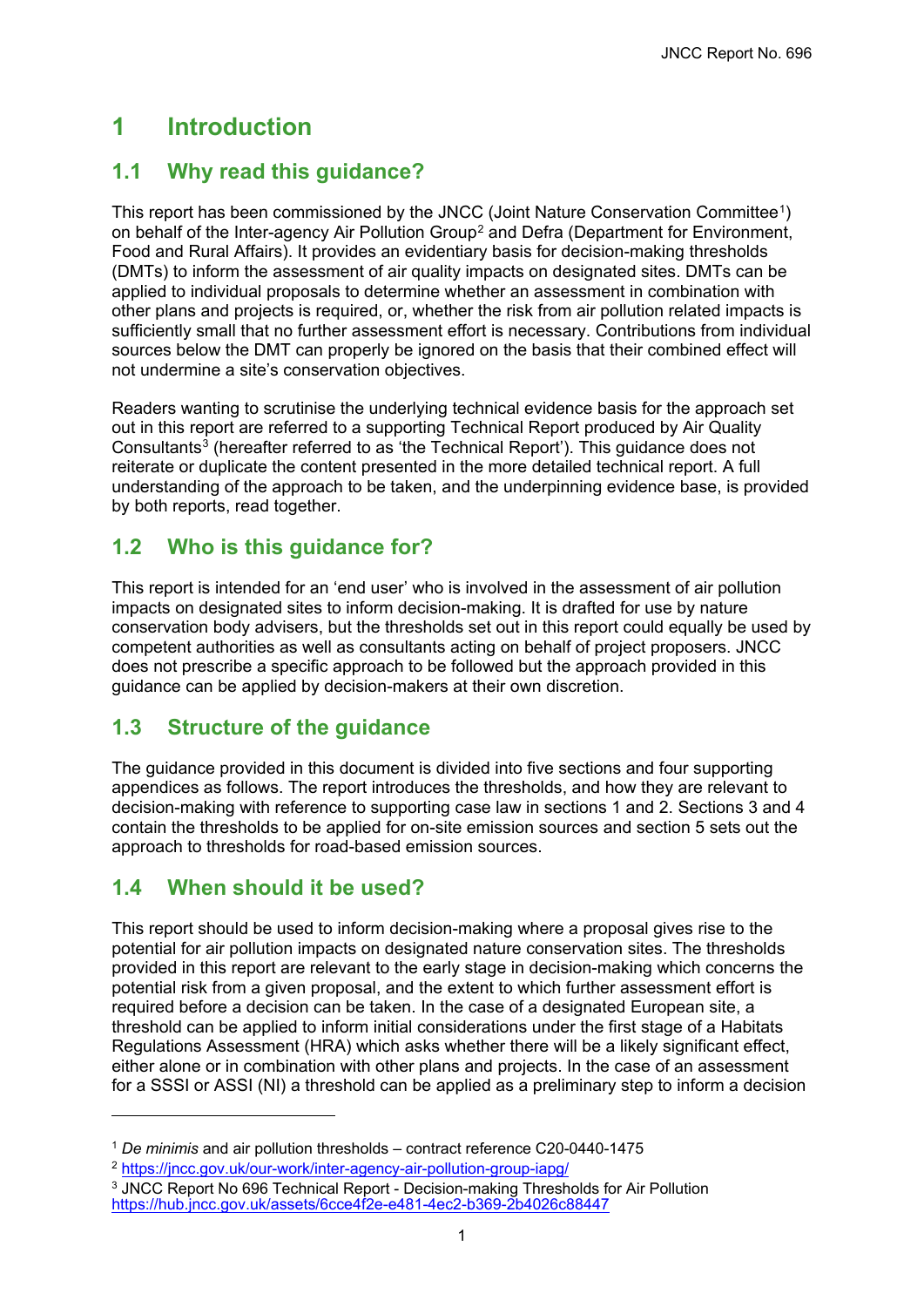over the need for further assessment effort to determine whether a proposal is likely to damage the site in question.

This report is intended to be relevant to the preliminary steps in a decision-making process. **The exceedance of a threshold is not decisive in and of itself**, nor does it suggest that damage is likely to occur (in the case of A/SSSI) or that it will not be possible to avoid adverse effects to site integrity (in the case of a European site). The exceedance of a threshold merely indicates a need for further assessment effort, in combination with other plans and projects before a decision can be reached. No guidance is provided in respect of subsequent assessment stages. Where the proposed thresholds are exceeded the following sources of information are relevant.

- [Advisory Note: Ecological Assessment of Air Quality Impacts](https://cieem.net/new-advisory-note-on-ecological-assessment-of-air-quality-impacts-published/) (CIEEM, Jan 2021)
- [Natural England's approach to advising competent authorities on the assessment of](http://publications.naturalengland.org.uk/publication/4720542048845824) [road traffic emissions under the Habitats Regulations](http://publications.naturalengland.org.uk/publication/4720542048845824) (refer section 5 'Advising competent authorities on the scope and content of an appropriate assessment').

### <span id="page-5-0"></span>**1.5 Some definitions**

Terminology around the concept of thresholds or criteria which might be applied to inform decision-making is often confused. Terms have been widely used to mean different things in different contexts. To avoid confusion, the following definitions apply to this report and each is further explained below.

| Term                                                 | <b>Definition</b>                                                                                                                                                                                                                                                                                                                                                   |  |  |
|------------------------------------------------------|---------------------------------------------------------------------------------------------------------------------------------------------------------------------------------------------------------------------------------------------------------------------------------------------------------------------------------------------------------------------|--|--|
| De minimis                                           | A concept which refers to an overall quantum of change (however<br>it arises) that is of no consequence, irrespective of other<br>considerations.                                                                                                                                                                                                                   |  |  |
| <b>Objective</b><br><b>Compliant Change</b><br>(OCC) | A quantified magnitude of change, across a defined period of time,<br>which will not undermine the achievement of the conservation<br>objectives for a designated site.                                                                                                                                                                                             |  |  |
| <b>Decision-making</b><br>Threshold (DMT)            | A quantifiable contribution from an individual source, below which<br>associated effects can properly be ignored for the purpose of<br>decision-making. The cumulative effects of proposals excluded by<br>it will not undermine the achievement of the conservation<br>objectives. Further assessment would not change the outcome of<br>the decision to be taken. |  |  |
| Site-relevant<br>Threshold (SRT)                     | Taking account of site-specific considerations, a quantifiable<br>contribution from an individual source, below which associated<br>effects can properly be ignored for the purpose of decision-making.<br>The cumulative effects of proposals excluded by it will not<br>undermine the achievement of the conservation objectives for the<br>site concerned.       |  |  |
| <b>Assessment in</b><br>advance                      | An assessment carried out in advance for the purpose of: i)<br>examining the cumulative effects of nitrogen deposition on<br>designated sites, and ii) determining decision-making thresholds.                                                                                                                                                                      |  |  |

**Table1.1:** Definitions of key terms used within this report.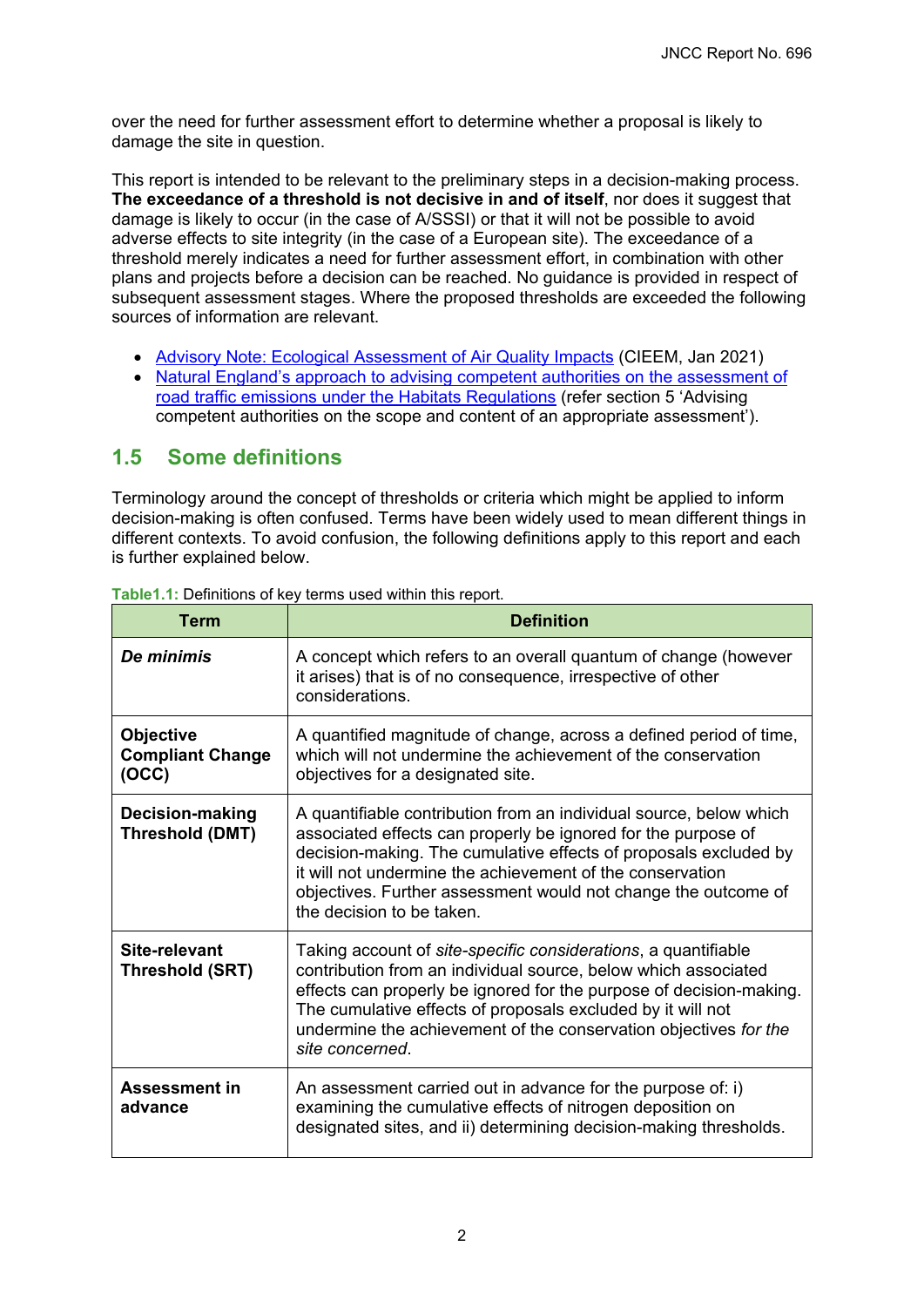| <b>Term</b>                                       | <b>Definition</b>                                                                                                                                                                                                |
|---------------------------------------------------|------------------------------------------------------------------------------------------------------------------------------------------------------------------------------------------------------------------|
| <b>Assessment of</b><br><b>Cumulative Effects</b> | An assessment of the cumulative effects of nitrogen emissions<br>resulting from anticipated future plans and projects over a defined<br>time period for the purpose of carrying out an Assessment in<br>Advance. |
| <b>In-Combination</b><br><b>Assessment</b>        | A formal assessment of the effects of 'other plans and projects'<br>which are relevant at the point at which a specific plan or project is<br>subject to assessment.                                             |

For the purpose of this report **'***De minimis***'** is a concept which refers to an overall magnitude of change (however it may arise) which is of no consequence. A *de minimis* effect can properly be described as 'inconsequential', 'nugatory' or 'trivial'. All such terms are synonymous and are used to describe contributions which can properly be ignored, irrespective of other considerations. *De minimis* cannot helpfully be defined in a quantitative manner, for purposes of decision-making, as it is a *concept* based on professional judgment and common sense in light of the specific circumstances which apply in any given scenario. In a legal sense Reuters states that '*De Minimis* is:

*"A legal term meaning too small to be meaningful or taken into consideration; immaterial. As a matter of policy, the law does not encourage parties to bring legal actions for technical breaches of rules or agreements where the impact of the breach is negligible. The term* de minimis *is taken from a longer Latin phrase which translates into "the law does not concern itself with trifles".'*

Conservation objectives are central to the protection of designated sites. **Objective Compliant Change (OCC)** is a quantified level of predicted change, across a defined period of time, which is considered to be compliant with the conservation objectives (hence **objective** compliant change). The derivation of an OCC value takes account of the ecological implications of change, over time. An OCC could also be described as a predicted change, over time, which will not undermine the achievement of the conservation objectives. OCC differs from *de minimis* in that it is quantifiable and may reasonably be reviewed in circumstances which are relevant to the ecological implications of change. Further information concerning OCC can be found in Appendix 1 of this report and section 2 of the Technical Report.

Once an OCC has been defined, air quality modelling tools can be used to undertake an assessment of the cumulative effects of proposals which might come forward over time. The modelling work can consider numerous spatial distributions of plans and projects, and how they might interact with each other. A **decision-making threshold (DMT)** is a contribution from an individual emission source (the process contribution) below which associated effects can properly be ignored on the basis that the cumulative effects of proposals below a DMT will not exceed the OCC. It is procedurally attractive to have a universal DMT which can be applied to all decisions, without the need to take account of site-specific considerations. DMTs are therefore derived on a precautionary basis, for a 'worst-case scenario' with regards the rate at which plans and projects might come forward over time. Further information concerning the derivation of DMTs can be found in Appendix 2 of this report and section 5.5 of the Technical Report.

DMTs derived on a worst-case scenario will be overly precautionary when applied to a site which is inherently less sensitive to air quality, or subject to lower levels of development pressure. Conservation objectives are site-specific, and a *site-relevant threshold (SRT)* can therefore be derived on a site-by-site basis taking account of the characteristics and specific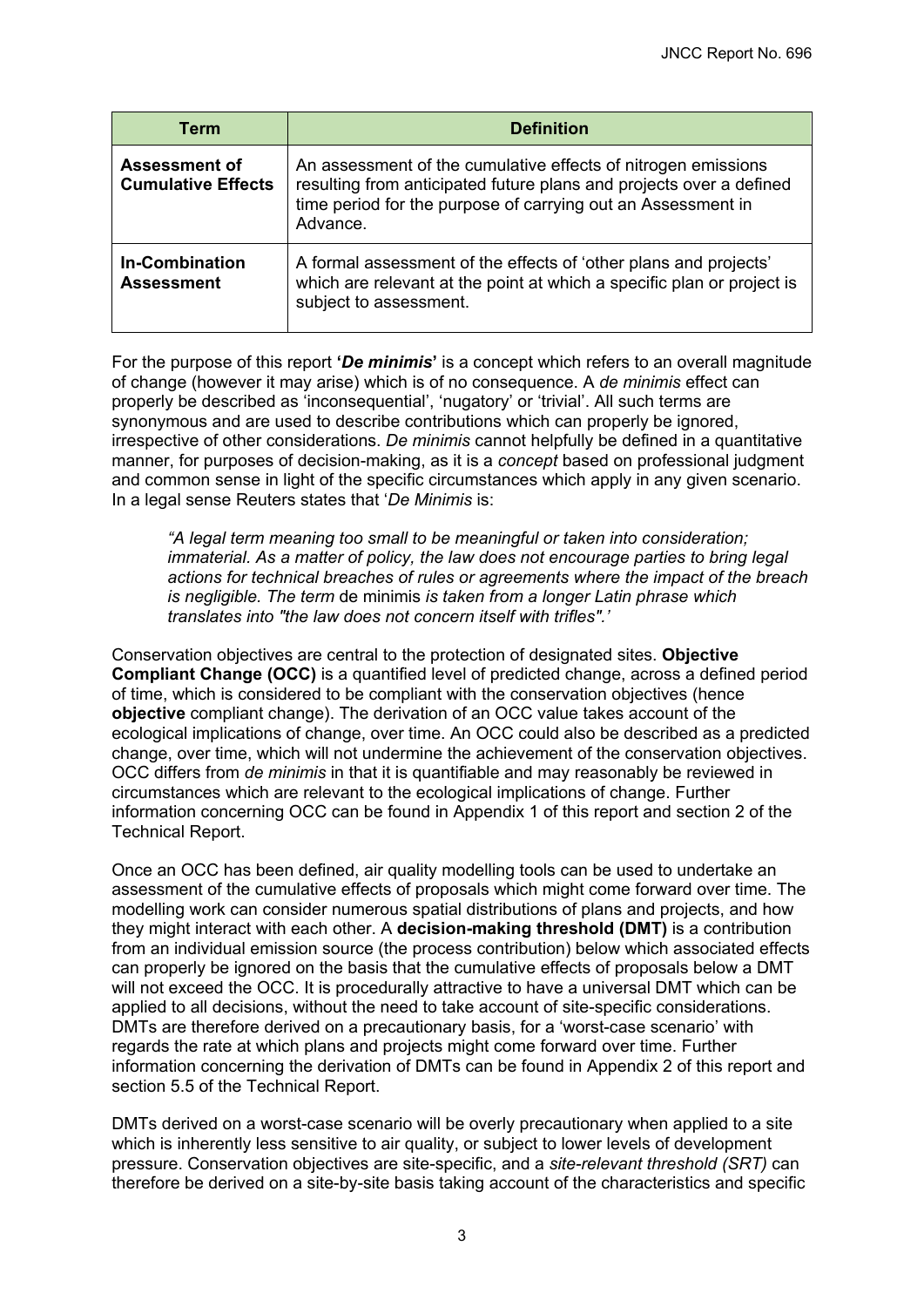environmental conditions at a site concerned. Site-relevant threshold might take account of the likelihood of similar proposals coming forward, emissions types, background trends, source attribution data and the local circumstances which apply at a given site.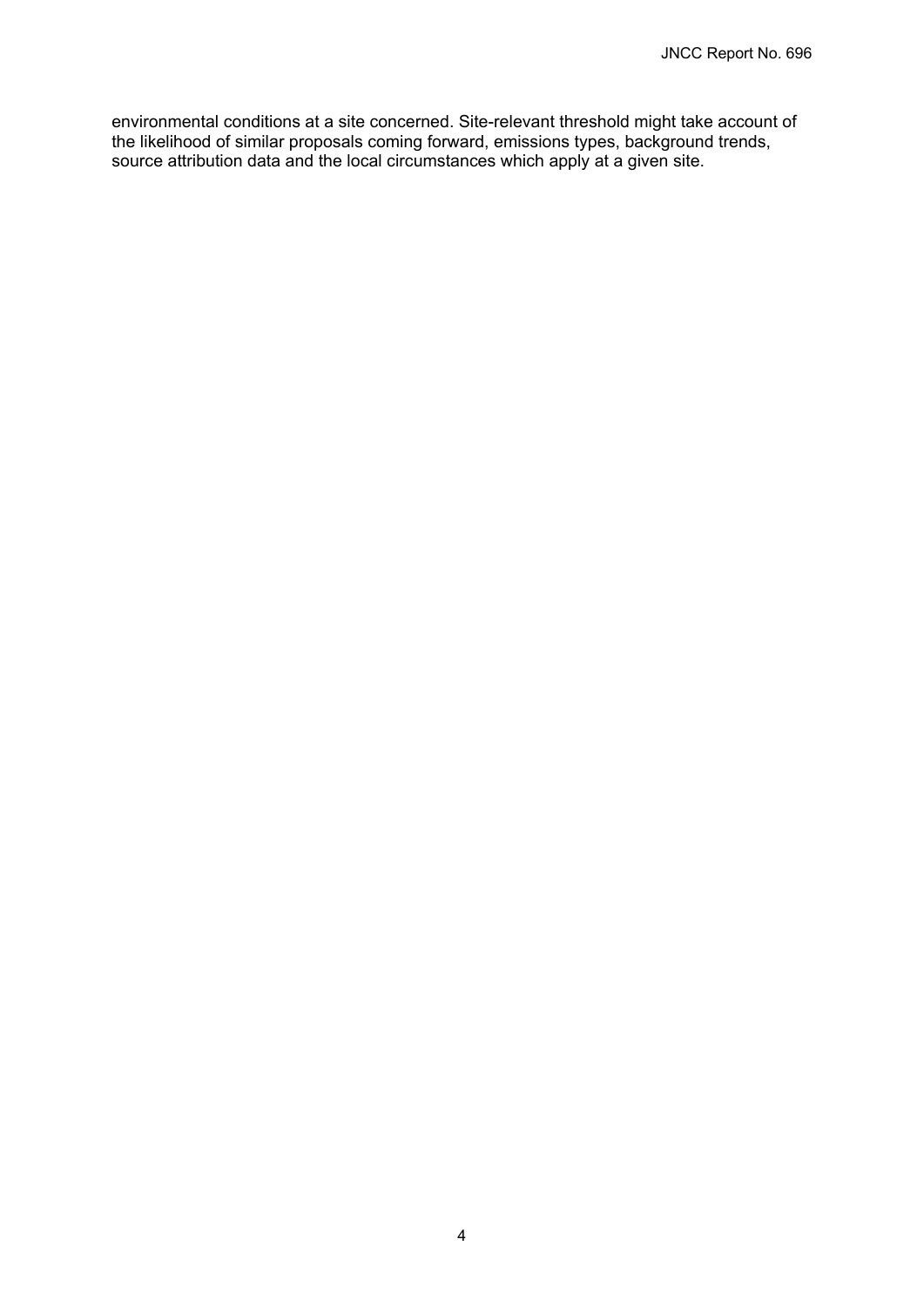# <span id="page-8-0"></span>**2 The use of thresholds in decision-making**

## <span id="page-8-1"></span>**2.1 Air quality assessment as part of a decision-making process**

An assessment of air quality impacts can be necessary under various decision-making processes. The primary purpose of the assessment under such circumstances is to inform a decision which needs to be taken as to whether a consent, permission or other authorisation should be granted, or not. **All proposed thresholds within this report are described and applied within the context of decision-making**.

Decision-making is informed by best available scientific information. In some cases, the available science provides a decision maker with clear and precise information capable of removing any doubt as to the consequences of a proposed activity. In other areas the available science is subject to limitations meaning that decision makers must use their professional judgement and consider the available evidence in light of the decision-making framework, and specific legal tests, which apply.

Decisions are therefore constrained by the evidence which is available at the time a decision is taken. The extent to which uncertainty in the evidence base influences decision-making will depend upon the underpinning legislative framework. The most precautionary approach to decision-making for designated sites is required under the Habitats Regulations where it is established case law that:

- In screening for likely significant effects, an effect is 'likely' if it cannot be excluded on the basis of objective information. An effect is 'significant' if it undermines the conservation objectives.[4](#page-8-3)
- In applying the integrity test (after an appropriate assessment), decision makers must be satisfied that no reasonable scientific doubt remains as to the absence of adverse effects to site integrity<sup>5</sup>.

Whilst decision-makers have more discretion with decisions affecting A/SSSIs, a precautionary approach is still appropriate in early assessment stages to ensure that any relevant proposals are progressed for more detailed consideration.

### <span id="page-8-2"></span>**2.2 A** *reasonable* **approach to air quality assessment and incombination**

Whilst a precautionary approach may be required to an assessment of air pollution effects, no legislative framework requires the exclusion of all doubt. The Habitats Regulations requires the exclusion of *reasonable scientific* doubt. Doubt which is *un*scientific or *un*reasonable need not constrain decision-making. The Courts have also recognised that there is no such thing as absolute certainty. Instead, decision makers need to identify *reasonably* foreseeable risks, on the basis of information that can *reasonably* be obtained and put in place a legally enforceable framework with a view to preventing those risks from materialising<sup>[6](#page-8-5)</sup>. Furthermore, the Courts have also established that, whilst a risk is sufficient to constrain development under the Habitats Regulations, there must be credible evidence that there is a real, rather than a purely hypothetical, risk which must be considered[7](#page-8-6).

<span id="page-8-3"></span><sup>&</sup>lt;sup>4</sup> CJEU [Case C-127/02](http://curia.europa.eu/juris/showPdf.jsf?text=&docid=49452&pageIndex=0&doclang=EN&mode=lst&dir=&occ=first&part=1&cid=408036) (The Waddenzee Ruling) refer paragraphs 45 & 47

<span id="page-8-4"></span><sup>&</sup>lt;sup>5</sup> CJEU <u>Case C-127/02</u> (The Waddenzee Ruling) refer paragraph 59

 $^6$  <u>[World Wild Life Fund & Ors, Re Application for Judicial Review,](https://www.bailii.org/scot/cases/ScotCS/1998/38.html)</u> 27 $^{\rm th}$  October, [1998] ScotCS 38.

<span id="page-8-6"></span><span id="page-8-5"></span><sup>&</sup>lt;sup>7</sup> [Boggis v Natural England and Waveney DC](https://www.bailii.org/ew/cases/EWCA/Civ/2009/1061.html) [2009] EWCA Civ 1061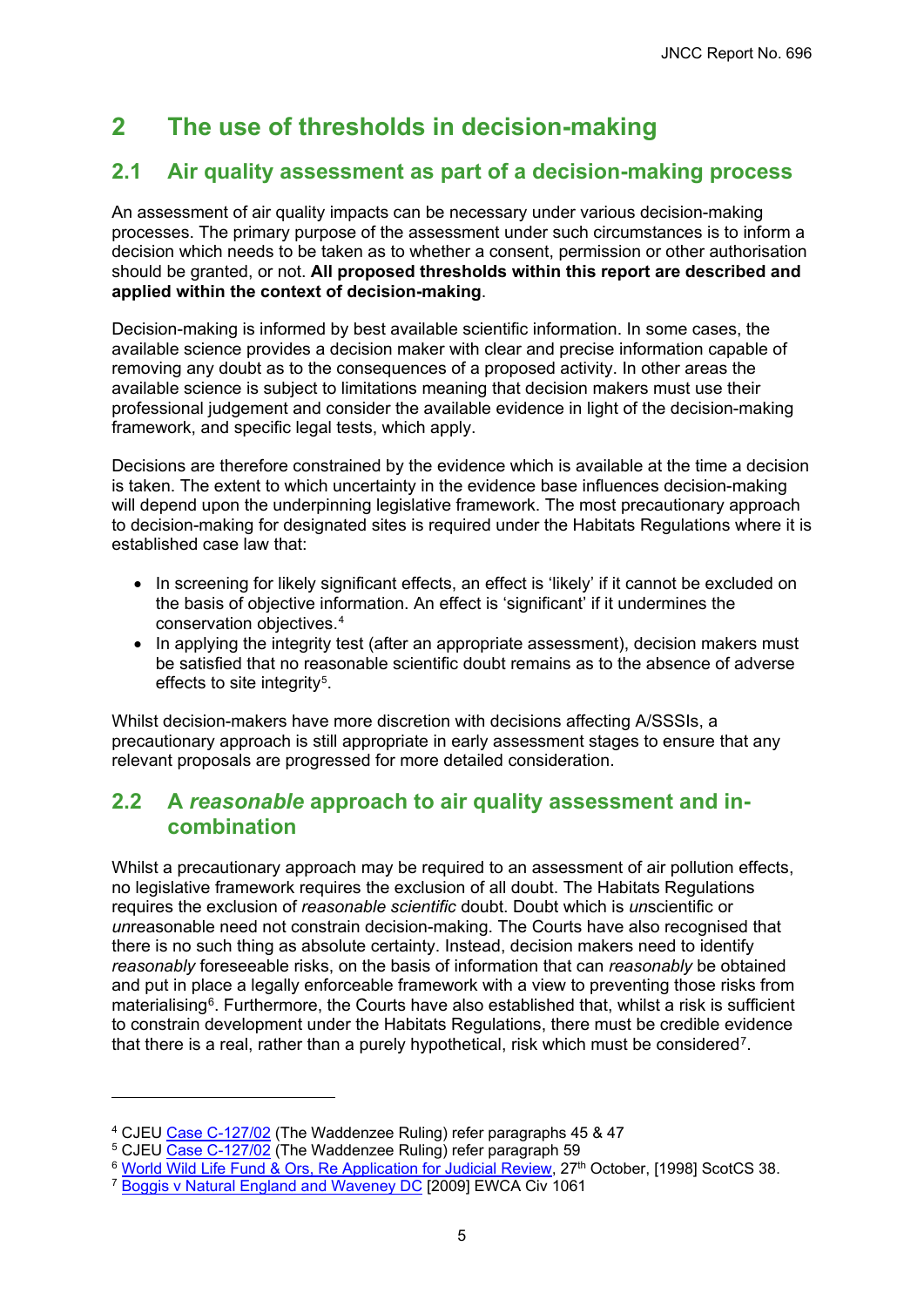Where an assessment is required in respect of a designated site the applicant is expected to provide such information as the decision maker '*may reasonably require'* for the purposes of the assessment[8](#page-9-1). **Any requests for information to inform a decision-making process must therefore be reasonable.** Government guidance on Habitats Regulations identified 'HRA principles', one such principle is that a decision maker should *'ask for information from the proposer that's proportionate, for example only ask for information or evidence you need*  to meet the regulations<sup>39</sup>. For the purpose of decision-making, evidence is reasonably required where it might

- i. enable a decision-maker to move closer to reaching a decision;
- ii. influence the decision to be taken; or
- iii. be relevant to conditions or restrictions subject to which consent may be given.

This guidance is relevant to decision-making where an individual proposal is subject to consideration, either alone or in combination with other plans and projects. The phrasing '*either alone or in combination'* is directly relevant to an assessment under the Habitats Regulations, but assessments in respect of SSSIs will also need to take account of cumulative impacts. The thresholds proposed in this report can therefore be applied to inform decision-making for both European sites and SSSIs.

A request for information to undertake an in-combination assessment where there is no prospect that further assessment effort would ever influence the outcome of the decision to be taken, may therefore be regarded as *un*reasonable. Decision-makers must interpret and apply the in-combination provisions in a proportionate manner, exercising their professional judgement as to when an in-combination and/or cumulative assessment is necessary.

### <span id="page-9-0"></span>**2.3 The case law**

A more detailed analysis of various case law decisions which are relevant to the use of thresholds, and the approach to be taken to the in-combination requirements under the Habitats Regulations, are found in Appendix 3. A summary of the key extracts and associated implications is provided in table 2.2 below. Cases are referred to in chronological order.

<span id="page-9-1"></span><sup>&</sup>lt;sup>8</sup> Refer regulation 63(2) of the Habitats Regulations

<span id="page-9-2"></span><sup>9</sup> Refer<https://www.gov.uk/guidance/habitats-regulations-assessments-protecting-a-european-site>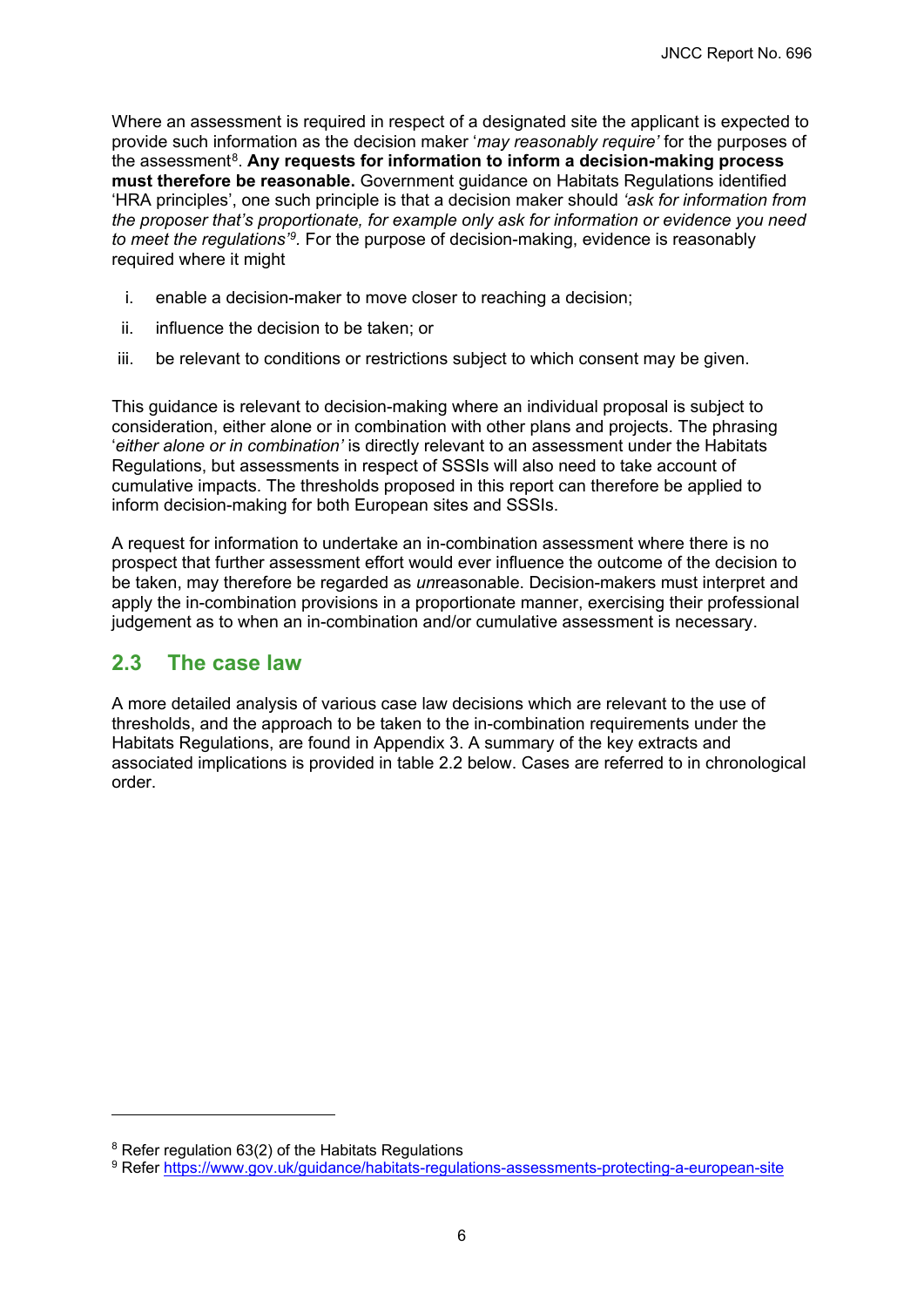**Table 2.2:** Summary of relevant court decisions and implications.

| able 2.2. Sufficially of relevant court decisions and implications. |                                                                                                                                                                                                                                                                                                                                                                                                                                         |  |  |
|---------------------------------------------------------------------|-----------------------------------------------------------------------------------------------------------------------------------------------------------------------------------------------------------------------------------------------------------------------------------------------------------------------------------------------------------------------------------------------------------------------------------------|--|--|
| <b>Court decision</b>                                               | <b>Court extract and implications</b>                                                                                                                                                                                                                                                                                                                                                                                                   |  |  |
| European<br>Commission<br>Parliamentary                             | In response to a question concerning the interpretation of EC guidance and<br>the scope of the in-combination requirements.                                                                                                                                                                                                                                                                                                             |  |  |
| Question<br>(2005)                                                  | [the scope of an assessment in combination] needs to take account of<br>particular circumstances of specific cases as well as the practical feasibility<br>of making an assessment of combined effects The combination provision<br>must be applied in a manner that is proportionate to the timing, planning<br>stage and the legality of the proposed plans and projects.'                                                            |  |  |
|                                                                     | Implications: An in-combination assessment must be practically<br>feasible and the in-combination provisions must be interpreted and<br>applied in a proportionate manner.                                                                                                                                                                                                                                                              |  |  |
| Walton [2011]<br><b>CSOH 131</b>                                    | In response to an argument that the decision was flawed as it had failed to<br>properly assess its effects in-combination.                                                                                                                                                                                                                                                                                                              |  |  |
|                                                                     | 'The [decision makers] were entitled to exercise judgement as to the<br>projects with whose effect the proposal had to be considered in-<br>combination As regards the in-combination point I agree that there must<br>be a degree of flexibility in assessing the projects with which a particular<br>proposal should be regarded as having an in-combination effect.                                                                  |  |  |
|                                                                     | Implications: a decision maker is entitled to exercise judgment over<br>which other plans and projects to take into account and there must be<br>a degree of flexibility to an in-combination assessment.                                                                                                                                                                                                                               |  |  |
| Sweetman                                                            | A challenge concerning small scale effects and the concept of de minimis.                                                                                                                                                                                                                                                                                                                                                               |  |  |
| (AG Opinion)<br>Case C-258/11<br>(2012)                             | '48. The requirement that the effect in question be 'significant' exists in order<br>to lay down a de minimis threshold. Plans or projects that have no<br>appreciable effect on the site are thereby excluded. If all plans or projects<br>capable of having any effect whatsoever on the site were to be caught by<br>Article 6(3), activities on or near the site would risk being impossible by<br>reason of legislative overkill.' |  |  |
|                                                                     | Implications: The need to avoid legislative overkill is of central<br>importance in considering how the Directive is to be interpreted and<br>applied. Proposals with no appreciable effect are excluded from<br>further assessment.                                                                                                                                                                                                    |  |  |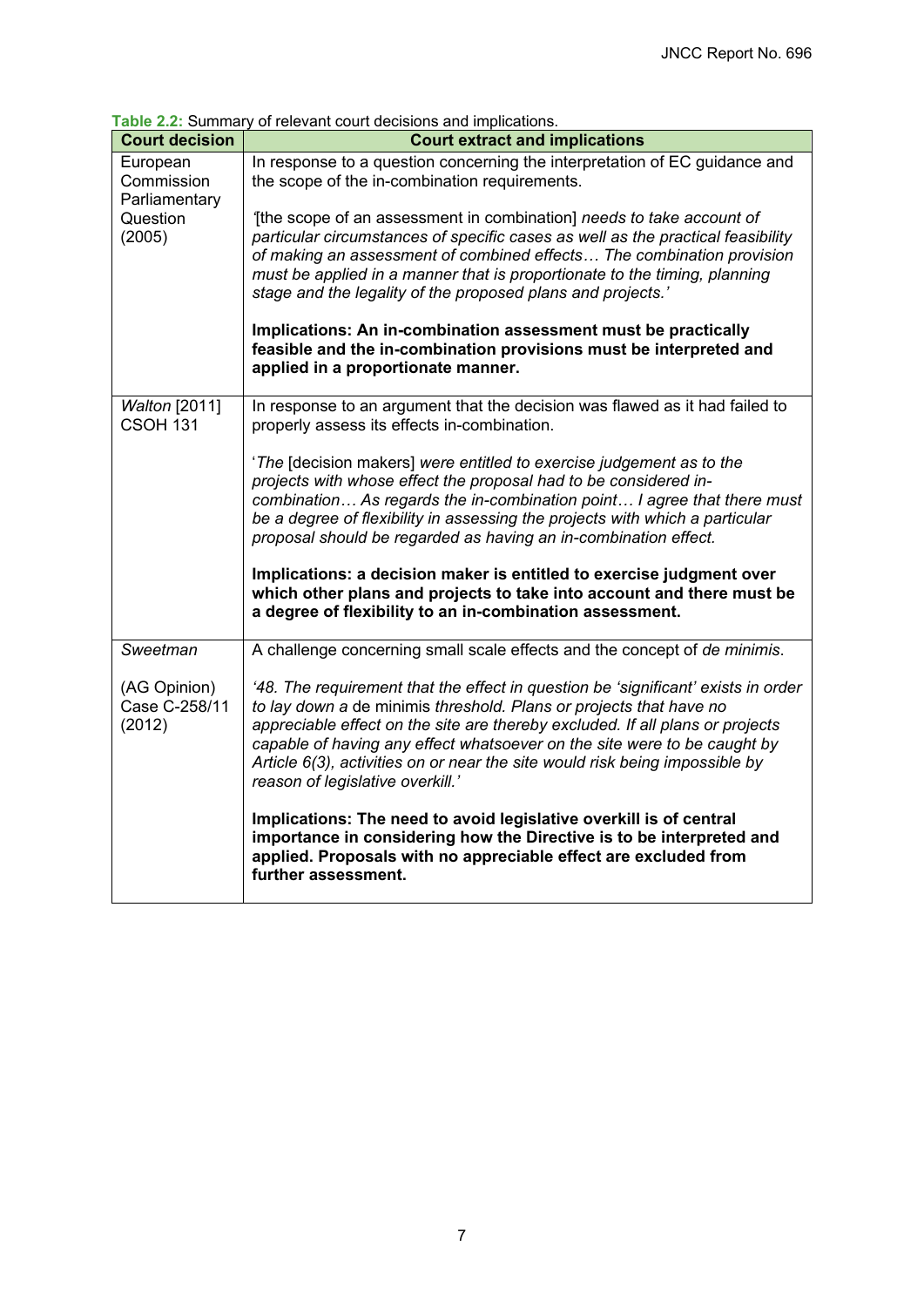| <b>Court decision</b>                                         | <b>Court extract and implications</b>                                                                                                                                                                                                                                                                                                                                                                                                                                                                                                                                   |  |  |
|---------------------------------------------------------------|-------------------------------------------------------------------------------------------------------------------------------------------------------------------------------------------------------------------------------------------------------------------------------------------------------------------------------------------------------------------------------------------------------------------------------------------------------------------------------------------------------------------------------------------------------------------------|--|--|
| Newry [2015]<br><b>NIQB 65</b>                                | In response to a challenge against grant of planning permission and a<br>failure to undertake in combination assessment of effects on an SPA 18km<br>downstream.                                                                                                                                                                                                                                                                                                                                                                                                        |  |  |
|                                                               | 'Any impacts will be negated as a result of tidal nature of Carlingford<br>Lough (the associated mixing) and distance (dilution factors) The<br>development will not therefore contribute to any in-combination effects with<br>other developments, including the particular developments relied upon by<br>the Applicant These are matters of expert judgment which cannot<br>legitimately be condemned as unreasonable The decision maker was<br>entitled in the circumstances to accept and act upon the independent expert<br>view of the statutory consultee.'     |  |  |
|                                                               | Implications - It is possible to eliminate the need to undertake an in-<br>combination assessment on the basis of professional judgment,<br>having regard to advice from the statutory nature conservation body.                                                                                                                                                                                                                                                                                                                                                        |  |  |
| Wealden DC v<br>SoS and Lewes<br>DC (2017)<br><b>EWHC 351</b> | A challenge concerning the use of a threshold-based approach to avoid the<br>need to consider in-combination effects in the context of air quality impacts<br>from traffic.                                                                                                                                                                                                                                                                                                                                                                                             |  |  |
| (Admin)                                                       | Addressing the point at issue in a general sense (refer paragraph 95):                                                                                                                                                                                                                                                                                                                                                                                                                                                                                                  |  |  |
|                                                               | 'If it is known that specific impacts are very low indeed, or are likely to be<br>such, these can properly be ignored.'                                                                                                                                                                                                                                                                                                                                                                                                                                                 |  |  |
|                                                               | In response to the specific circumstances of the case:                                                                                                                                                                                                                                                                                                                                                                                                                                                                                                                  |  |  |
|                                                               | 'In my view, it was not apparent why Natural England was advising that a<br>cumulative assessment did not require an aggregation of two figures<br>Natural England's advice cannot be supported on logical and empirical<br>grounds I believe that Natural England's advice, brief as it was, cried out<br>for further explanation To all intents and purposes, therefore, Natural<br>England's advice removed the premise of the HRA - that a cumulative<br>assessment is required – and brought about a clear breach of Article $6(3)$ of<br>the Habitats Directive.' |  |  |
|                                                               | Implications - the use of thresholds is acceptable in principle as<br>impacts which are very low indeed can properly be ignored. However<br>proposed threshold-based approaches should be supported on logical<br>and empirical grounds.                                                                                                                                                                                                                                                                                                                                |  |  |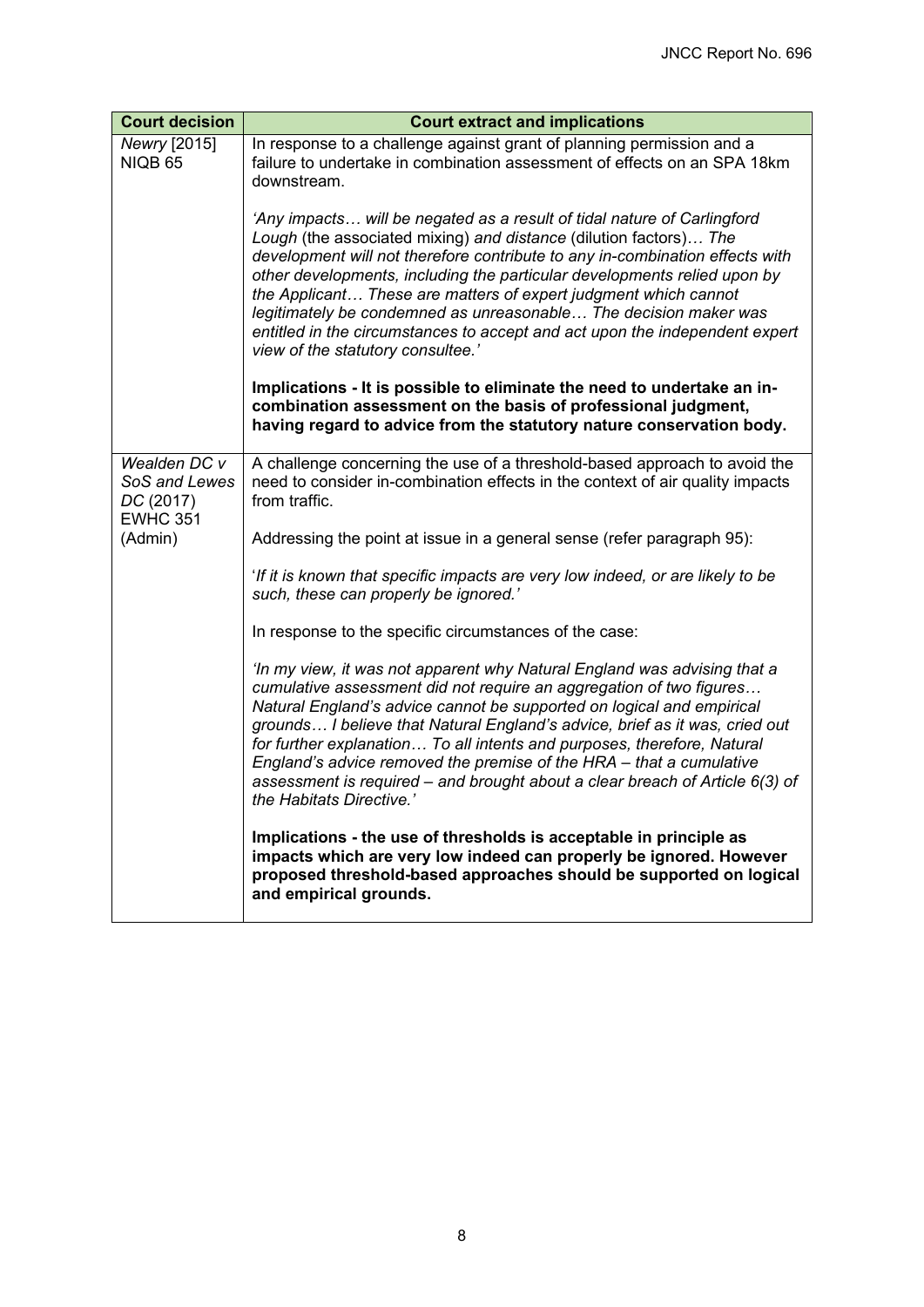| <b>Court decision</b>                      | <b>Court extract and implications</b>                                                                                                                                                                                                                                                                                                                                                                                                                                                                                                                                          |  |  |  |
|--------------------------------------------|--------------------------------------------------------------------------------------------------------------------------------------------------------------------------------------------------------------------------------------------------------------------------------------------------------------------------------------------------------------------------------------------------------------------------------------------------------------------------------------------------------------------------------------------------------------------------------|--|--|--|
| Dutch Nitrogen<br><b>Ruling</b>            | In circumstances where the conservation status is unfavourable 'the<br>possibility of authorising activities which may subsequently affect the<br>ecological situation of the sites concerned seems necessarily limited'.                                                                                                                                                                                                                                                                                                                                                      |  |  |  |
| Cases C-<br>293/17 and C-<br>294/17 (2018) | In responding to a question which asks whether the Habitats Directive<br>precludes the use of thresholds in respect of nitrogen deposition where such<br>thresholds have the effect of exempting proposals from further assessment.                                                                                                                                                                                                                                                                                                                                            |  |  |  |
|                                            | 'The Habitats Directive must be interpreted as not precluding exempting<br>certain projects which do not exceed a certain threshold value or a certain<br>limit value in terms of nitrogen deposition from the requirement for individual<br>approval if the national court is satisfied that the 'appropriate assessment'<br>carried out in advance, meets the criterion that there is no reasonable<br>scientific doubt as to the lack of adverse effects of those plans and projects<br>on the integrity of the sites concerned.'                                           |  |  |  |
|                                            | Implications: The permitting of additional pollution loading where a<br>natural habitat is in unfavourable conservation status is necessarily<br>limited. However, the Directive does not preclude the exemption of<br>projects which do not exceed a certain threshold or limit value from<br>further assessment. Any such threshold must be justified on the basis<br>of an 'appropriate assessment' carried out in advance to demonstrate<br>that the plans and projects which might be so exempted will have no<br>adverse effect on the integrity of the sites concerned. |  |  |  |

## <span id="page-12-0"></span>**2.4 Applying the thresholds**

The thresholds to be applied are described in sections 3, 4 and 5 below, with accompanying explanation provided within the Technical Report. The thresholds create a presumption in favour of approval unless any of the exceptions referred to in section 3.2 apply. The application of the thresholds to inform decision making, and the need for further assessment effort, is summarised in Figure 2.1 overleaf.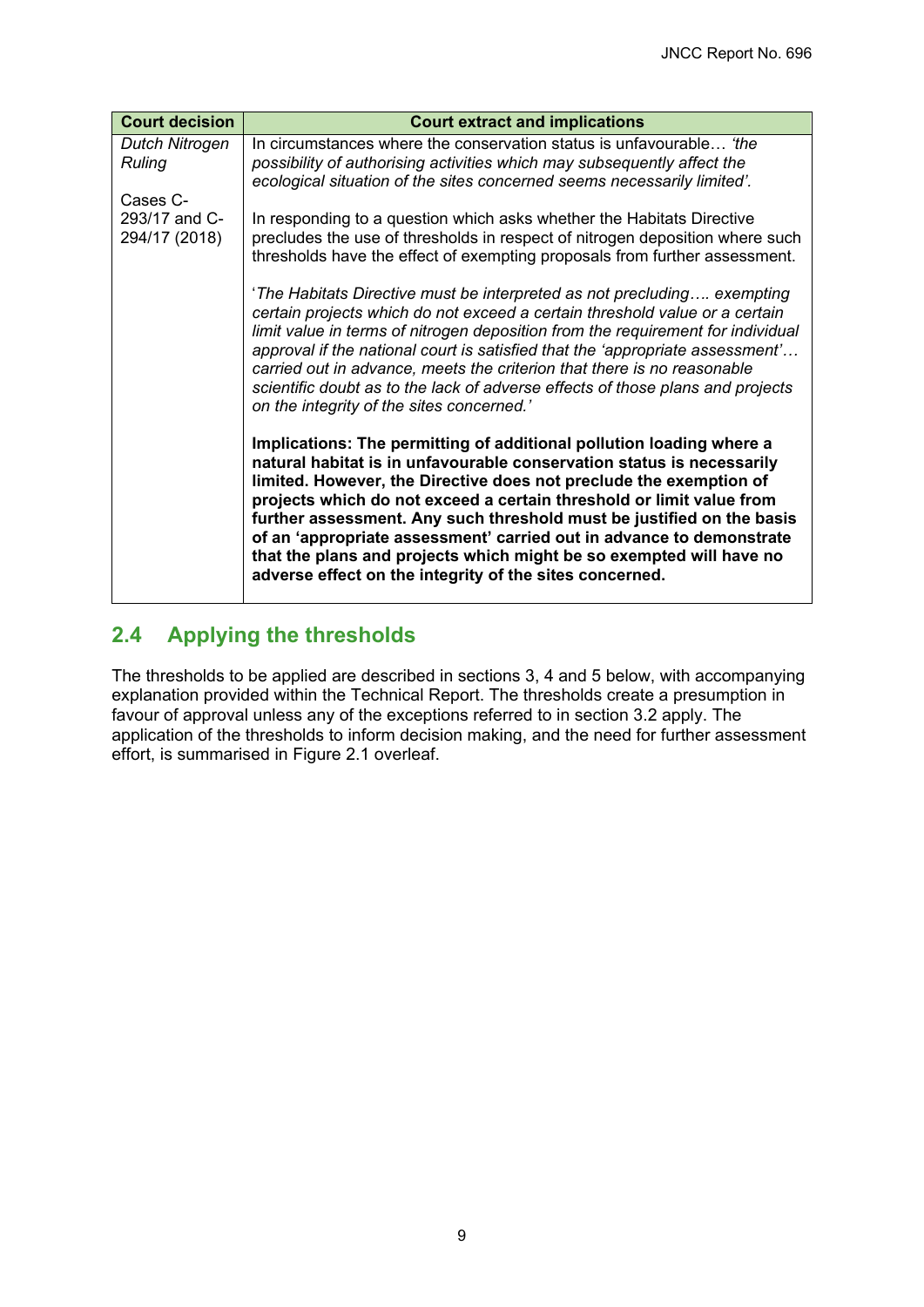

**Figure 2.1:** Flowchart to illustrate how the thresholds inform decision-making and the need for further assessment effort.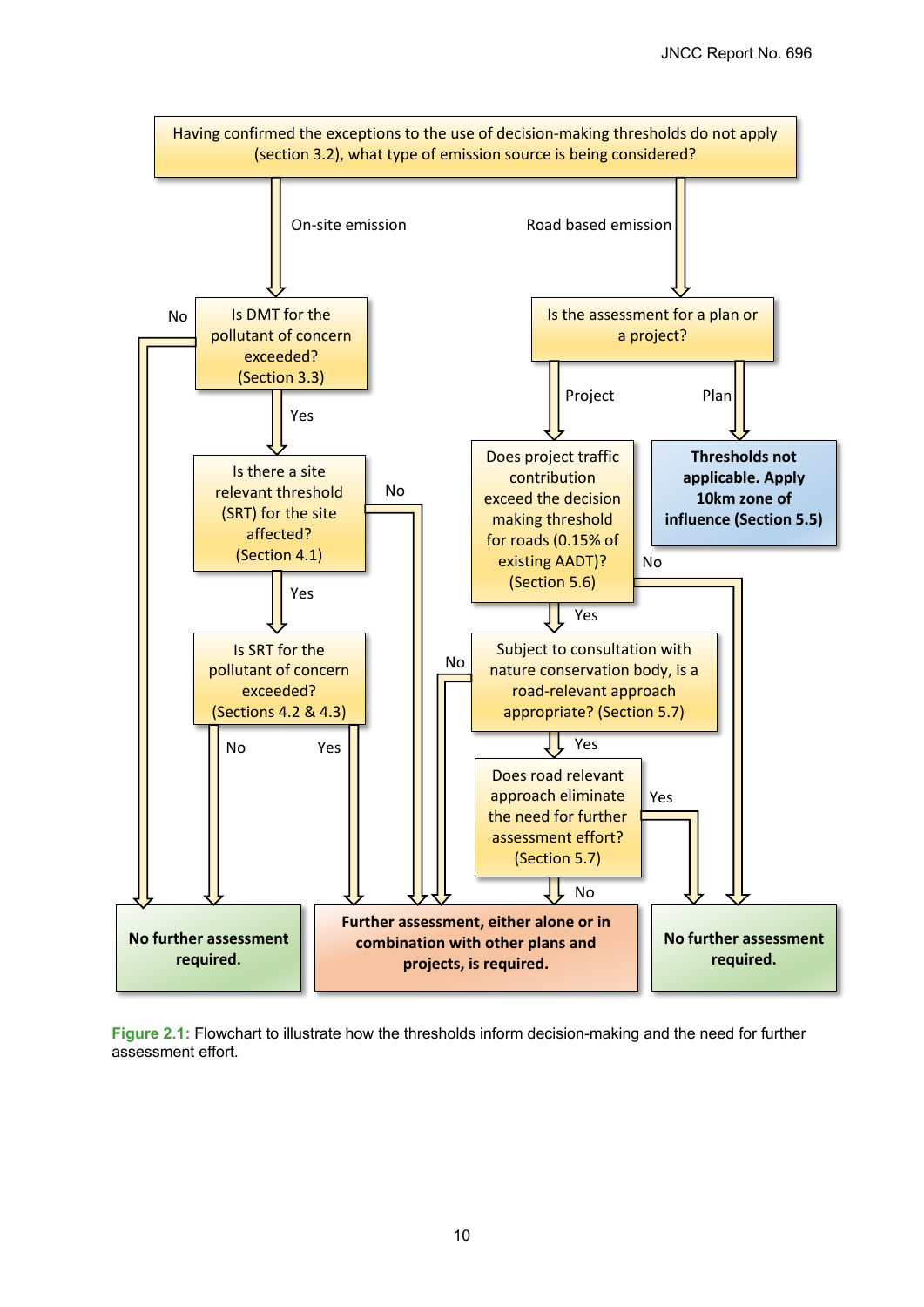# <span id="page-14-0"></span>**3 The decision-making thresholds**

## <span id="page-14-1"></span>**3.1 What is a decision-making threshold?**

A decision-making threshold (DMT) is a quantifiable contribution from an individual emission source, below which associated effects can properly be ignored, either alone or in combination. This is on the basis that the cumulative effects of proposals below a DMT will not undermine the conservation objectives or make a meaningful contribution to a significant effect. **In the context of decision-making a 'meaningful contribution' is one whereby further assessment might reasonably change the outcome of the decision to be taken or otherwise influence the imposition of conditions or restrictions subject to which consent might be granted**.

A DMT has been derived as part of this project through an assessment, carried out in advance, which has modelled various permutations of the combined effects of numerous individual proposals which might be excluded from the need for further assessment. Further details regarding the modelling work can be found in the Technical Report.

When considering whether a proposal has a 'likely significant effect' it is established case law that an effect is only 'significant' in this context if it undermines the conservation objectives. The modelling work which underpins the DMT provides an evidence basis which can be relied upon to be satisfied that the cumulative effects of plans and projects which are excluded from further assessment will not exceed the OCC value (refer Appendix 1 of this report and section 2 of the Technical Report), and hence will not undermine the achievement of the conservation objectives.

## <span id="page-14-2"></span>**3.2 Exceptions[10](#page-14-3)**

The mechanisms through which air pollution can affect habitats and species are complex. Some qualifying features are particularly sensitive to air pollution such that adverse effects manifest rapidly and are not readily reversible. In other cases, the specific environmental conditions at a particular site may render it more sensitive to small additional increases in pollution.

Table 3.1 below sets out the scenarios where the application of the DMTs listed at 3.4 and/or the site-relevant thresholds referred to in section 4 would not be appropriate. Where an exception scenario applies a more detailed assessment should be undertaken.

Where reference is made in table 3.1 to species which 'form an important part of a qualifying feature', this should be determined with reference to:

- The Natura 2000 Data Form or citation, interpreted with reference to the Interpretation Manual of European Habitats (EUR-28)(2013) which may contain references to important components to habitat types (e.g. species sensitive to air pollution impacts);
- The Conservation Objectives for the site and supporting Supplementary Advice;
- A/SSSI citation document.

<span id="page-14-3"></span> $10$  Section 3.2 and the supporting Appendix 5 have been drafted by Ecological Planning & Research Ltd.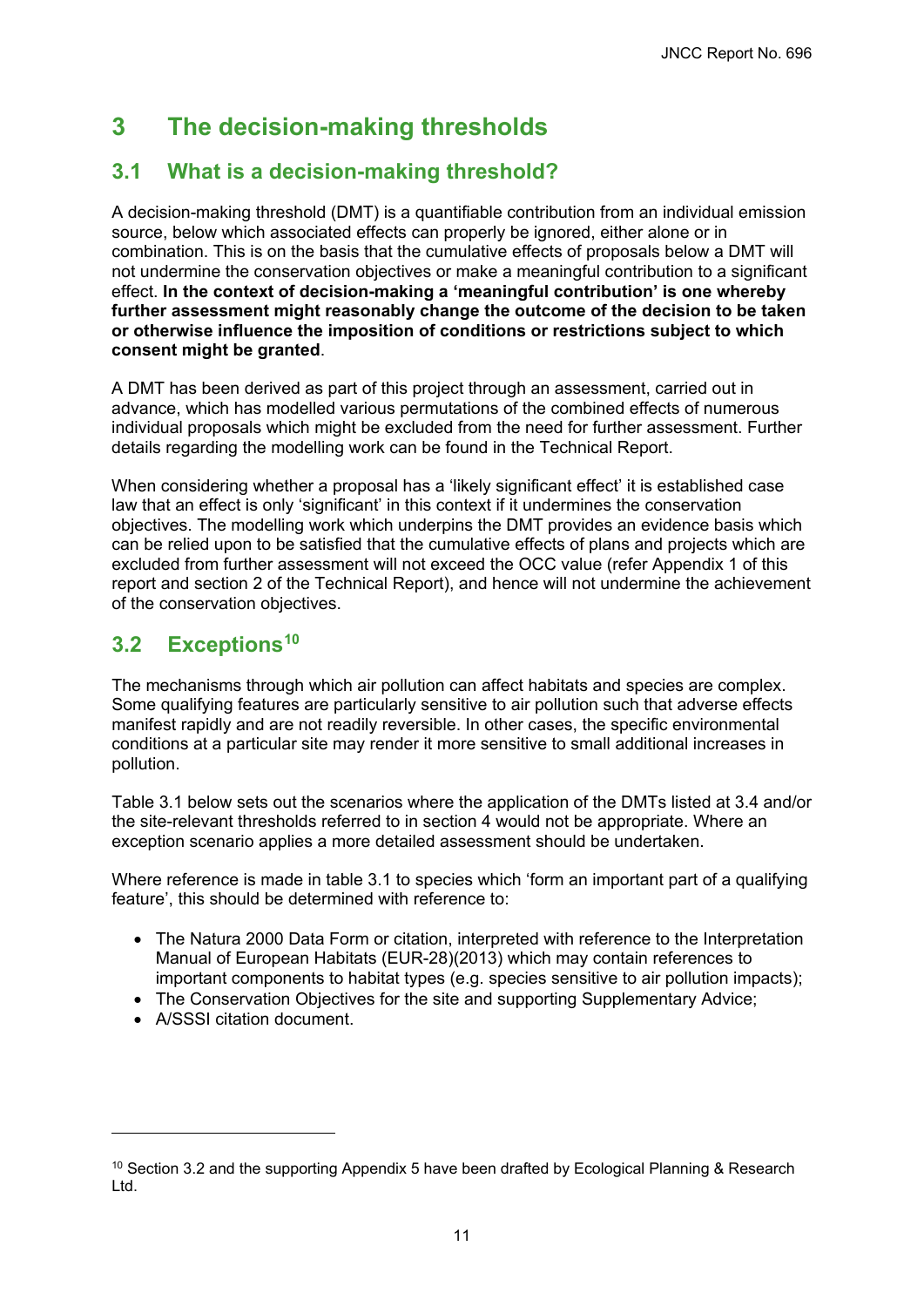| <b>Scenario</b>                                                                                                                                                                                                                         | <b>Justification</b>                                                                                                                                                                                                                                                                                                                                                                                                                                                                                                                                          |
|-----------------------------------------------------------------------------------------------------------------------------------------------------------------------------------------------------------------------------------------|---------------------------------------------------------------------------------------------------------------------------------------------------------------------------------------------------------------------------------------------------------------------------------------------------------------------------------------------------------------------------------------------------------------------------------------------------------------------------------------------------------------------------------------------------------------|
| 1. 'Clean' or 'pristine' sites (i.e.,<br>those with very low existing<br>levels of air pollution) where<br>there is reason to doubt the<br>improving background trend.                                                                  | Evidence suggests that in very clean sites, hyper-<br>sensitive species can be lost even at deposition rates<br>below the established Critical Load/Level for the wider<br>habitat type.                                                                                                                                                                                                                                                                                                                                                                      |
| 2. Sites with sensitive epiphytic<br>or epilithic components that are,<br>or form an important part of, a<br>qualifying feature of the site and<br>which are at or just below their<br><b>Critical Load/Level.</b>                      | Epiphytic (growing on the surface of another plant) or<br>epilithic (growing on the surface of stones/rocks)<br>components of ecosystems are affected very rapidly by<br>even short-term exceedances of Critical Loads/Levels.                                                                                                                                                                                                                                                                                                                                |
| 3. Sites with an existing<br>exceedance of Critical<br>Loads/Levels where there is<br>evidence of an impending risk of<br>extinction (due to air pollution) of<br>a species that forms an<br>important part of a qualifying<br>feature. | If there is evidence that a species that forms part of a<br>qualifying feature of the site is declining to the point of<br>potential local extirpation/extinction, this trend is likely<br>to continue even when pollution load drops below the<br>point of exceedance, due to the decline continuing to<br>be driven by stored nitrogen. In such circumstances the<br>survival of the species may depend on depleting the<br>stored nitrogen in the shortest possible time.                                                                                  |
| 4. Sites with a highly localised<br>and sensitive qualifying<br>feature(s) that may coincide<br>spatially with maxima of nitrogen<br>deposition / ammonia<br>concentrations from clusters of<br>emission sources.                       | Where a site is designated for a particularly sensitive<br>feature(s), and that feature is spatially limited to areas<br>likely to be subject to air pollution impacts, there may<br>be less confidence that declining background trends<br>from national emission reductions will address the<br>additional local deposition. Furthermore, if the feature<br>is spatially limited as described, there exists the<br>potential for the entire resource to be destroyed should<br>such an impact occur, thus preventing the prospect of<br>future restoration. |
| 5. Situations where it may be<br>inappropriate to rely on DMTs<br>because the assumptions which<br>underpin them do not reflect the<br>particular circumstances which<br>apply.                                                         | DMTs have been set at a precautionary level but the<br>modelling which underpins the work relies on certain<br>assumptions and variables as described in the<br>Technical Report. Decision makers will need to<br>consider if the use of DMTs is appropriate to the<br>decision being taken.                                                                                                                                                                                                                                                                  |

**Table 3.1:** Exception scenarios where DMTs and site-relevant thresholds do not apply.

These exceptional circumstance scenarios apply to both nitrogen deposition (Critical Loads) and ammonia concentrations (Critical Level). However, in the latter case there is much poorer evidence of background declines (i.e., improvements) in the UK. Ammonia is also capable of causing greater damage in a shorter period of time to plant species than oxidised forms of nitrogen<sup>11</sup>. For these reasons, where cases concerning ammonia are being considered against the exceptional circumstances criteria, a higher degree of confidence is needed that the modelling being used for this purpose represents a reasonable worst-case

<span id="page-15-0"></span><sup>&</sup>lt;sup>11</sup> Refer [ammonia pollutant overview](http://www.apis.ac.uk/overview/pollutants/overview_NH3.htm) from the Air Pollution Information System (APIS) webpage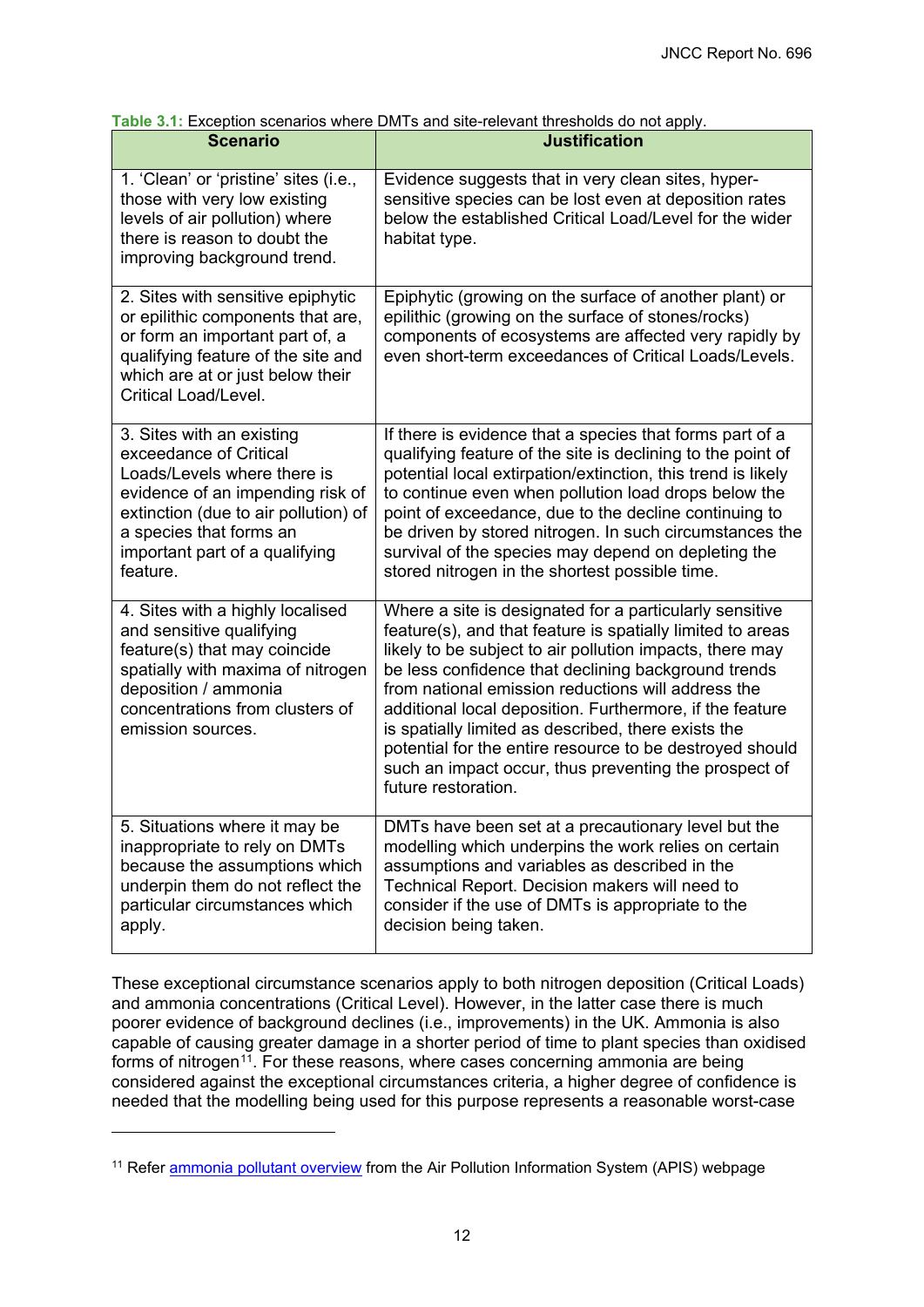scenario. If predicted ammonia concentrations are understated, the risk of harm occurring is greater for ammonia than it is for nitrogen deposition. A more precautionary approach should be taken to the exceptional circumstances scenarios where cases are borderline or where there are discrepancies or weaknesses in the underpinning modelling. Further justification for the ecological exception scenarios (scenarios 1-4 in table 3.1) can be found in Appendix 4. Exception scenario 5 recognises that the final decision to use a DMT rests with the decision maker and will be taken in light of the circumstances which apply for the decision to be taken.

### <span id="page-16-0"></span>**3.3 Decision-making thresholds for on-site emission sources**

Table 3.2 below sets out the decision-making thresholds (DMT) which can be applied to the process contribution (the incremental change in the concentration or deposition flux) from an on-site emission source for nitrogen deposition,  $NO<sub>x</sub>$  and ammonia ( $NH<sub>3</sub>$ ). These are 'universal' DMT values derived on a worst-case scenario (assuming a large number of proposals coming forward over time) which can be applied to all decisions for on-site emission sources. The values may appear to be small, but they are derived on the basis of modelling outputs to ensure that the cumulative effects of plans and projects excluded from further assessment will not, over a period of time, undermine the achievement of the conservation objectives. For further details on the modelling refer section 5 of the Technical Report.

|                                                  | <b>DMT</b> | DMT as % of<br><b>Critical Load/Level</b> |
|--------------------------------------------------|------------|-------------------------------------------|
| $NH3$ (lichens/bryophytes) (µg/m <sup>3</sup> )  | 0.00079    | 0.08%                                     |
| $NH3$ (higher plants) ( $\mu$ g/m <sup>3</sup> ) | 0.0024     | 0.08%                                     |
| Annual Mean $NO_x (µg/m^3)$                      | 0.014      | 0.05%                                     |
| N deposition (woodland (kg-N/ha/yr)              | 0.013      | $0.13\%$ *                                |
| N deposition (grassland) (kg-N/ha/yr)            | 0.0093     | $0.09\%$ *                                |

**Table 3.2:** Decision-making thresholds (DMT) for on-site emission sources.

*\* Assumed critical load of 10 kg/ha/yr – the percentage will vary for other critical loads and can be derived by applying the following formula (DMT/Critical Load x 100).*

Subject to the exceptions set out in table 3.1, where the process contribution from an on-site source is below the DMT, no further assessment is required.

Where the process contribution exceeds the DMT there are two possible outcomes:

- A. Where site-relevant thresholds have been derived (section 4 below) these can be applied to see if it is possible to avoid further assessment effort on the basis of sitespecific circumstances.
- B. If site-relevant thresholds have not yet been derived (for whatever reason), **further assessment in combination with other plans and projects is required**.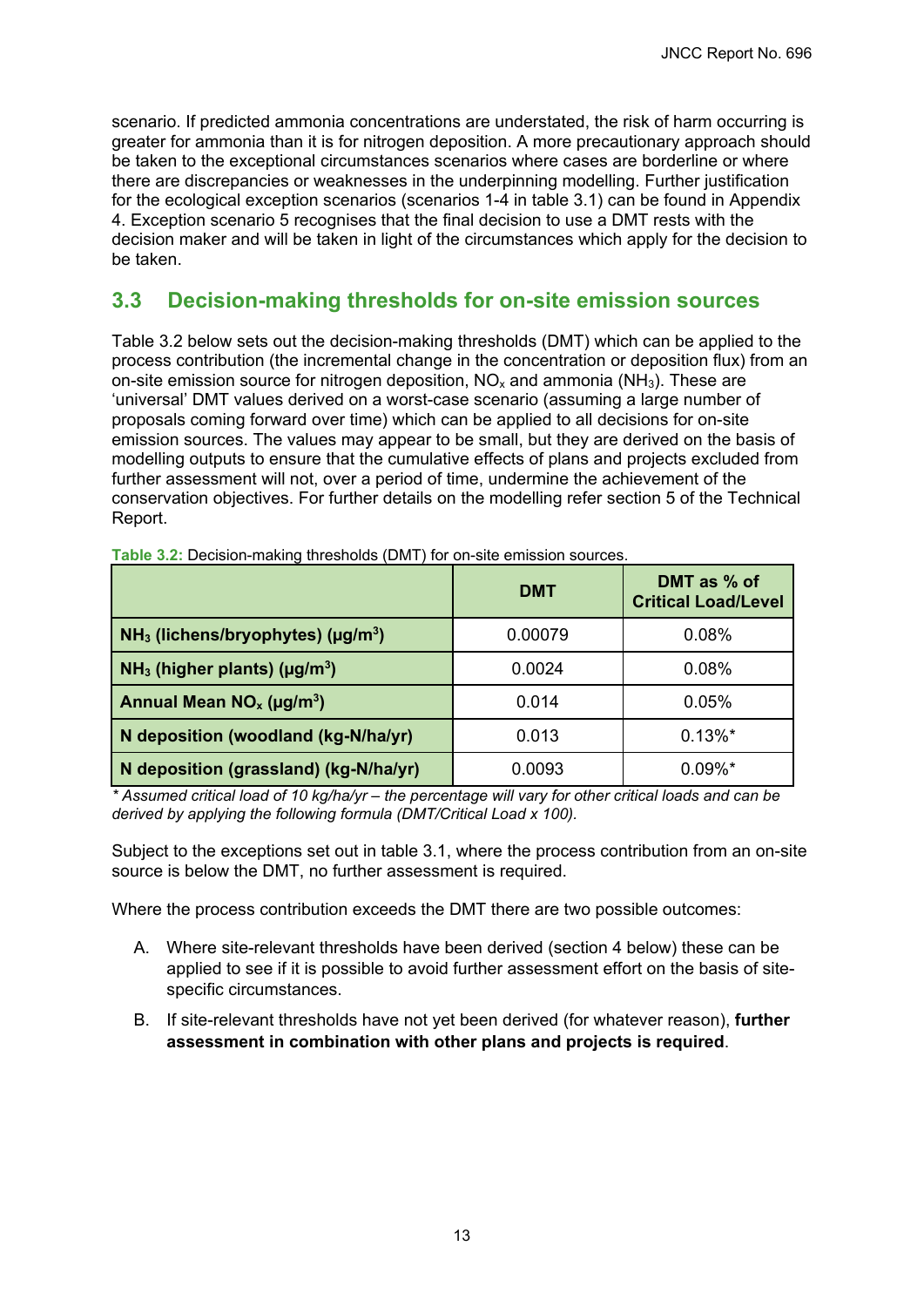# <span id="page-17-0"></span>**4 Site-relevant thresholds**

## <span id="page-17-1"></span>**4.1 When are site-relevant thresholds relevant?**

The universal DMT values set out in table 3.2 are derived on a precautionary basis, for a 'worst case scenario' which assumes a high development pressure and a large number of plans and projects whose cumulative effects might, over time, be excluded from further assessment by the application of a threshold. Where site-based information is available to support a view that the universal DMT is overly precautionary, it is possible to apply a **siterelevant threshold**.

Site-relevant thresholds can be derived on a site-by-site basis, taking account of the characteristics and specific environmental conditions at a designated site. In principle, siterelevant thresholds might take account of development pressure, emission types, background trends, source attribution data and the local circumstances which apply at a given site.

A simple refinement to the universal DMTs can be made on the basis of development pressure, i.e., the likelihood of other proposals coming forward over a given time period. Site-relevant thresholds based on development pressure are provided in section 4.2 below. In this case the underpinning OCC value remains the same but the DMT is derived on the basis of modelling work which refines the perceived risk from other plans and projects coming forward over time.

Site-relevant thresholds could also be derived where a local strategic approach, such as a Site Nitrogen Action Plan (SNAP), has been implemented to deliver targeted reductions to local sources to achieve the conservation objectives for a specific site. Further information on the use of site-relevant thresholds under such circumstances is provided in section 4.3 below.

## <span id="page-17-2"></span>**4.2 Site-relevant threshold based on development pressure**

Site-relevant thresholds on the basis of development pressure are provided in table 4.2 below. The descriptions of development density referred to are given in Table 4.1 and illustrated in Figure 4.1 (extracted from the Technical Report where it appears as Figure 12). Note that 'development density' is defined in column 1 as 'the assumed number of additional new sources below the DMT within 5 km of the proposed development over 13 years'.

| <b>Development Density</b>                                                                                                            | <b>Very Low</b>                             | Low                                 | <b>Medium</b>                                         | High                                        |
|---------------------------------------------------------------------------------------------------------------------------------------|---------------------------------------------|-------------------------------------|-------------------------------------------------------|---------------------------------------------|
| <b>Description</b>                                                                                                                    | Remote area<br>(very little<br>development) | Area with<br>nominal<br>development | <b>Typical</b><br>agriculture /<br>industrial<br>area | Area<br>experiencing<br>intensive<br>growth |
| <b>Assumed number of</b><br>additional new sources<br>below the DMT within 5<br>km of proposed<br>development over 13<br><b>vears</b> |                                             | 5                                   | 10                                                    | 30                                          |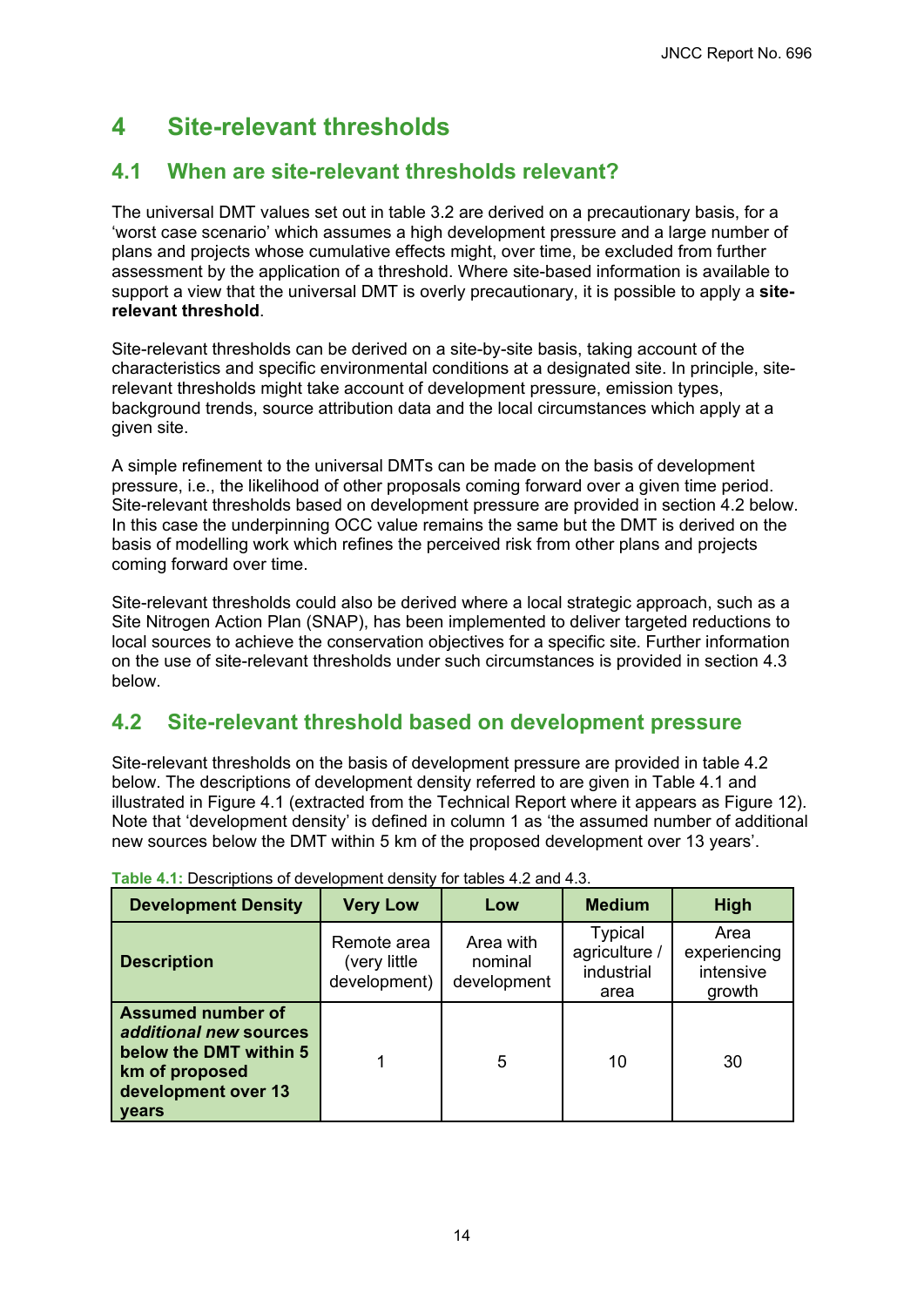

**Figure 4.1:** Hypothetical Visualisation of Different Development Densities. The Red Star shows the Target Project and the Red Line shows the Extent of 5 km from this Target Project. None of the locations represent real projects. Imagery ©2021 CHES/Airbus, Getmapping plc, Infotera Ltd & Bluesky Technologies (source – AQC Technical Report)

| <b>Development Density</b>                       | Very<br>Low | Low    | <b>Medium</b> | <b>High</b> |
|--------------------------------------------------|-------------|--------|---------------|-------------|
| $NH3$ (lichens/bryophytes) (µg/m <sup>3</sup> )  | 0.0075      | 0.0034 | 0.0020        | 0.00079     |
| $NH3$ (higher plants) ( $\mu$ g/m <sup>3</sup> ) | 0.022       | 0.010  | 0.0060        | 0.0024      |
| $NOx$ (µg/m <sup>3</sup> )                       | 0.087       | 0.046  | 0.030         | 0.014       |
| N dep (woodland) for CL (kg/ha/yr)               | 0.13        | 0.057  | 0.034         | 0.013       |
| N dep (grassland) for CL (kg/ha/yr)              | 0.088       | 0.040  | 0.024         | 0.0093      |

**Table 4.2:** Site-relevant threshold for on-site emission sources based on development pressure.

Table 4.3 shows these values as a % of the critical level or critical load (CL). Note that the % value for critical loads in table 4.3 are based on a critical load of 10kg/ha/yr and are provided for illustrative purposes. Percentage values for higher or lower critical loads will vary and can be derived by applying the following formula (SRT/Critical Load x 100).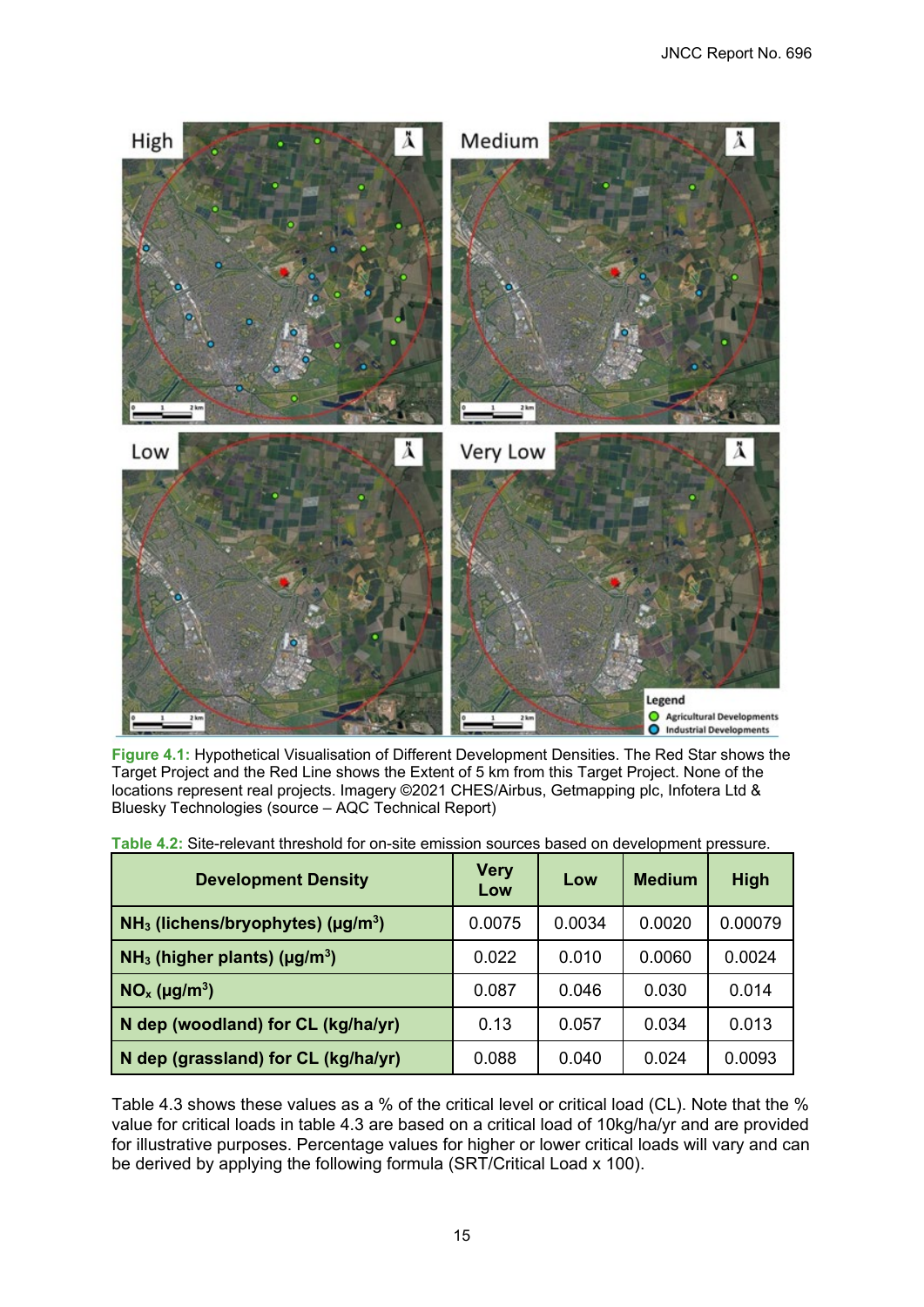**Development Density Very Low Low Medium High NH3 (lichens/bryophytes) (µg/m<sup>3</sup> )** 0.75% 0.34% 0.20% 0.08% **NH3 (higher plants) (µg/m<sup>3</sup> )** 0.75% 0.34% 0.20% 0.08% **NOx (µg/m<sup>3</sup> )** 0.29% 0.15% 0.10% 0.05% **N dep (woodland) (based on critical load of 10 kg/ha/yr)\*** 1.3% 0.57% 0.34% 0.13% **N dep (grassland) (based on critical load of 10 kg/ha/yr)\*** 0.88% 0.40% 0.24% 0.09%

**Table 4.3:** Site-relevant threshold (as a % of the critical load or level) for on-site emission sources based on development pressure.

*\* Percentage values for other critical loads will vary.* 

### <span id="page-19-0"></span>**4.3 Site-relevant threshold based on locally targeted measures**

DMTs are derived on the basis of modelling work in view of a defined OCC value. The OCC is based on a predicted change over a defined timeframe taking account of national initiatives and a precautionary allowance for predicted trends in background pollution. Where a site-based approach is in place to deliver locally targeted measures to achieve the conservation objectives, the OCC value for the site can reasonably be reviewed in light of the implications of any such approach for the predicted pollutant trends.

A site-based review of the OCC value can take account of the magnitude of reductions and the timeframe for delivery of local measures which will contribute towards the achievement of the conservation objectives. Actual delivery of measures is not required prior to the OCC value being reviewed, but measures relied upon must be secured (with a clear timeframe for delivery) and associated with an appropriate delivery mechanism, such that the benefits associated with the measures are certain at the time that a decision is taken.

Any review of the OCC on the basis of local strategic approaches could reasonably be informed by the following considerations.

- The magnitude of the improvement which will be delivered (i.e., whether the measures are sufficient to achieve the conservation objectives or whether they will contribute towards their achievement with further measures still being required).
- The timescales over which the measures will be delivered.
- Source attribution data and the extent to which measures to achieve the conservation objectives might be targeted to a specific sector.
- The anticipated spatial distribution of the improvements to be delivered.

Any development of a site-relevant OCC should be carried out in consultation with relevant nature conservation body staff. Once an updated OCC value for a site has been agreed, site-relevant thresholds can be calculated on the basis of the following formula (the existing OCC values are available from Table 4 of the Technical Report):

### **New Site-relevant Threshold = New OCC x Old DMT / Old OCC**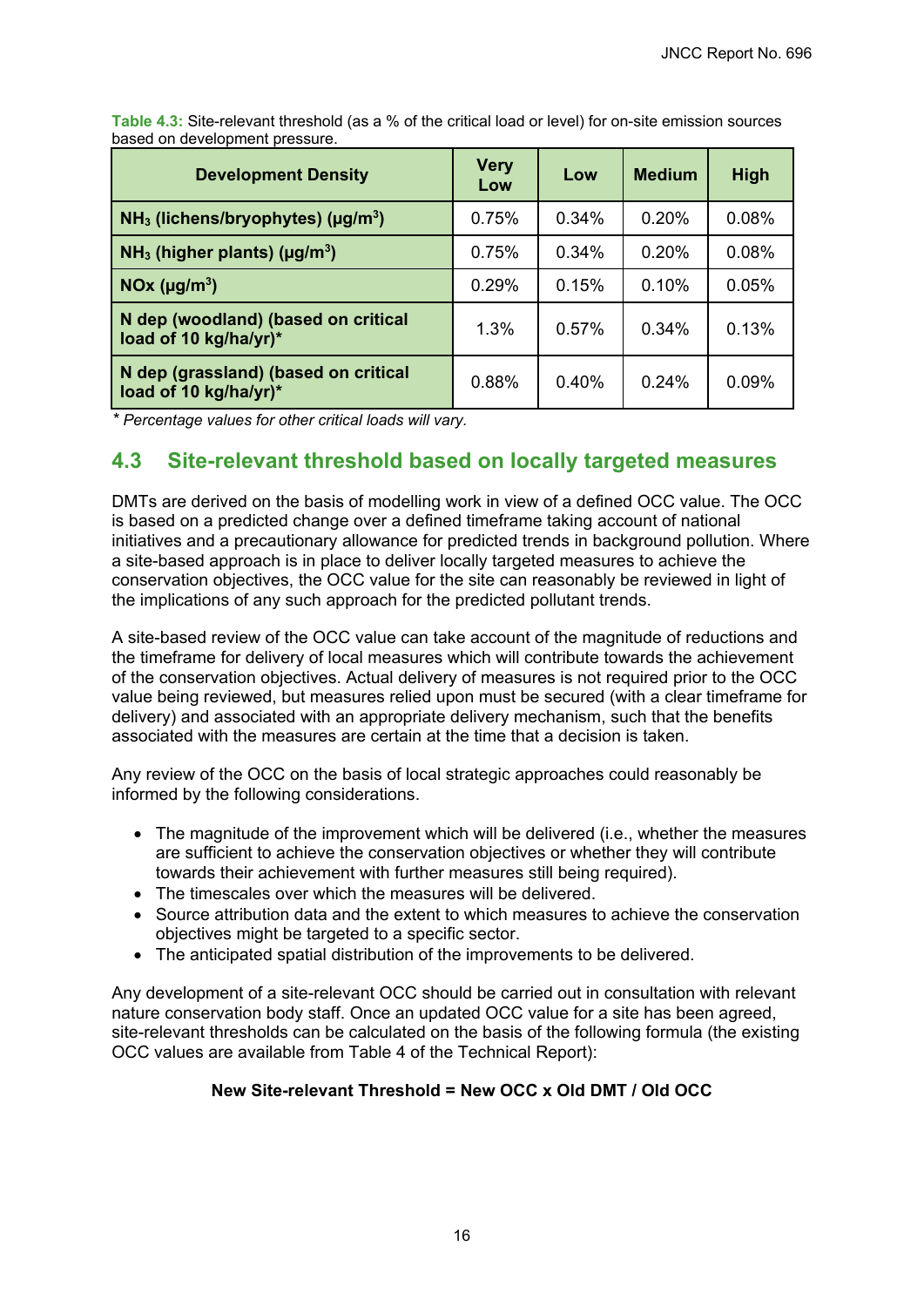# <span id="page-20-0"></span>**5 Thresholds for roads**

### <span id="page-20-1"></span>**5.1 Why are road sources treated differently to on-site emission sources?**

In developing decision-making thresholds, it is necessary for road source emissions to be treated differently from on-site emission sources for two reasons.

- **Air quality effects associated with road sources are generally subject to assessment as part of the development and adoption of a higher tier plan so project level assessment may not be necessary.** Increases in emissions from roads most frequently arise as an indirect consequence of development (i.e., higher traffic flows arising from new housing / growth). Effects from development related traffic flows are most appropriately subject to assessment as part of the development and adoption of a strategic land use plan where predicted effects from overall growth are assessed. When a plan level assessment includes the assessment of road emissions, the determination of lower tier 'project' level planning applications (provided for by the plan) will rarely require further assessment in this regard as they can 'adopt' the conclusions of the earlier assessment (refer 5.2 below).
- **Air quality effects from road sources will co-locate**. Irrespective of the location of development proposals giving rise to traffic the 'footprint' of an effect from road traffic on a given protected site is dictated by the existing road network and its proximity to the designated site. Unlike on-site emission sources, the 'effects' of geographically dispersed development proposals will co-locate along the line source of a given road. The modelling approach adopted for on-site emission sources is not therefore appropriate.

Section 5.2-5.4 and Appendix 5 provide some important context to decision making in respect of road sources under the Habitats Regulations, although the underlying principles apply equally in the case of A/SSSIs. The proposed thresholds for the assessment of road source emissions are then set out in sections 5.5-5.7.

### <span id="page-20-2"></span>**5.2 How further assessment at project level might be avoided by adopting the conclusions of an earlier plan HRA**

The Habitats Regulations apply to both plans and projects. In principle, the implications of traffic growth (and associated increases in emissions on the existing road network) are relevant both to the assessment of strategic plans and also to individual projects. It is therefore possible to envisage a duplication of assessment arising where an assessment of an individual project (provided for in a higher-level plan) fails to recognise, or take account of, the findings of an earlier plan based HRA.

The Regulations anticipate this scenario in regulation 67 which concerns 'competent authority co-ordination'. Government guidance to competent authorities has been produced in this regard<sup>[12](#page-20-3)</sup> (relevant to the assessment of all plans and projects) which provides advice on how and when competent authorities should adopt a co-ordinated approach to fulfil their responsibilities under the Habitats Directive. Government guidance states that competent authorities should take a strategic approach by dealing with proposals that have similar impacts in the same way and that they can use an HRA previously carried out where certain

<span id="page-20-3"></span><sup>12</sup> Refer<https://www.gov.uk/guidance/habitats-regulations-assessments-protecting-a-european-site>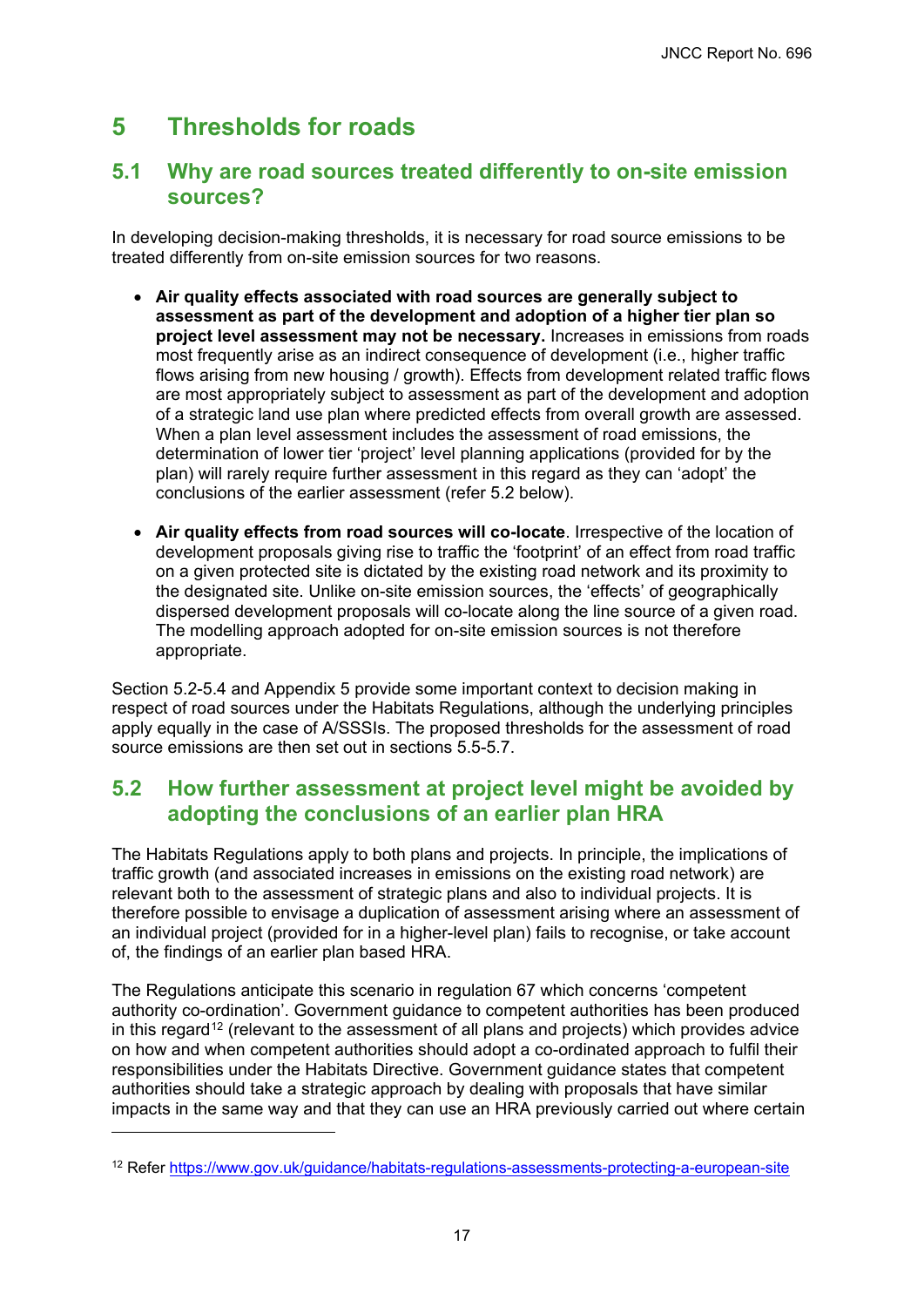criteria are met. It is therefore possible that previous assessment effort may avoid the need for further assessment effort as part of a project level HRA.

### <span id="page-21-0"></span>**5.3 Applying the Government guidance to the assessment of traffic emissions**

All planning decision are made in accordance with the relevant strategic land use plans (and any supplementary planning documents) which will have been subject to prior assessment under the Habitats Regulations. **The Regulations therefore anticipate that a plan HRA will have already identified (and addressed) any concerns in respect of the overall changes in traffic flow for European sites as a consequence of the plan being adopted.** Where a project is subject to HRA and a previous HRA has been undertaken in respect of a higher-level plan (under which the project comes forward), Government guidance<sup>[13](#page-21-2)</sup> encourages competent authorities to adopt elements of that earlier assessment where they are satisfied that:

- there's no new information or evidence that may lead to a different conclusion
- the assessments already done are relevant, thorough and correct
- the conclusions are rigorous and robust
- there's no new case law that changes the way an HRA should be carried out or interpreted

Where these criteria are met, there is no need for further assessment effort with regard to the effects of road traffic emissions at project level HRA for development provided for within a plan. It is therefore unlikely that a need for individual project HRAs for road traffic emissions will arise with any degree of frequency as a matter of course. It is certainly not the case that the frequency of individual project HRAs in respect of traffic emissions will correspond to the rate at which new development proposals come forward generally.

Where these criteria cannot be met further consideration is required.

### <span id="page-21-1"></span>**5.4 Where the Government guidance criteria are not met**

In some cases, it may not be possible for a decision maker to adopt the reasoning, conclusion or assessment of the earlier plan HRA in respect of the assessment of traffic growth associated with a development proposal coming forwards under that plan. Such a scenario may arise under any of the four bullet points referred to in 5.3 above. One reason which might legitimately prevent a decision maker from adopting the findings of an earlier plan HRA is where case law has emerged, in the intervening period, which renders the findings or conclusions of the earlier plan HRA vulnerable to legal challenge.

Where it is not possible to adopt the findings of an earlier plan HRA, for whatever reason, two potential options arise.

1) Firstly, an assessment of the effects of associated emissions from predicted traffic growth, either alone or in combination with other plans and projects, is undertaken as part of project level HRA for development proposals. This option is sound in

<span id="page-21-2"></span><sup>13</sup> Refer<https://www.gov.uk/guidance/habitats-regulations-assessments-protecting-a-european-site>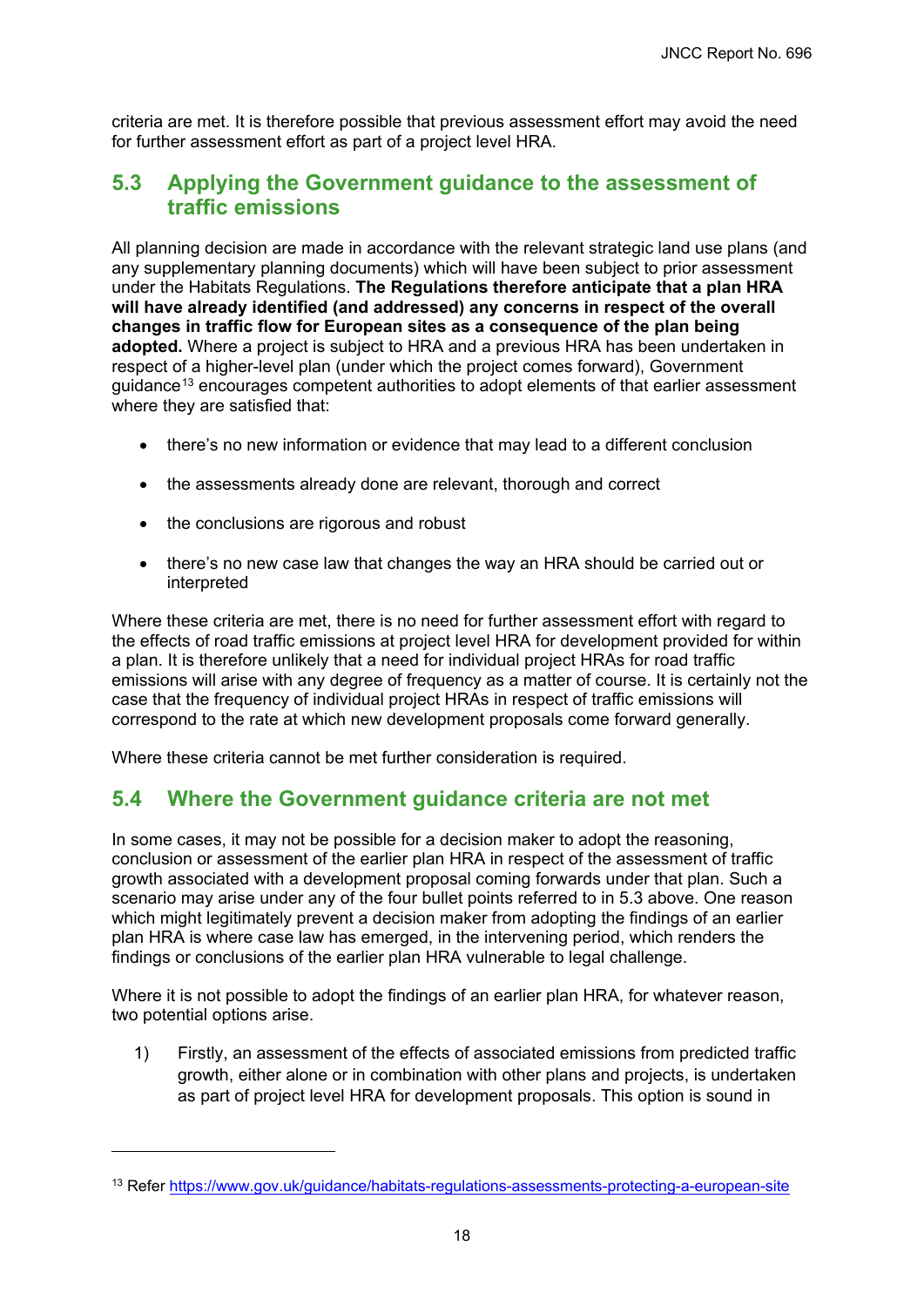terms of compliance, but the rate at which planning applications come forward means that it will:

- a) impose a considerable assessment burden on individual applicants, and
- b) lead to a duplication of assessment effort as the overarching plan already identifies 'other projects' so the underpinning modelling work for an incombination assessment of each individual project will largely be replicated.
- 2) Alternatively, the Local Planning Authority can decide to review and update the earlier plan HRA as necessary in respect of the assessment undertaken and the conclusions reached for the effects of traffic emissions. This has the benefit of the underlying modelling work being undertaken once, for all allocated development. Once this review/update has been completed future HRAs of individual planning permissions can, once again, adopt the updated assessment avoiding the need for further assessment effort where proposals are provided for within the relevant land use plan.

Where development proposals provided for within a higher-level plan are unable to rely on earlier plan HRA two factors are important to bear in mind:

- Firstly, such scenarios are likely to be **localised** to plan areas where the plan HRA cannot be adopted (for whatever reason) and the Plan-making authority has *either* decided against a review of the earlier plan HRA *or* has not yet completed such a review.
- Secondly, any such scenario will be **temporary** in nature until *either* the existing plan HRA is reviewed and updated, *or* the plan period expires and a new plan HRA is required.

Looking beyond the scenarios which apply for development provided for within a high-level plan considered above, individual project HRA might also be required in respect of development proposals out-with the framework of a higher-level plan. It is reasonable to anticipate that the spatial constraints referred to above would also be relevant in respect of development coming forwards out-with that provided for within a local plan. Of particular relevance, it is unlikely that 'clusters' of projects affecting road traffic flows would arise.

When determining decision-making thresholds for road emissions it is necessary to recognise the spatial and temporal constraints which apply in terms of the frequency with which the thresholds are likely to be applied in a decision-making context. The inherent risks from proliferation are lower than for on-site emissions sources.

## <span id="page-22-0"></span>**5.5 A zone of influence for road emissions for plan HRA**

Where a land use plan is subject to HRA, the inherent nature and scale of the overall development provided for within such a plan means that the application of a decision-making threshold is not considered to be appropriate. A decision-making threshold is defined in terms of a contribution from 'an individual source' and a land use plan is essentially comprised of numerous individual projects (sources) so the definition does not apply. Applying the same decision-making threshold to both plans and projects is not logical.

The nature and scale of development provided for within land use plans are such that **all plans should be subject to assessment either alone or in combination with other plans and projects**. However, to avoid legislative overkill in undertaking an assessment of the effects of traffic emissions associated with a local land use plan, a zone of influence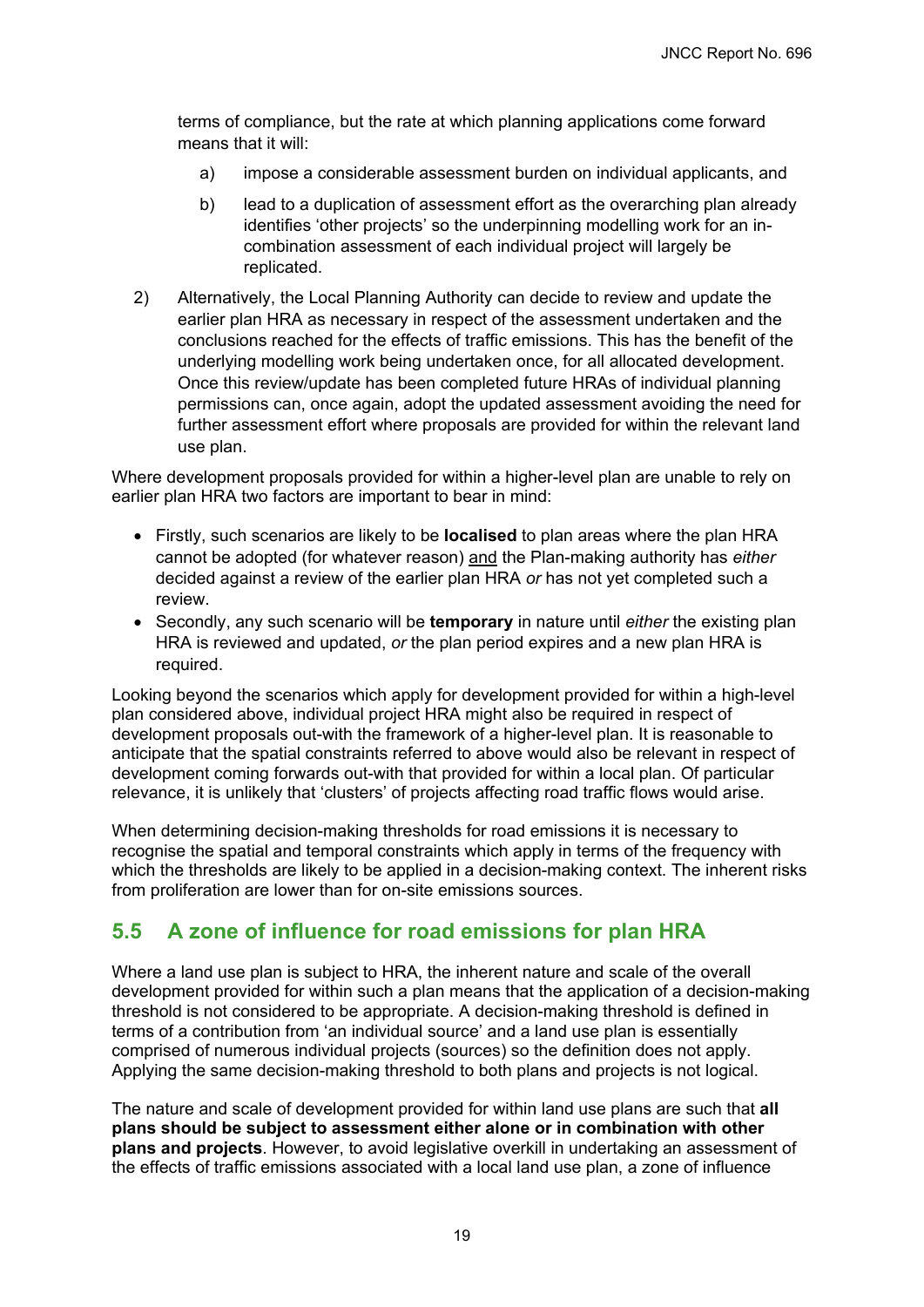approach is necessary. Only European sites within the zone of influence should be included with the scope of the HRA work to be completed. **For the purpose of decision-making, unless local circumstances support a wider zone, plan HRA should take account of the potential effects of traffic emissions on European sites located within 10 km of the plan boundary.** This zone is based on professional judgment recognising that the effects of growth from development beyond 10 km will have been accounted for in the Nitrogen Futures<sup>[14](#page-23-1)</sup> modelling work business as usual scenario.

### <span id="page-23-0"></span>**5.6 A decision-making threshold for road emissions for project HRA**

As set out in section 5.4, proposals which will require assessment of road-based emissions as part of a project level HRA are limited to:

- Development provided for within a higher-level plan where it is not possible to adopt the conclusions of an earlier plan HRA
- Other projects out-with the development provided for within a higher-level plan
- Ad hoc projects unrelated to development which lead to an increase in traffic flows such as road schemes/improvements or intensification of existing activities.

It is therefore the case that project level assessment which are relevant to road emissions will be spatially and temporally constrained. When considering the use of thresholds for road emissions, the risk of local clusters of 'other plans and projects' coming forwards which might act in-combination upon a given road is, likewise, constrained.

The derivation of the decision-making threshold to be applied in project level HRAs for road emissions is explained in section 7 of the Technical Report. The associated effects from increased traffic flows have been calculated as a percentage of baseline traffic growth over 5 years and **a threshold of 0.15% of existing AADT (Annual Average Daily Traffic) the road concerned is proposed for individual projects**. Table 5.1 illustrates what a project level threshold would be for different AADT values

| <b>Existing AADT (no. of vehicles)</b> | <b>Threshold</b> |
|----------------------------------------|------------------|
| 5,000                                  | 7.5              |
| 10,000                                 | 15               |
| 20,000                                 | 30               |
| 50,000                                 | 75               |

**Table 5.1:** Example of threshold for different AADT values.

When undertaking a project level HRA to consider the effects of an *individual* development proposal on traffic related emissions on the existing road network, strategic 'trunk roads' should be excluded from the scope of the assessment. The trunk road network forms the core of the national transport system. Trunk roads are central to long distance travel and connectivity across the UK and traffic patterns on trunk roads are a consequence of

<span id="page-23-1"></span><sup>14</sup> Refer<https://jncc.gov.uk/our-work/nitrogen-futures/>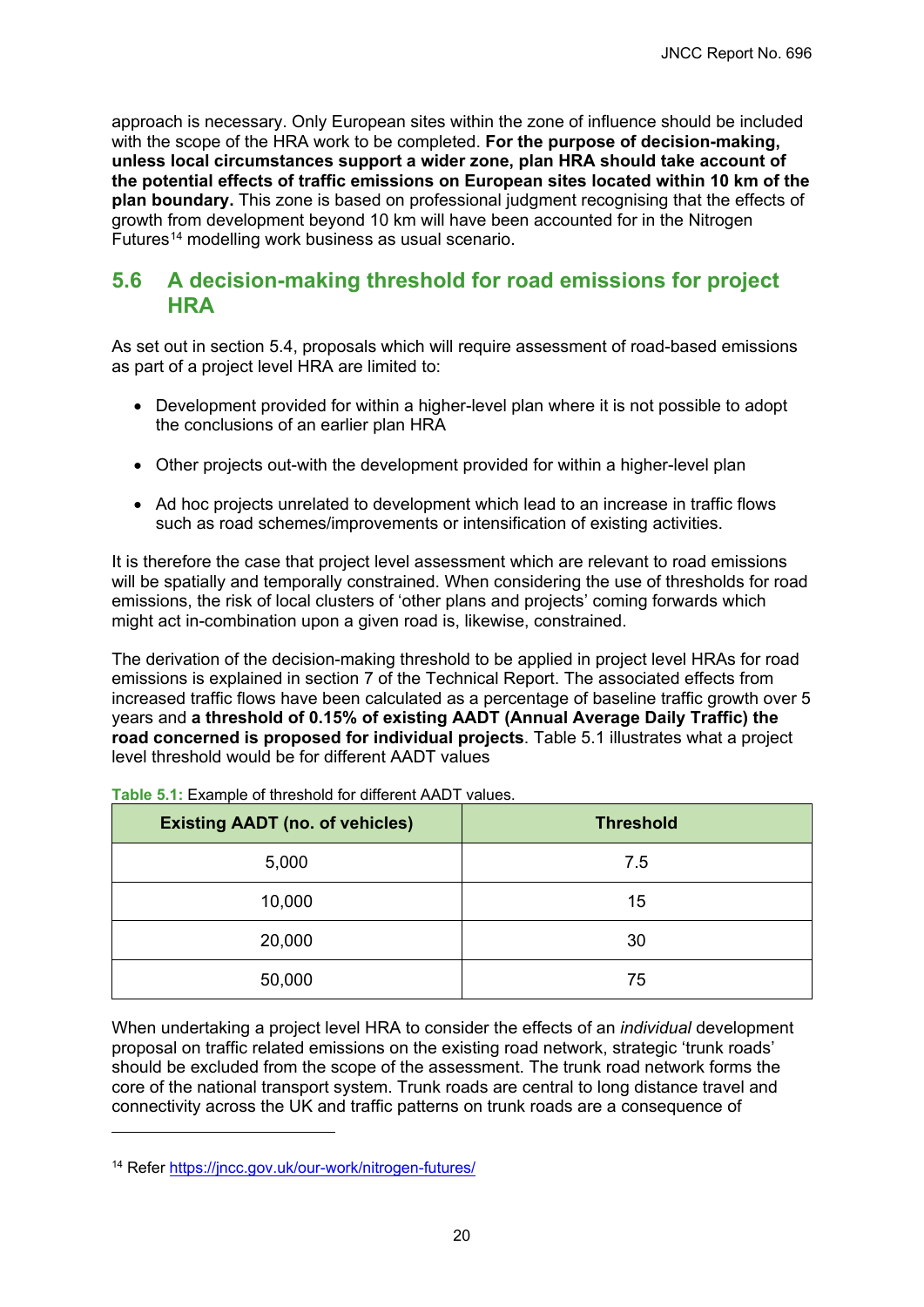predicted growth across the UK generally. It is not practically feasible to include a trunk road when considering the indirect effects of traffic from an individual development proposal. The effects of development on traffic flows on truck roads are more appropriately taken into account as part of national and regional strategic plan level HRAs. Trunk roads include those listed on the following webpages:

- For England access [Roads managed by Highways England](https://www.gov.uk/government/publications/roads-managed-by-highways-england)
- For Scotland access [Official list of trunk roads](https://www.transport.gov.scot/publication/official-list-of-trunk-roads/)
- For Wales access Welsh Government strategic road network map
- For Northern Ireland access [Link Corridors and Trunk Roads brochure](https://www.infrastructure-ni.gov.uk/publications/link-corridors-and-trunk-roads-brochure)

By way of clarification, individual road schemes which directly concern trunk roads (e.g. junction improvements or dualling projects) should always be subject to HRA in their own right - it is only the indirect effects from increased traffic flows on trunk roads, as a result of local development proposals, which should be restricted to plan level HRAs.

### <span id="page-24-0"></span>**5.7 Road-relevant approaches for road traffic**

The concept of site-relevant thresholds for traffic is misleading as a given designated site may be affected by more than one road, and each road will represent a different risk to the site and its qualifying features. It is possible however to apply a road-relevant approach based on the distance between the affected road and the nearest boundary of a European site.

Table 5.2 below provides the AADT change which is required to trigger an exceedance of 1% of the critical level (atmospheric pollutant concentrations) at different distances from a road. The 1% threshold is taken from the Natural England guidance document on the assessment of traffic emissions<sup>[15](#page-24-1)</sup> as the threshold to be applied as part of an in-combination assessment. Table 5.2 does not allow for changes to the make-up of the vehicle fleet beyond 2019 for  $NO<sub>x</sub>$  and beyond 2015 for ammonia. Table 5.3 provides the same information for the AADT growth which triggers an exceedance of 1% of the critical load for nitrogen deposition. Two datasets are presented depending on the structural characteristics of the qualifying habitat concerned (short vegetation or taller 'forest' vegetation).

<span id="page-24-1"></span><sup>&</sup>lt;sup>15</sup> Natural England's approach to advising competent authorities on the assessment of road traffic [emissions.](http://publications.naturalengland.org.uk/publication/4720542048845824)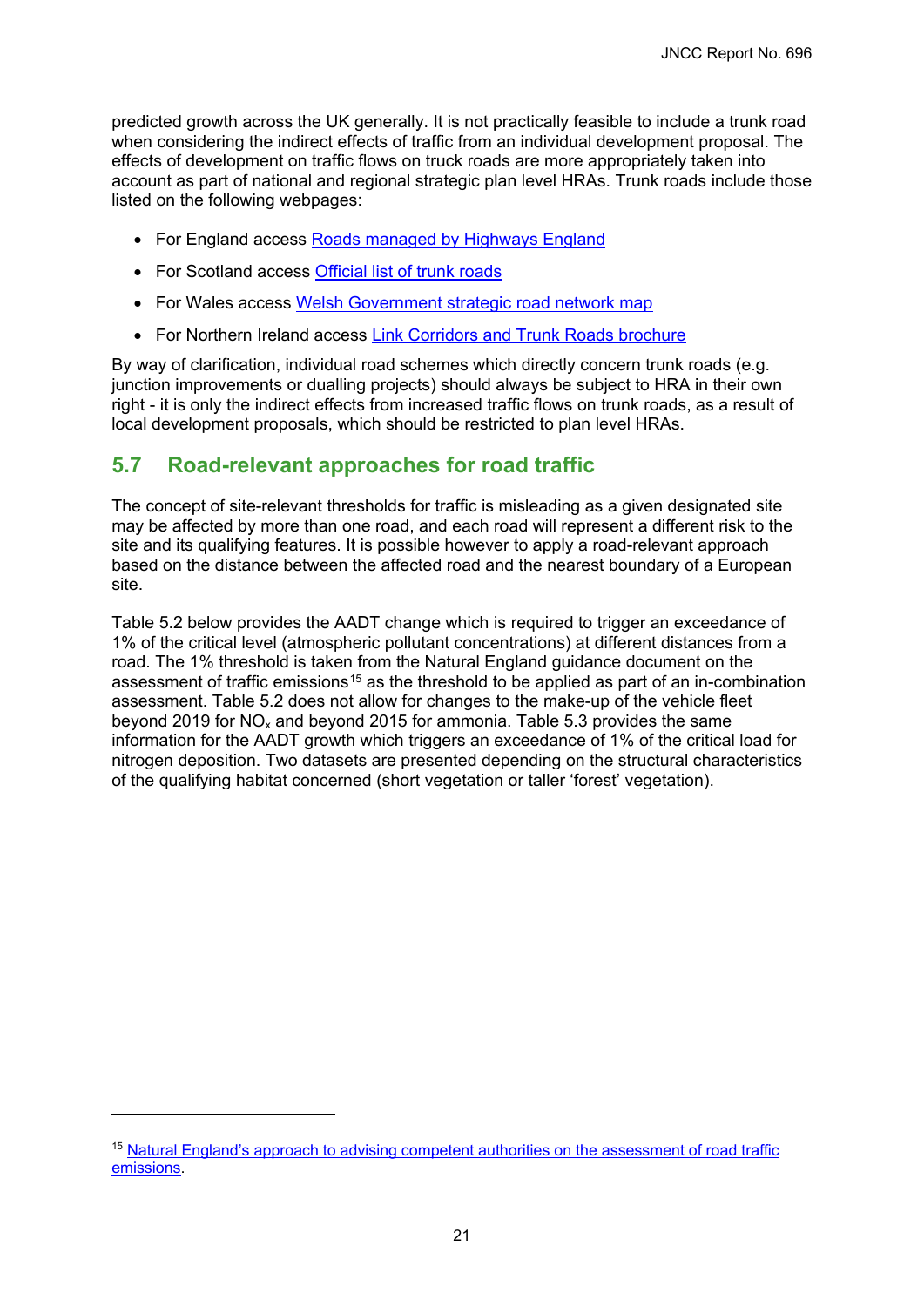| <b>Distance</b><br>from Road<br>(m) | 1% of CL for $NO_x$<br>$(30 \text{ µg/m}^3)$ | 1% of CL for<br>ammonia<br>$(1 \mu g/m^3)$ | 1% of CL for ammonia<br>$(3 \mu g/m^3)$ |
|-------------------------------------|----------------------------------------------|--------------------------------------------|-----------------------------------------|
| 25                                  | 547                                          | 731                                        | 2,194                                   |
| 50                                  | 917                                          | 1,145                                      | 3,434                                   |
| 100                                 | 1,620                                        | 1,791                                      | 5,372                                   |
| 150                                 | 2,410                                        | 2,327                                      | 6,980                                   |
| 200                                 | 3,242                                        | 2,802                                      | 8,406                                   |

**Table 5.2:** Illustration of AADT change required to trigger exceedance of 1% of critical levels as a function of distance from the edge of a road.

**Table 5.3:** Illustration of AADT increase required to trigger exceedance of 1% of critical loads for nitrogen deposition (forest vegetation and short vegetation) as a function of distance from the edge of a road.

| Distance (m)                           | 1% of CL<br>$(5 kg-N/ha/yr)$ | 1% of CL<br>$(10 kg-N/ha/yr)$ | 1% of CL<br>$(15 kg-N/ha/yr)$ | 1% of CL<br>$(20 kg-N/ha/yr)$ |  |  |  |
|----------------------------------------|------------------------------|-------------------------------|-------------------------------|-------------------------------|--|--|--|
| <b>Deposition to forest vegetation</b> |                              |                               |                               |                               |  |  |  |
| 25                                     | 207                          | 415                           | 622                           | 829                           |  |  |  |
| 50                                     | 303                          | 606                           | 909                           | 1,212                         |  |  |  |
| 100                                    | 443                          | 887                           | 1,330                         | 1,773                         |  |  |  |
| 150                                    | 554                          | 1,108                         | 1,661                         | 2,215                         |  |  |  |
| 200                                    | 648                          | 1,297                         | 1,945                         | 2,594                         |  |  |  |
| <b>Deposition to short vegetation</b>  |                              |                               |                               |                               |  |  |  |
| 25                                     | 359                          | 717                           | 1,076                         | 1,434                         |  |  |  |
| 50                                     | 529                          | 1,058                         | 1,587                         | 2,116                         |  |  |  |
| 100                                    | 780                          | 1,561                         | 2,341                         | 3,121                         |  |  |  |
| 150                                    | 980                          | 1,959                         | 2,939                         | 3,918                         |  |  |  |
| 200                                    | 1,151                        | 2,302                         | 3,453                         | 4,604                         |  |  |  |

Tables 5.2 and 5.3 are provided to enable readers to take account of the specific circumstances which apply. When the AADT thresholds (from section 5.6) are compared to the AADT change required to trigger an exceedance of 1% of the CL at the distance concerned, it may be possible to apply a common sense / professional judgement-based approach to argue that the AADT change from the project subject to assessment can properly be ignored, in spite of the threshold having been exceeded.

By way of example, where an affected road with existing AADT of 5000 is located 100 m from the boundary of a site for which a critical load to a woodland feature of 10 kg/ha/yr applies, a DMT of 7.5 vehicles applies. However, the DMT is derived on a precautionary basis which assumes that a designated site is adjacent to the road concerned. It can be seen from table 5.3 that, where the distance between the road and the site boundary is 100 m an AADT change of 887 vehicles is necessary to trigger a 1% exceedance of the critical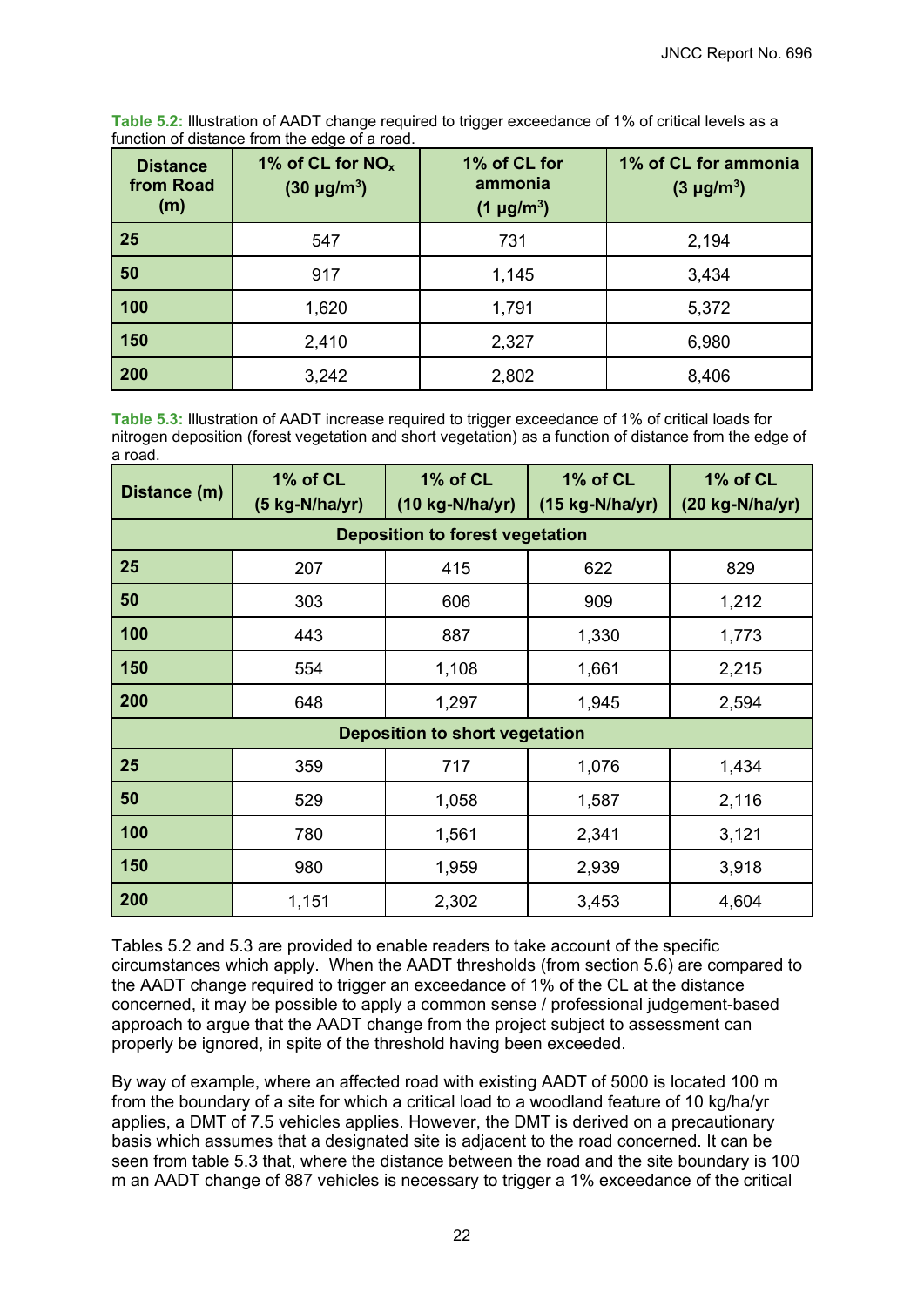load at the site boundary. If the predicted change in traffic along the road from the development is 15AADT it may be reasonable to assert that there is no credible evidence that the effects of other plans and projects would ever be such to lead to an overall change of 887AADT, in spite of the fact that the decision-making threshold from table 5.1 (7.5 vehicles) is exceeded.

Whilst a risk is sufficient to trigger the need for further assessment effort it is necessary to keep in mind that there needs to be credible evidence that the risk is real, and not purely hypothetical. In some cases, it may be possible to eliminate the need to do an incombination assessment on the basis of a lack of credibility of there being a real risk. **Any road relevant approach should involve consultation with the appropriate nature conservation body; the decision-maker must have regard to any advice that is provided.**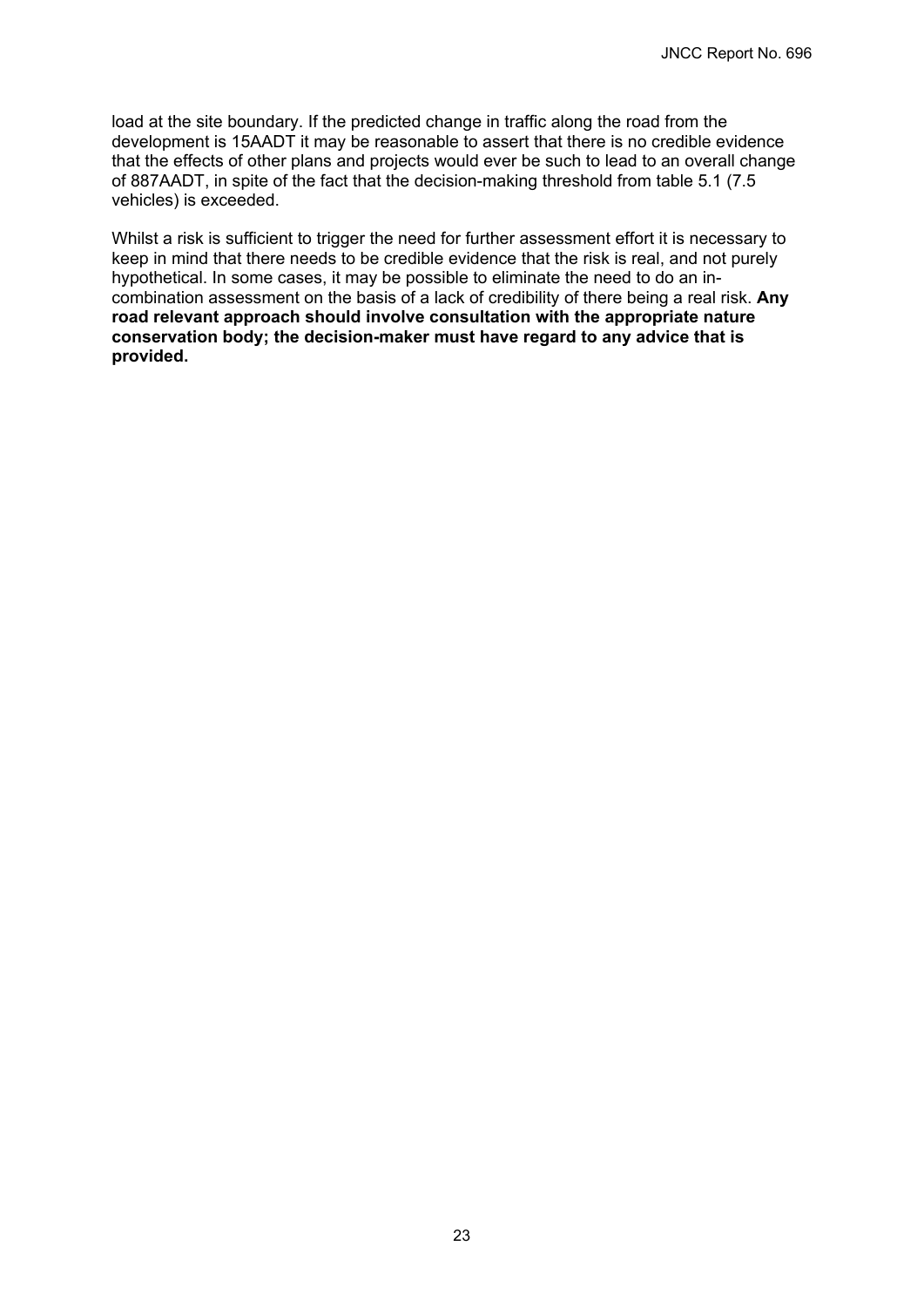# <span id="page-27-0"></span>**Appendix 1: What is Objective Compliant Change (OCC) and how has it been derived**

Objective Compliant Change (OCC) is defined as 'a quantified magnitude of change, across a defined period of time, which will not undermine the achievement of the conservation objectives'. The OCC concept is derived for the purpose of assessing the risk from a new emission source to ecological receptors. A detailed description of how the OCC has been derived is provided in the accompanying technical report<sup>16</sup>. This appendix provides a summary of the underpinning justification for the OCC, from a perspective of compliance with underpinning legislative frameworks. The focus is on compliance with the Habitats Regulations but, the underpinning justification is equally relevant to SSSIs and the concept of favourable condition.

#### *The importance of the conservation objectives*

It is established case law that, when considering whether a plan or project has a likely significant effect upon a European site in accordance with the Habitats Regulations, an effect is only 'significant' if it undermines the conservation objectives.

The centrality of the conservation objectives is carried forward into the scope of the appropriate assessment and the application of the integrity test. In the case of *Holohan[17](#page-27-2)* the court considered the scope of an appropriate assessment and stated that '*before the plan or project is approved, all the aspects of the plan or project which can, either individually or in combination with other plans or projects, affect the conservation objectives of that site must be identified'*. An appropriate assessment therefore must consider all aspect of a proposal that can affect the conservation objectives.

When considering the integrity of a site, EC guidance<sup>[18](#page-27-3)</sup> explains that 'It is clear from the context and from the purpose of the Directive that the 'integrity of a site' relates to the sites conservation objectives.' The guidance continues:

*If none of the habitat types or species for which the site has been designated is significantly affected\* then the site's integrity cannot be considered to be adversely affected… However, if just one of them is significantly affected\*, taking into account the site's conservation objectives, then site integrity is necessarily adversely affected'…*

*'A site can be described as having a high degree of integrity where the inherent potential for meeting site conservation objectives is realised, the capacity for selfrepair and self-renewal under dynamic conditions is maintained, and a minimum of external management is required.'*

\*In this context the phrase 'significantly affected' must be interpreted in light of the paragraph above such that it implies an undermining of the conservation objectives.

When considering a proposal under the Habitats Regulations, the conservation objectives run as a central thread throughout the whole assessment process. When testing for a 'likely significant effect', the question being asked is whether it is possible that a plan or project might undermine the conservation objectives. The purpose of the appropriate assessment is

<span id="page-27-1"></span><sup>16</sup> JNCC Report No 696 Technical Report - *De minimis* and Air Pollution Thresholds (December 2021) <sup>17</sup> [Case C-461/17](http://curia.europa.eu/juris/document/document.jsf?text=&docid=207428&pageIndex=0&doclang=EN&mode=lst&dir=&occ=first&part=1&cid=1650356) *Holohan* v An Bord Pleanala, 7<sup>th</sup> November 2018

<span id="page-27-3"></span><span id="page-27-2"></span><sup>&</sup>lt;sup>18</sup> [Managing Natura 2000 sites](https://ec.europa.eu/environment/nature/natura2000/management/guidance_en.htm) – The provisions of Article 6 of the Habitats Directive 92/43/EEC (EC Nov 2018) (refer section 4.6.4)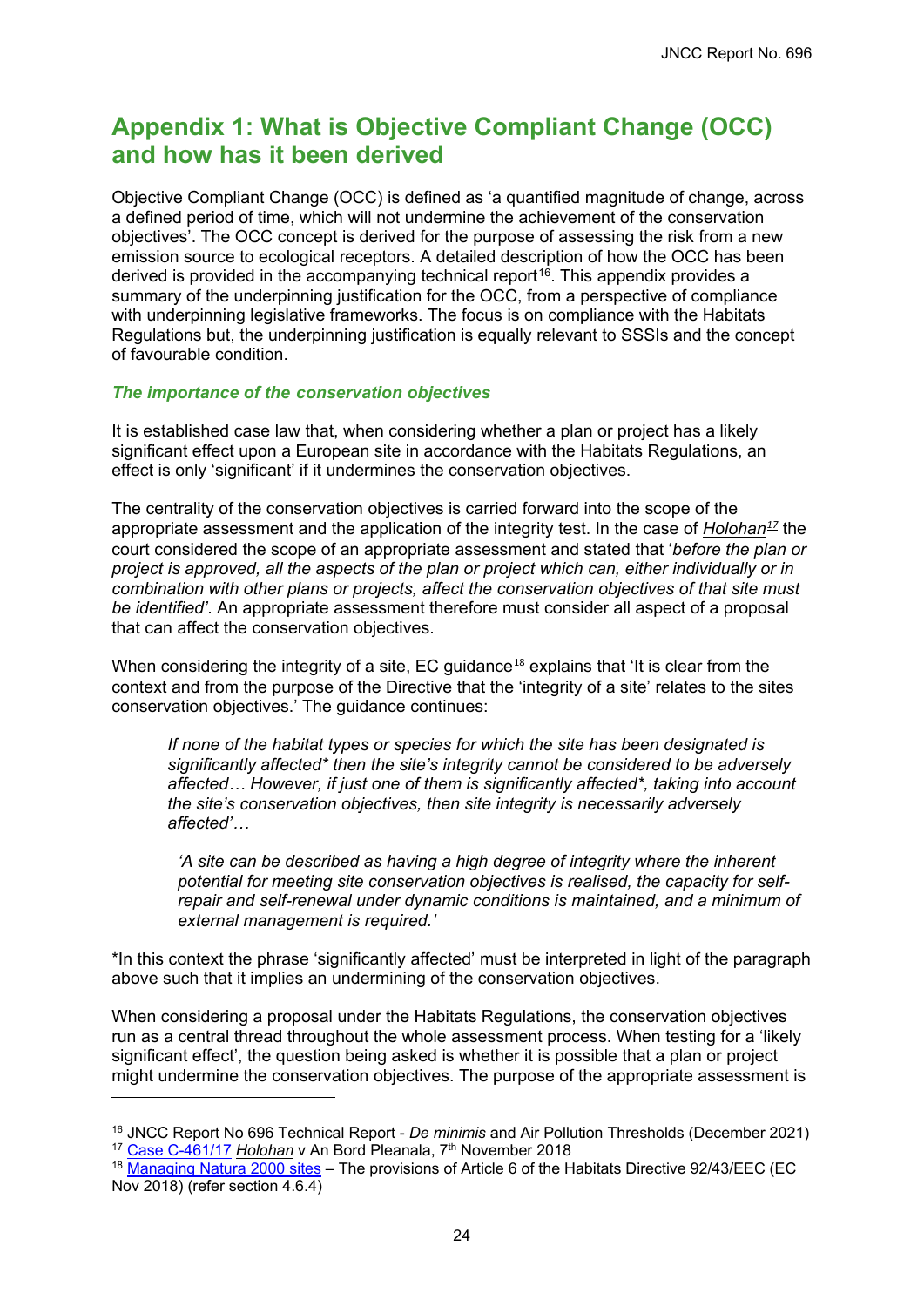then to consider all aspects of a proposal that can affect the conservation objectives. A site can be described as having a high degree of integrity where the inherent potential for meeting site conservation objectives is realised; if the conservation objectives are undermined then site integrity is necessarily adversely affected.

In considering the setting of a threshold below which effects can properly be ignored for decision-making purposes it is therefore appropriate to define any such threshold with reference to the conservation objectives. Conservation objectives are described in terms either 'maintaining' or 'restoring' ecological targets and attributes. Undermining a conservation objective therefore involves *either* a) hindering the maintenance of existing ecological conditions (where the objective is to maintain) *or* b) compromising the delivery of necessary improvements to ecological conditions (where the objective is to restore).

In terms of compromising the delivery of a restore objective, hypothetically speaking, *any* additional contribution might be argued to compromise the delivery of improvements. The logic underpinning that argument bears scrutiny however, as it is based on an assumption that all sources are equally amenable to control and that measures to deliver improvements will be applied in a proportionate manner to all sources. Where an effect is a consequence of multiple sources, it is reasonable to assert that all sources contribute to the 'effect' or *problem*. Having said that, in practice, the delivery of measures to secure necessary improvements will always be targeted to those sources which are a) amenable to future control and b) make the greatest contribution to the 'problem'. When it comes to decisionmaking, whilst a new plan and project may contribute to an existing *problem* it may (or may not) be part of a *solution*, or otherwise compromise delivery of that solution.

By way of example, when securing reductions in air quality emissions, available measures generally deliver a step reduction. Covering an existing slurry lagoon will deliver a reduction in ammonia emissions of 50% (floating cover) or 80% (rigid cover). Regular washing down of dairy collecting yards will reduce emissions by 70%. Most measures are an 'on/off' affair; they cannot be dialled up or down to deliver a defined reduction on a case-by-case basis.

Where critical loads or levels are exceeded as a result of existing sources, the delivery of a restore objective will most likely involve the delivery of specific measures directed to a number of local sources. Measures will be identified and delivered to maximise the benefits which might be secured whilst ensuring a pragmatic and proportionate approach to environmental stewardship. Where this is the case it is unreasonable to adopt a position that *all* new emissions must, by definition, undermine the achievement of the conservation objectives. It is certainly reasonable to argue that some 'small' level of change will be of no consequence to the delivery of measures which are necessary to achieve the conservation objectives.

The critical step in defining an OCC value is therefore in quantifying what that level of acceptable change should be.

#### *Considering environmental change in light of the conservation objectives*

Air quality change can arise in a cumulative manner, over time, as a consequence of the cumulative effects of numerous individual sources. **Before setting decision-making thresholds (DMTs) to be applied to an individual sources, it is first necessary to define a level of environmental change which would not have the potential to undermine the conservation objectives**. This value is referred to as 'Objective Compliant Change' (OCC) where the 'objective' referred to is the conservation objective in respect of air quality. The OCC takes account of the extent to which a quantified change, over a defined period of time, might undermine the achievement of the conservation objectives for a site. In other words, where the cumulative effects of plans and projects do not exceed the OCC value, those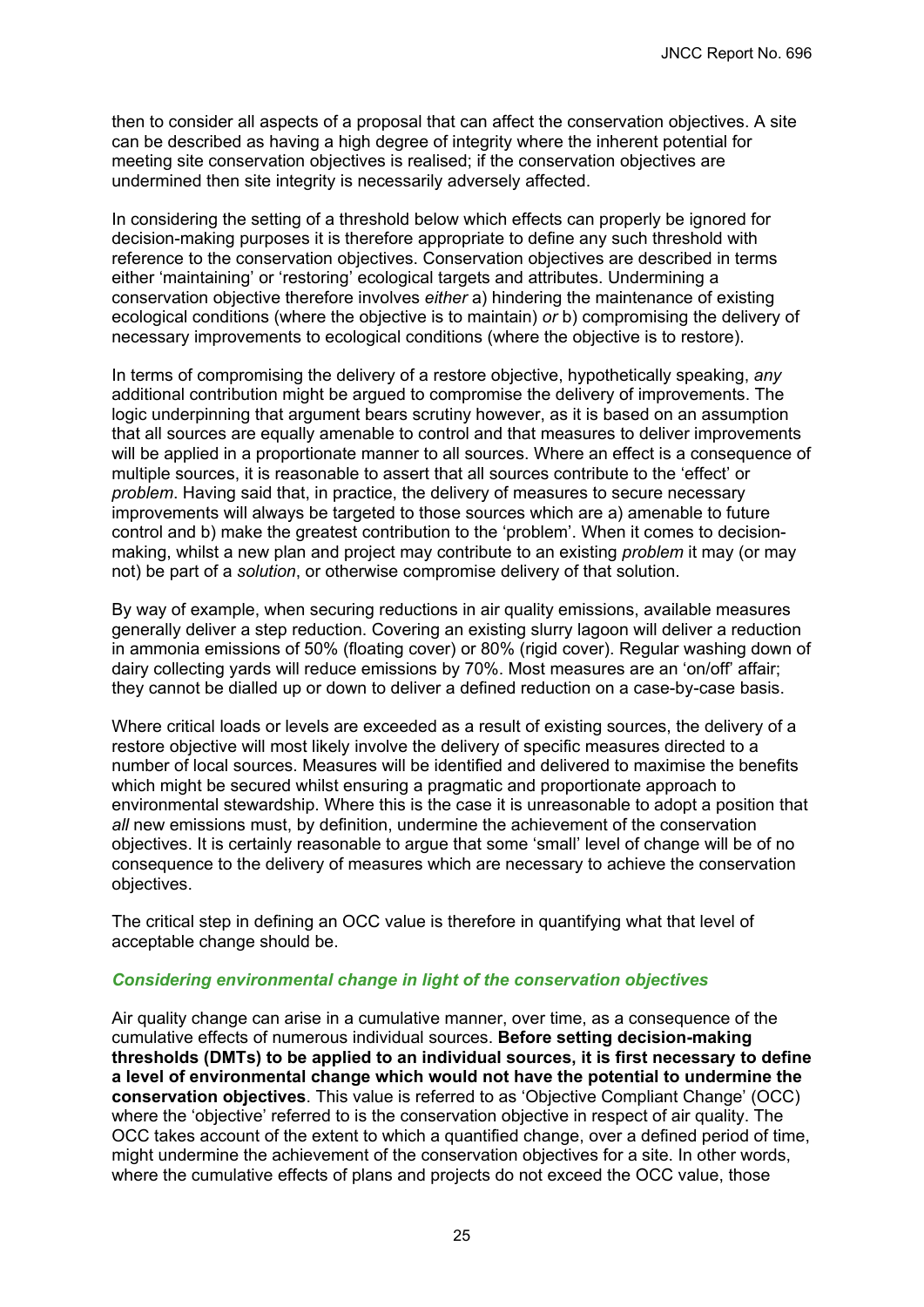projects would not undermine the conservation objectives for a site. **It is central importance to recognise that OCC refers to an overall level of environmental change, over a given timeframe. OCC is not defined in terms of change from an individual source at a given point in time such that the creeping cumulative effects of many small proposals might be overlooked.**

Given that OCC is defined in view of the conservation objectives, a proposed approach to how an OCC value might be derived was tested through an ecological workshop. Delegates from the research community, statutory nature conservation advisers and ecological practitioners were invited to attend the workshop (attendee organisations are listed in the acknowledgements section). The purpose of the workshop was to seek views from recognised experts across the ecological community.

The JNCC Nitrogen Futures project predicted 1 km<sup>2</sup> average concentrations and deposition fluxes across the UK in the base year of 2017 and in two separate 2030 baseline scenarios for current national emissions; one without implementation of national strategies and one with. Objective Compliant Change values can be derived for both nitrogen deposition and  $NO<sub>x</sub>$  on the basis of predicted improvements in these pollutant levels. For ammonia, a different approach is required as future predictions do not show an improvement. The OCC is derived on a precautionary basis as follows:

- The Nitrogen Futures model forecasts already include predicted growth (i.e., all plans and projects which are expected to come forward over this period). At a very high level therefore, the modelling already shows that all anticipated UK plans and projects will not, on aggregate, prejudice the downward trajectory in  $NO<sub>x</sub>$  concentrations and nitrogen deposition fluxes. There are, however, significant uncertainties regarding the quantum of growth and its spatial distribution, so the OCC assumes that all new plans and projects represent new development over and above that already taken into account in the predicted improvements. In reality many of the projects will have already been accounted for.
- The predicted improvements from which the OCC is derived assume only 25% of the measures set out in the National Air Pollution Control Programme are delivered. Whilst there is uncertainty associated with delivery of the full suite of measures within the programme, in practice it is reasonable to anticipate that progress will exceed 25% of the measures necessary to meet statutory targets.
- The OCC value is selected on the basis of professional judgment at 20% of the precautionary assumption of actual improvements (i.e., 20 % of 25% or, to look at it from another perspective, 5% of the 'most likely' NACP driven improvements). The OCC value is derived in respect of a defined time period. It considers the overall change that might occur across a defined timeframe as a result of all proposals that might come forwards without individual assessment. The risk of a creeping cumulative deteriorating trend is therefore avoided.
- In addition, the ecologists agreed that the predicted level of change in  $NO<sub>x</sub>$ concentration or nitrogen deposition was of a magnitude that could not be related to meaningful or even detectable ecological change over the defined time period.

Workshop delegates were asked to complete a questionnaire. Of the twenty delegates that attended, 15 completed questionnaires were submitted. The first questions asked delegates for their views as to the proposed approach to the setting of an OCC value and the responses are summarised in table A1.1 below.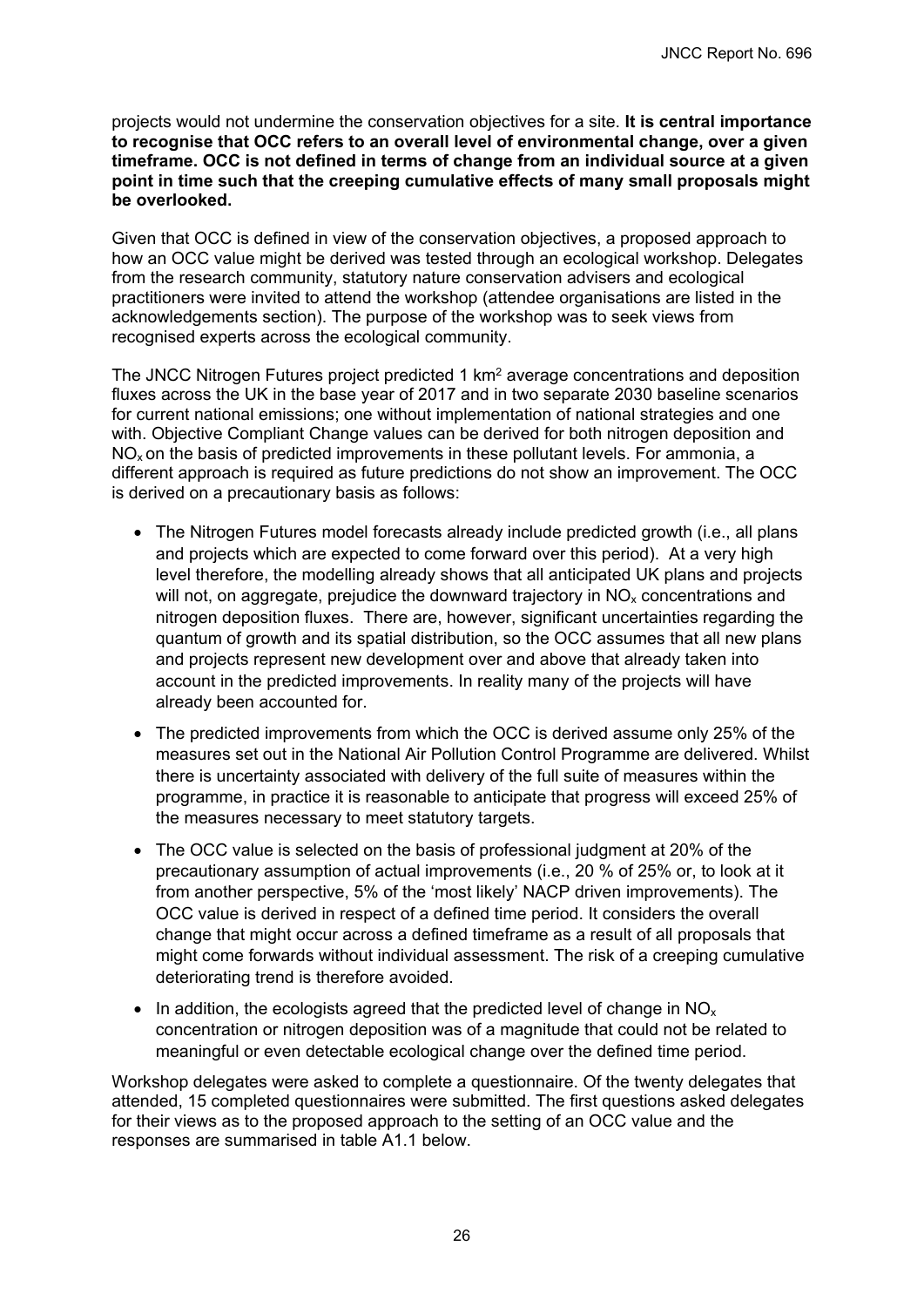| Table A1.1: Summary of ecological workshop delegates responses. |
|-----------------------------------------------------------------|
|-----------------------------------------------------------------|

| <b>Question</b>                                                                                                                                                                                                                                                                                                                                                                                                           | Yes | <b>No</b> | <b>Possibly</b> |
|---------------------------------------------------------------------------------------------------------------------------------------------------------------------------------------------------------------------------------------------------------------------------------------------------------------------------------------------------------------------------------------------------------------------------|-----|-----------|-----------------|
| Do you agree that, using the method explained in the<br>workshop, it should be possible to set an [Objective<br>Compliant Change] value for Nitrogen deposition that<br>could be applied in at least the majority of cases (e.g.<br>subject to certain defined exceptions)?                                                                                                                                               | 12  | 0         | 3               |
| The method used to derive an objective compliant<br>change category could be based only on measures that<br>are already committed (the '2030 BAU' scenario). Is it<br>appropriate to take into consideration at least some of<br>the additional measures that would be needed to<br>deliver the UK's commitments under the National<br>Emissions Ceiling Directive (NECD) as modelled in the<br>'2030 NAPCP+DA' scenario? | 8   | $2^*$     | 5               |

\* 'No' responses indicated preference for a BAU scenario on a precautionary basis.

### *Deriving an OCC for ammonia*

In the case of ammonia, the nitrogen futures modelling does not predict an improving trend to 2030. As such the derivation of an OCC value for ammonia cannot be made against a declining baseline pollutant scenario. The OCC value for ammonia is therefore derived on the basis of a predicted change which will be of no ecological consequence. With reference to the Dutch Nitrogen Ruling, this will be change that will not affect '*the ecological situation at the site concerned'*.

When applying the Habitats Regulations, case law has established that a 'risk' of an effect is sufficient to trigger the need for further assessment. However, there has to be credible evidence that the risk is real rather than purely hypothetical. Hypothetically any new proposal represents a non-zero change which might be detectable within modelled outputs. In practice that risk is only real, in ecological terms, where the predicted change that might arise, over a defined period, is ecologically relevant. The workshop questionnaire also asked delegates for their views as to the proposed approach to the setting of an OCC value for ammonia and the responses are summarised in table A1.2 below.

### **Table A1.2:** Summary of ecological workshop delegates responses.

| <b>Question</b>                                                                                                                                                                                                                                                                                                                                                                                                                                                                                                                                                                    | <b>Yes</b> | <b>No</b> | <b>Possibly</b> |
|------------------------------------------------------------------------------------------------------------------------------------------------------------------------------------------------------------------------------------------------------------------------------------------------------------------------------------------------------------------------------------------------------------------------------------------------------------------------------------------------------------------------------------------------------------------------------------|------------|-----------|-----------------|
| For Ammonia, no nationally applicable improvement is anticipated<br>up to 2030. However, it might be possible to define an additional<br>amount of Ammonia that is so small as to have no reasonable<br>prospect of affecting a European Designated Site (e.g. a fraction<br>of the most stringent Critical Level of 1µg/m3) and which would<br>not render post 2030 efforts to reduce Ammonia levels to below<br>Critical Levels materially more difficult. Would this be an<br>acceptable basis for defining an OCC from which a decision-<br>making threshold might be derived? | 9          | $3^*$     | 3               |

\* No responses indicated concern given the potentially more damaging effects of ammonia.

In the case of ammonia, the OCC value has been set to reflect a predicted quantum of change from all sources, over a defined period, where there is no credible evidence of a real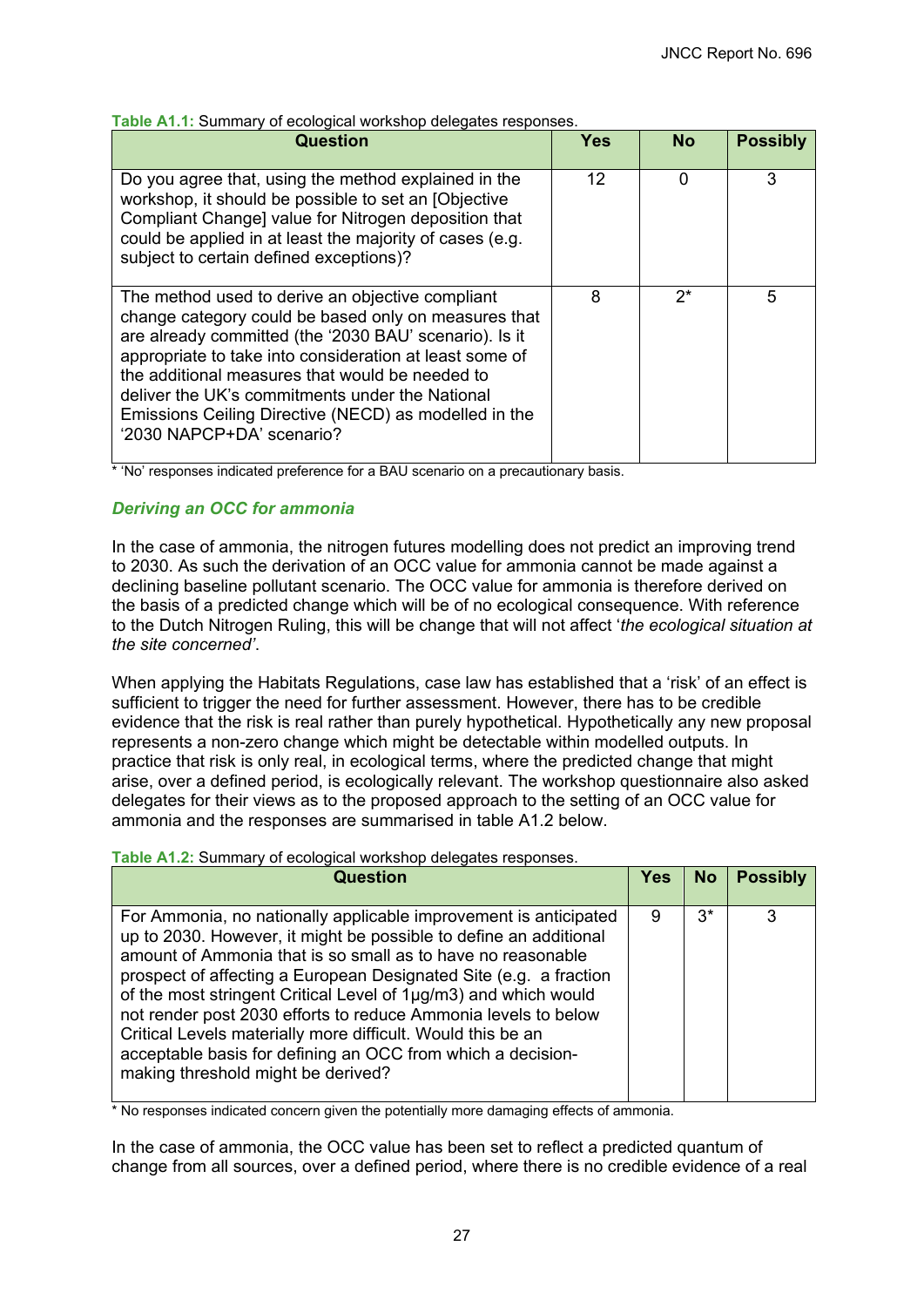risk that the ability to achieve the conservation objectives for ammonia, at a future point, will be undermined. In the absence of predicted improvements, the proposed OCC corresponds to a level of change which is regarded as ecologically inconsequential.

### *Can an OCC be reviewed?*

It is important to recognise that the OCC values presented in this report are derived on the basis of current understanding and best available information which is relevant to air quality and current predicted trends. The OCC values presented in this report are derived on the basis of national pollution trends, they are generic and can be applied to all designated sites. The OCC should be subject to routine reviews in any event to ensure that the 'Assessment in Advance' from which the decision –making thresholds have been derived remains up to date.

An OCC is a quantifiable value defined with reference to the conservation objectives. As such, beyond any routine reviews an OCC may reasonably be reviewed in circumstances which are relevant to the ecological implications of change for a given site. At the time of writing, there is an increasing shift towards recognition of a need for locally targeted strategic approaches to deliver the reductions in air pollution that will be necessary to achieve the conservation objectives for individual sites. The OCC values were originally derived in the absence of any locally targeted measures but, in principle, should a local strategic approach be implemented for a particular site, there is no reason why the OCC value might not be reviewed for that site, allowing for the derivation of site-relevant DMTs.

Three potential scenarios are relevant in this context:

- A. In the absence of locally targeted measures some reductions might nevertheless be anticipated from national initiatives and policies. In this scenario a level of acceptable change can be set in light of the extent to which the measures are 'secured', the expected reductions to be achieved (i.e., the progress made towards achieving the conservation objectives) and the timescales for delivery. **Scenario A describes the approach taken in respect of the OCCs for NOx and N deposition.**
- B. In the absence of locally targeted measures and where no reductions are anticipated from national level initiatives, a level of acceptable change can be set on a highly precautionary basis in light of the ecological consequences of change and credible evidence of a real risk to the qualifying features for which a site has been designated. **Scenario B describes the approach taken in respect of the OCC for ammonia.**
- C. Where a strategic approach is in place to deliver the necessary reductions from local sources sufficient to achieve the conservation objectives, a level of acceptable change can be set in light of the extent to which the measures are 'secured', the timescales for achievement of the conservation objectives and the extent to which over-delivery (i.e., the creation of environmental capacity) may arise. **Scenario C would enable a review to be undertaken for the OCC which had been derived on the basis of scenarios A and B.**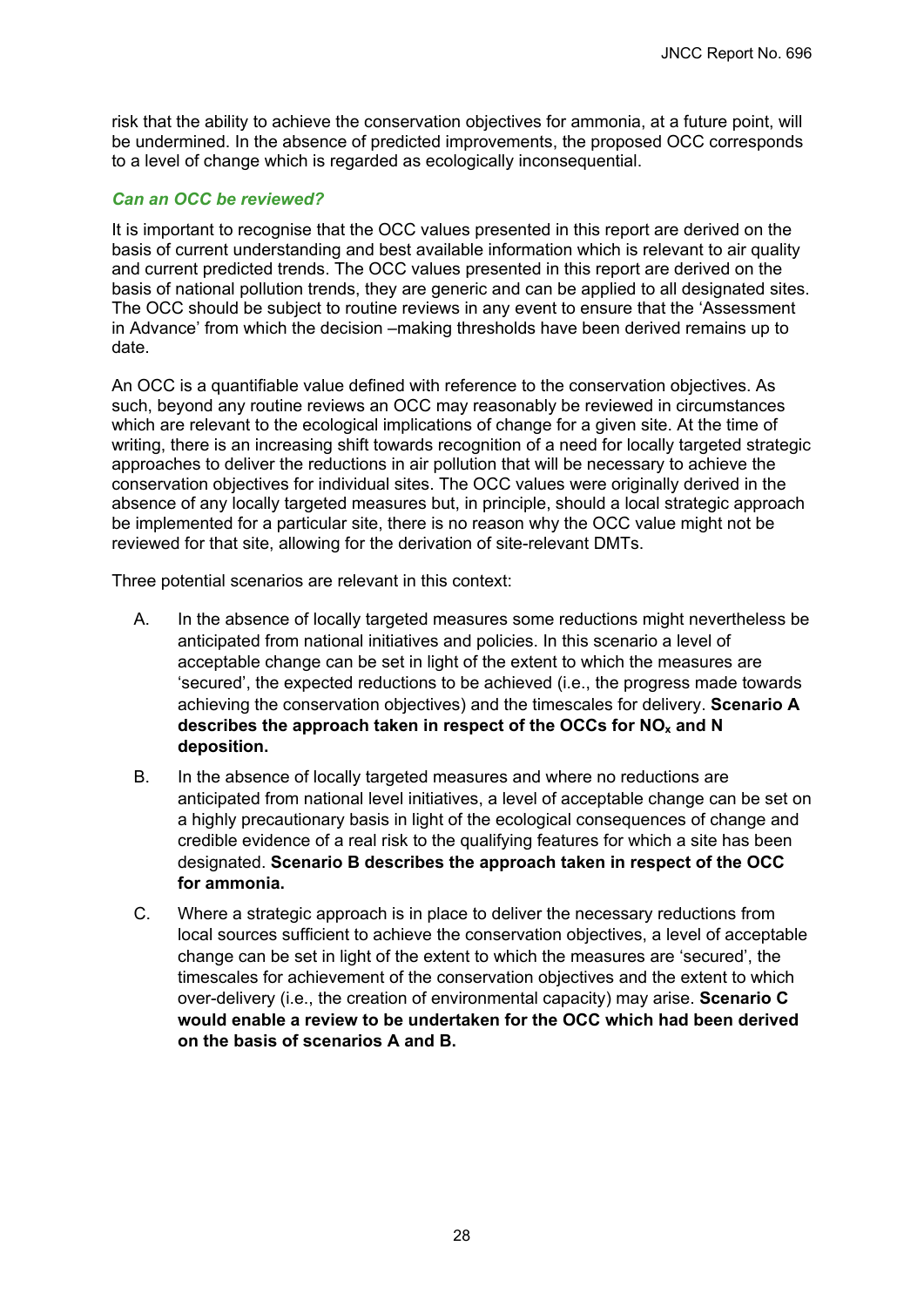# <span id="page-32-0"></span>**Appendix 2: The importance of decision-making thresholds (DMTs) and how they have been derived**

Having defined an OCC vale which is compliant with the conservation objectives, the next step is to define a decision-making threshold (DMT) which might be applied to an individual source. In considering sources in isolation however it is necessary to recognise that the effects from individual sources which might escape individual assessment will accumulate over time. The need to consider the effects of a given proposal either alone or in combination with other plans and projects is of central importance to the protection of designated sites.

Exempting individual sources on the basis that they are 'small' can lead to unacceptable adverse effects if the rate at which 'small' developments might come forwards is not properly taken into account. On the one hand undertaking an individual assessment for all proposals which have *any effect whatsoever* will result in legislative overkill; on the other hand, exempting proposals from further assessment without considering the ecological consequences of doing so may result in legislative oversight.

Case law has established that the Habitats Directive does not preclude the use of thresholds to exempt certain proposals for further assessment<sup>19</sup>. However, in order for a thresholdbased approach to be compliant with the requirements of the Directive a decision maker must be satisfied, through what is essentially an appropriate assessment carried out in advance, that those plans and projects exempted by such thresholds will not have an adverse effect on the integrity of the site concerned. In other words, in setting a threshold it is necessary to be satisfied that the cumulative effects of sources excluded from further assessment will not, over time, undermine the achievement of the conservation objectives. It is necessary to interpret and apply the in-combination provisions in a proportionate manner. This is of particular importance where air quality assessments are concerned as, in principle, the precision of air quality modelling tools is such that all proposals have a 'non-zero' contribution at significant distances. There comes a point however at which the relevance of a contribution to a decision-making process must take account of the risk of such contributions in terms of meaningful ecological change.

It is therefore necessary to apply a purposive approach in the interpretation and application of the in-combination assessment requirements as set out under the Habitats Directive. It is not reasonable to argue that the Directive intends that all proposals with *any effect whatsoever* will trigger the need for an assessment in combination with other plans and projects. The use of screening criteria, zones of influence and/or thresholds to inform decision-making, and to enable consistency in the application of the in-combination provisions is necessary to avoid legislative overkill.

The modelling outputs set out in the technical report<sup>[20](#page-32-2)</sup> provide an evidence base from which it can be demonstrated that plans and projects below the DMTs can properly be ignored. An effect is only 'significant' if it undermines the conservation objectives and the modelling results can be relied upon to demonstrate that the cumulative effects of proposals below the DMTs will not exceed the OCC value and, by definition, will not undermine the conservation objectives.

<span id="page-32-1"></span><sup>&</sup>lt;sup>19</sup> The Dutch Nitrogen Ruling para 112.

<span id="page-32-2"></span><sup>20</sup> JNCC Report No 696 Technical Report - *De minimis* and Air Pollution Thresholds (December 2021)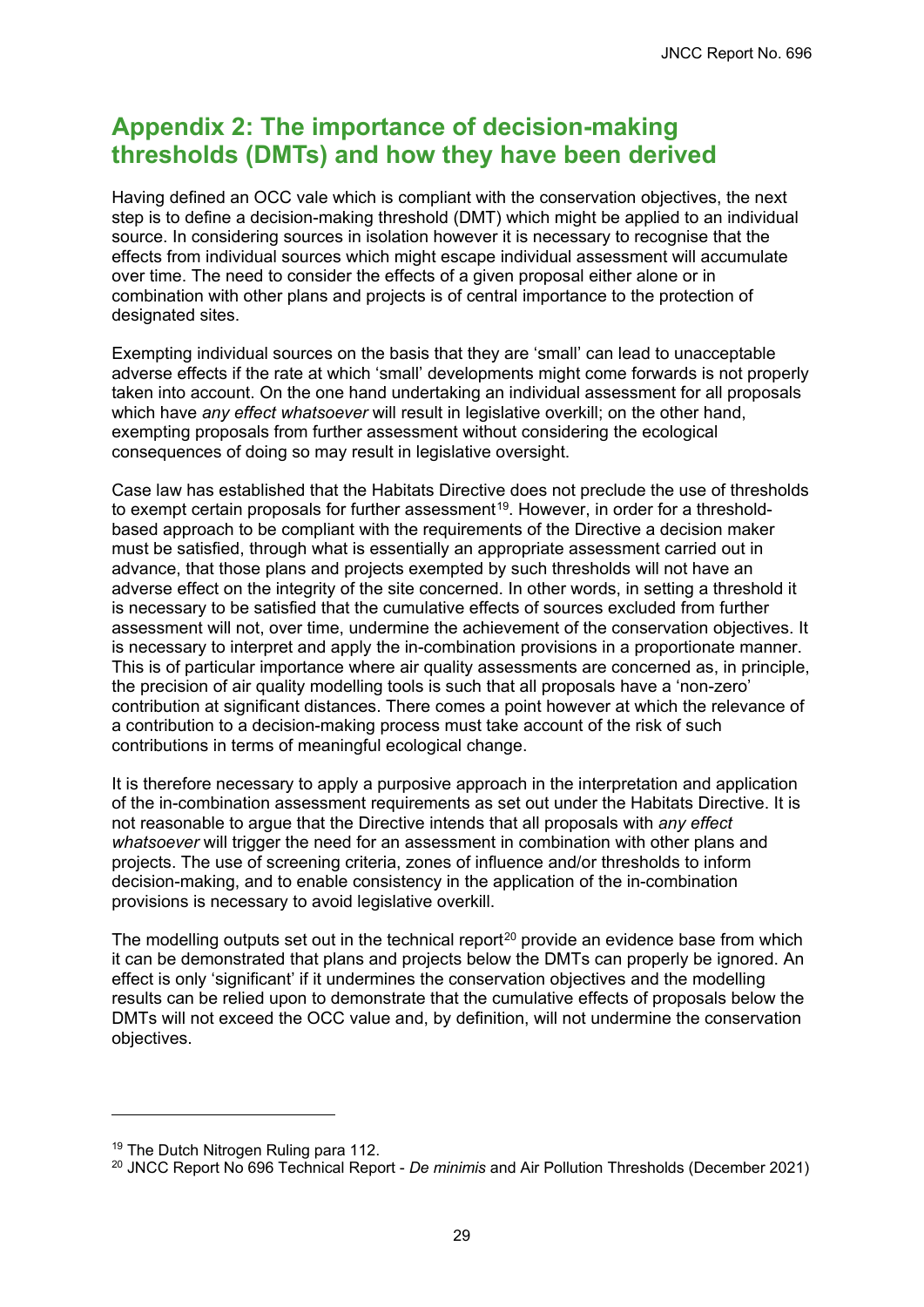The DMT is derived from an 'assessment in advance'. However, an assessment in advance cannot reasonably be regarded as a formal in combination assessment of all future plans and projects, as it cannot reasonably be predicted where and when future proposals will come forwards. However, an assessment in advance can effectively incorporate an assessment of the cumulative effects of future plans and projects, as far as is possible, by relying of forecasts from the Nitrogen Futures project.

The IAPG, through the Nitrogen Futures project, has modelled the effects of planned national air pollution reduction strategies and plans at designated site level to develop a new 2030 baseline projection which accounts for the effects of national and international emission reductions across all UK habitats and nature designated sites.

This modelling includes an allowance for all forecast growth and activity and/or land-use changes across the UK (i.e., all growth that will be delivered through new plans and projects) to 2030, as well as an allowance for forecast changes to emissions outside of the UK. It therefore provides the best available assessment of the cumulative effects of all expected UK plans and projects over the period 2017 to 2030.

In this context, the baseline against which all new plans and projects will be assessed (whether through an assessment in advance of proposals below the decision making thresholds or an individual assessment of plans and projects above the decision making thresholds) includes an assessment of the cumulative effects of all of those plans and projects acting in-combination with one another, regardless of whether or not that they are above or below the relevant decision making threshold and regardless of whether or not they are expressly referred to in the relevant appropriate assessment or not.

It can therefore be argued that an assessment of the cumulative effects of all plans and projects that are likely to come forward in the period to 2030 has been carried out, through: -

- the incorporation of forecast growth and activity changes arising from new plans and projects into the baseline projection against which all plans and projects will be assessed (through the Nitrogen Futures project);
- the use of that baseline to determine objective complaint changes for ecological receptors, and the use of those objective complaint changes to determine decision making thresholds for individual plans and projects (through an assessment in advance);
- the use of those objective compliant changes and decision-making thresholds derived for the purposing of appropriately assessing and authorising plans and projects below the decision-making thresholds; and
- the use of the baseline to inform the individual assessment of plans and projects above the decision-making thresholds.

The approach adopted to the derivation of DMTs therefore involves the double counting of all anticipated plans and projects coming forward between 2017 and 2030, as each plan or project proposal will have already been incorporated into the new 2030 baseline (through the inclusion of forecast growth and activity changes in that baseline) but its effects will be applied to that baseline, as though its contribution to emissions and deposition rates are over and above the forecast growth from all anticipated plans and projects.

For an assessment in advance, the scientific evidence underpinning the assessment of cumulative effects must necessarily rely upon modelling data and forecasts derived through the Nitrogen Futures project because the purpose of such an assessment is to derive thresholds which can be used to determine *future* plans and projects, which are not and cannot be known at the point at which the assessment is carried out. The Nitrogen Futures data represents the best available scientific evidence for this specific task, and it is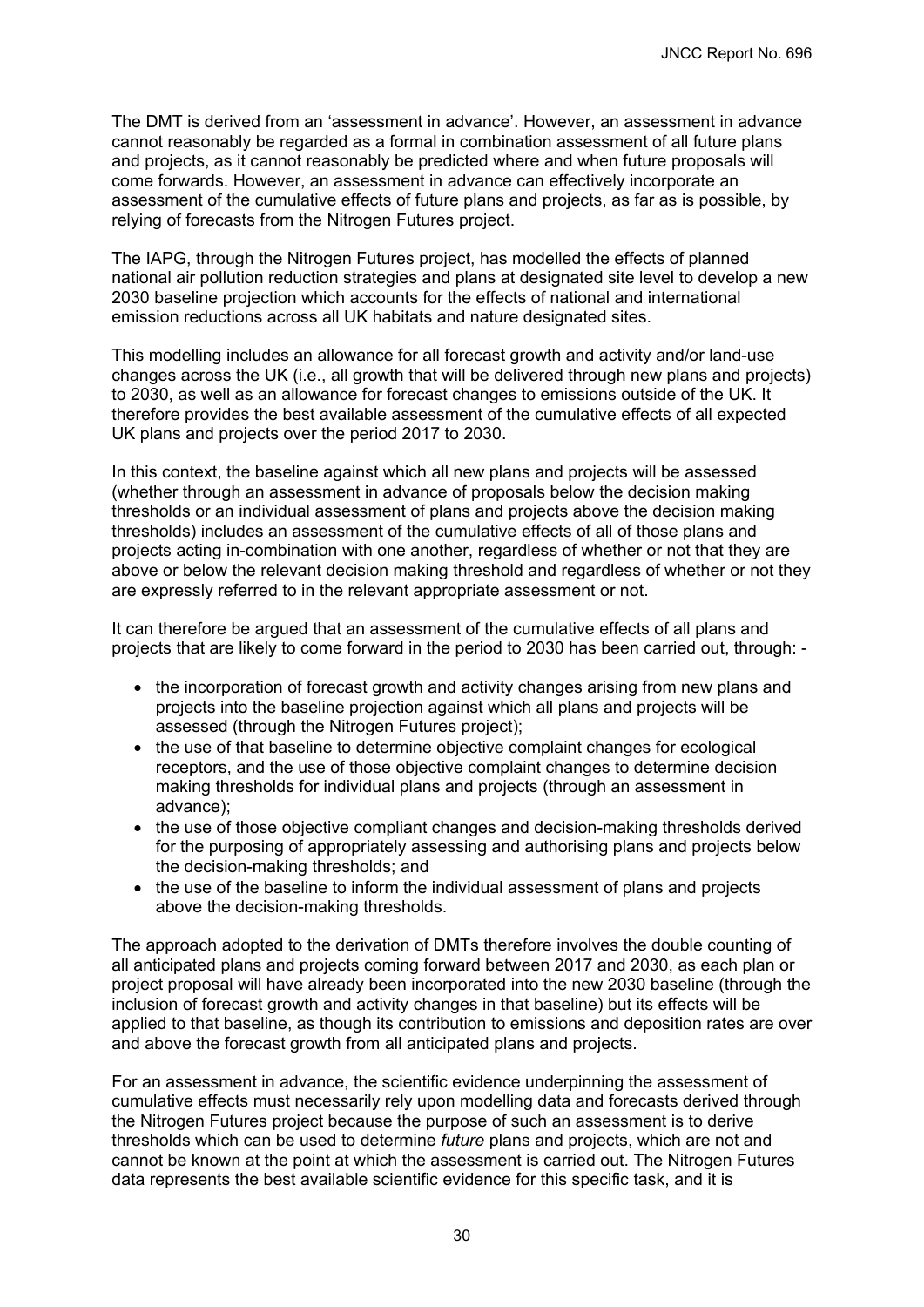appropriate to use it for this purpose. The assessment in advance is only be used to grant consent for the lowest risk (i.e., least nitrogen emitting) plans and projects and this is considered to be a suitably precautionary approach.

Individual assessments for projects above a threshold will still be required, and the 2030 baseline derived through the Nitrogen Futures project will be an important piece of scientific evidence that will need to be considered because it provides the best available analysis of trends in nitrogen emissions and deposition. However, as the competent authority will have knowledge of the specific plan or project proposed and the changes in nitrogen emissions / deposition associated with that plan or project at designated site(s) at the point at which the individual assessment is completed, further evidence will need to be gathered to supplement the Nitrogen Futures modelling data in order to prepare an assessment that is 'appropriate'.

Finally, it is important to keep firmly in mind that, irrespective of whether a new proposal is subject to assessment in combination with other plans and projects at the time it was permitted, the effects of all operational consents are included within the baseline data which is regularly updated through APIS. In this way the effects from such proposals which might accrue, over time, are still taken into account in respect of future assessment effort. Contributions from proposals which are excluded from further assessment by use of a decision-making threshold are not therefore 'lost' as they will form part of the baseline conditions against which future decisions are to be taken. Their exclusion is justified on the basis that further assessment effort would not have changed the decision that would be taken as to whether they should be consented, or not.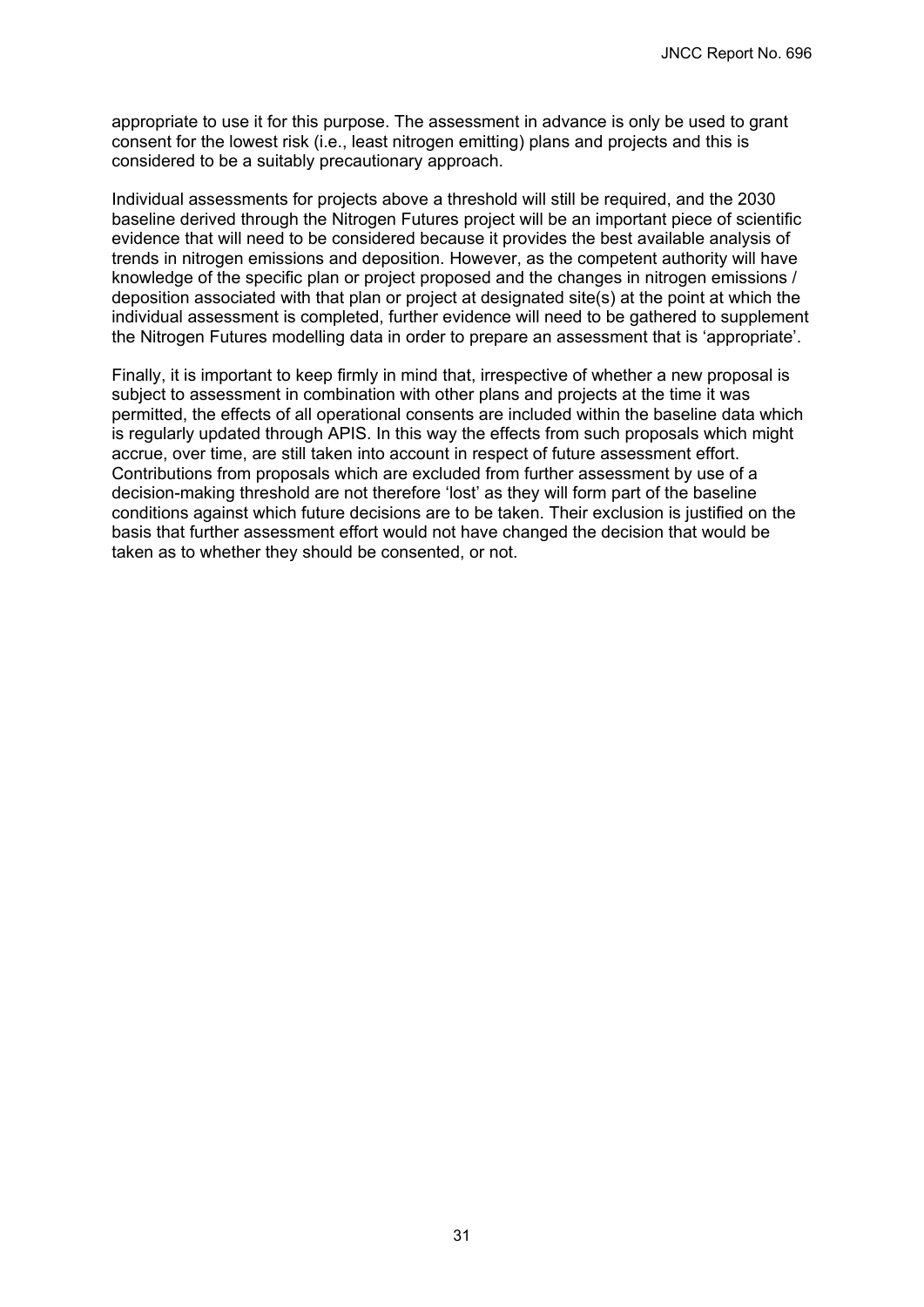# <span id="page-35-0"></span>**Appendix 3: Review of relevant case law**

The purpose of this appendix is to provide a review and analysis of case law as relevant to the use of decision-making thresholds.

In 2017 the High Court ruled in the case of *Wealden*[21](#page-35-1) that the application of a *de minimis* threshold in the assessment of traffic growth associated with housing development, which had the effect of avoiding the need for further assessment in combination with other plans and projects, had brought about a clear breach of the Habitats Directive. Of particular concern to the Court, was that the use of the threshold could not be supported (under the circumstances) on logical and empirical grounds (para 101). In the words of the Court, it *'cried out for further explanation'* (para 108).

The *de minimis* value in question was the use of a 1000AADT (1000 Annual Average Daily Traffic) threshold against which the effects from traffic associated with housing development had been screened out of the need for further assessment under the Habitats Regulations, either alone or in combination. The development pressure in the area, and the sheer number of residential schemes coming forward, meant that the application of such a threshold precluded an in-combination assessment of plans and projects which could reasonably be anticipated to represent a risk of a cumulative impact. The logic applied by the Court is sound and it is clear from a common-sense approach that the threshold applied was not appropriate given the specific circumstances of the case in question. The rate at which development proposals were anticipated to come forwards provided credible evidence of a real risk that the combined effects or proposals below 1000AADT might undermine the achievement of the conservation objectives.

This decision prompted a widespread review of the approaches taken to the screening of plans and projects under the Habitats Regulation. Before considering the *Wealden* decision in more detail, it is relevant to take a step back to 'set the scene' with reference to earlier case law decisions which have shaped and informed a correct approach to the incombination requirements. Working in chronological order, this appendix firstly considers an EC parliamentary question from 2005 before then turning to the cases of Walton (2011), Newry (2015) and the Dutch Nitrogen ruling (2018).

### *EC Parliamentary Question*

The EC parliamentary question concerns the nature of 'other plans and projects' within the context of the in-combination requirements. It reads as follows:

*'The Commission has stated in its published guidelines entitled 'Managing Natura 2000 Sites' that it would seem appropriate to restrict the combination provision to other plans or projects which have been actually proposed. Does the Commission have a clear position on whether the term 'actually proposed' covers only plans or projects which have the force of law?'*

The direct response to the question asked is set out below:

*'The Commission does not consider that Article 6 applies only when the other plan or project has a full force of law...'*

<span id="page-35-1"></span><sup>21</sup> Wealden DC v SoS and Lewes DC [2017] EWHC 351 (Admin)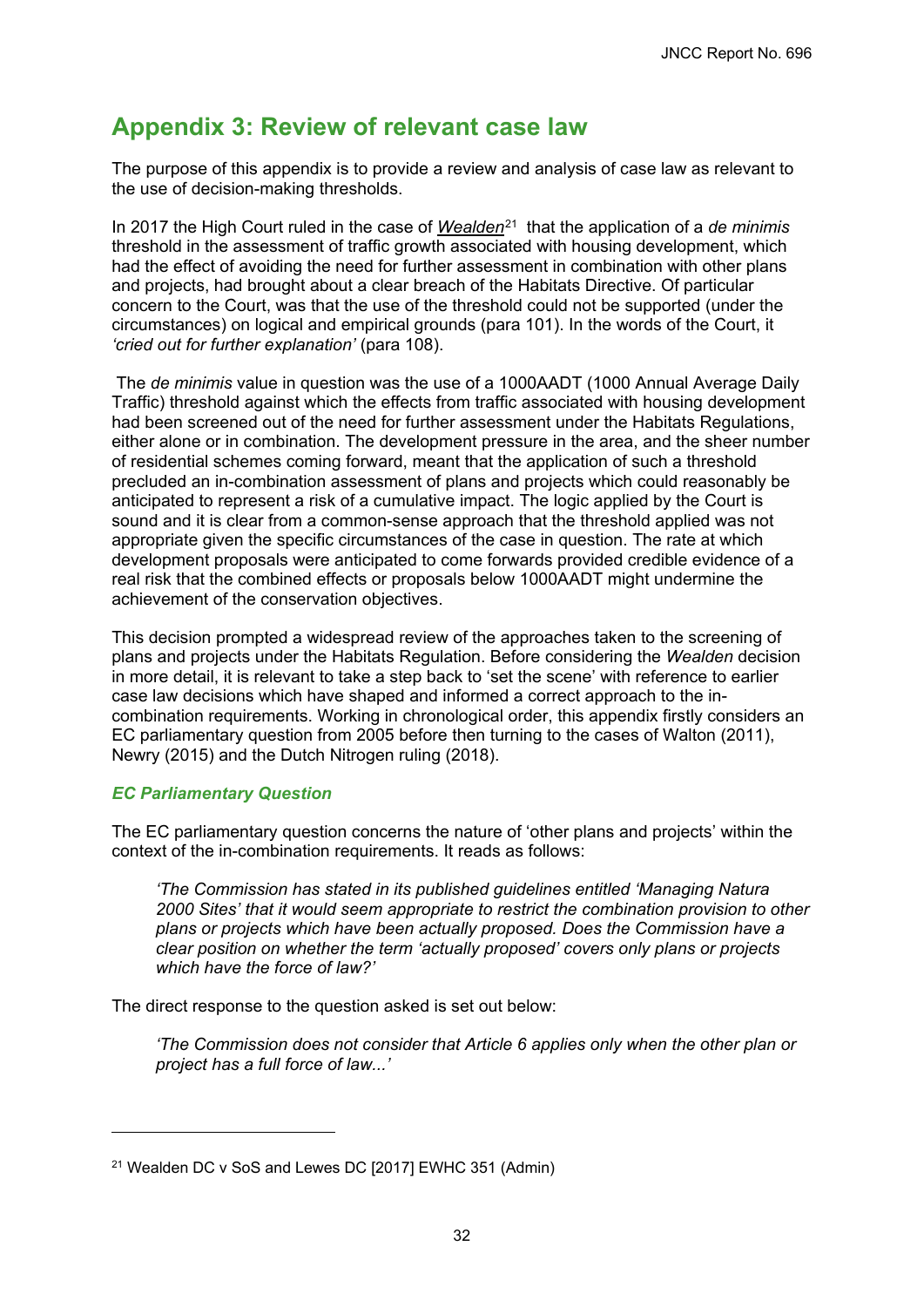The answer provided is unsurprising, given current understanding, but of relevance to the purpose and intent of the in-combination provisions (in a broader sense) in dealing with the question raised the response continues as follows:

*'…In any event, any application of what is meant by 'actually proposed' needs to take account of particular circumstances of specific cases as well as the practical feasibility of making an assessment of combined effects. The combination provision must be applied in a manner that is proportionate to the timing, planning stage and the legality of the proposed plans and projects.'*

This further clarification provides insight into the intent and purpose of the in-combination requirements. The EC anticipates that the scope of an in-combination assessment must be practically feasible; a member state therefore needs to adopt a proportionate approach to the interpretation of the in-combination provisions.

### *The case of Walton (2011)*

The case of *Walton*<sup>[22](#page-36-0)</sup> concerned an appeal against the decision made by the Scottish Ministers in connection with the Aberdeen Western Peripheral Route (AWPR). The appellants argued that the decision was flawed because the report to inform the Appropriate Assessment had failed to properly consider in-combination effects. In this case the scale of the road scheme and the proposed route was such that, theoretically, a very large number of planning applications were likely to come forwards which were in geographic and chronological proximity to the AWPR. In light of the sheer number of plans and projects concerned the consultants had established criteria which had been applied to identify those with the potential to act in combination. In considering the argument that the approach did not satisfy the in-combination requirements, the Court made explicit reference to the EC parliamentary question referred to above and ruled as follows:

*'[decision makers] were entitled to exercise judgement as to the projects with whose effect the AWPR proposal had to be considered in-combination… As regards the incombination point, I again accept the submission on behalf of the [decision maker]. In particular, I agree that there must be a degree of flexibility in assessing the projects with which a particular proposal should be regarded as having an in-combination effect. I can detect no unreasonableness in the approach taken by the respondents and their consultants in the present case.'*

The Court clarified two important principles here; firstly, a competent authority is entitled to exercise judgement over which other plans and projects to take into account; secondly, there must be a degree of flexibility in an in-combination assessment.

### *The case of Newry (2015)*

The decision of Newry<sup>[23](#page-36-1)</sup> in the Northern Ireland courts concerned a challenge against the grant of planning permission and the alleged potential for associated release of sediment during construction into a watercourse. The challenge was that the Northern Ireland Environment Agency (NIEA) had failed to undertake an in-combination assessment of potential effects on the Carlingford Lough SPA some 18km downstream of the development

<span id="page-36-0"></span><sup>22</sup> *Walton* [2011]CSOH 131

<span id="page-36-1"></span><sup>23</sup> *Newry* [2015] NIQB 65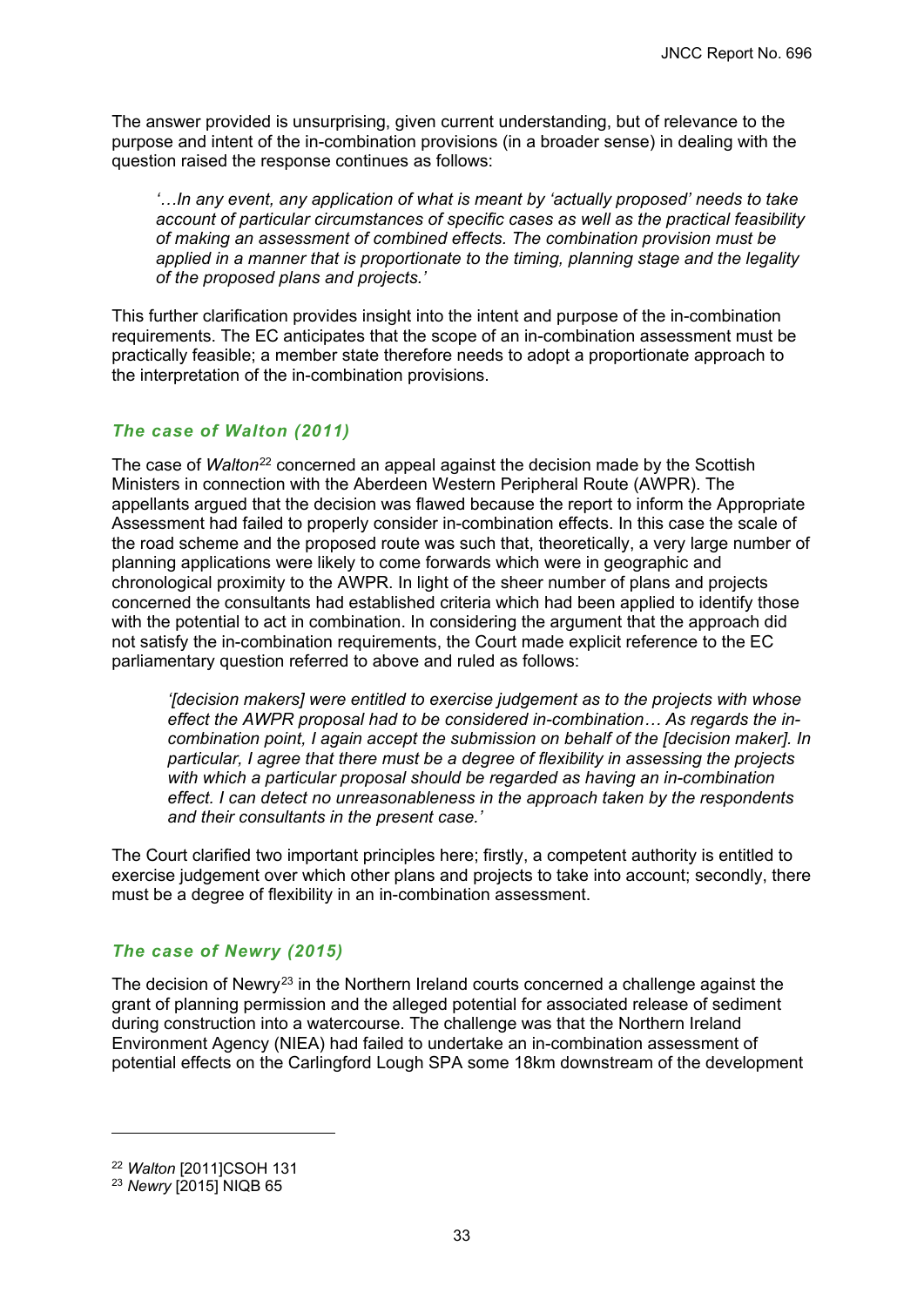site. Of relevance to the approach taken to the in-combination assessment it was argued that the effects from the subject proposal were inconsequential…

*'Ms Reeve further explains NIEA's position by reference to the proposal's distance from the SPA, the lack of direct disturbance to the qualifying features, and the fact that "any impacts from mobilised sediment from construction works on the supporting habitat of the qualifying features will be negated as a result of the tidal nature of Carlingford Lough (the associated mixing) and distance (dilution factors)"…*

*…As a result of the matters referred to by the NIEA including the 18 km distance involved it is considered that there will be no adverse effects on the SPA. The development will not therefore contribute to any in-combination effects with other developments, including the particular developments relied upon by the Applicant.'*

NIEA had consulted the statutory nature conservation body and, recognising that they had agreed with the arguments as to the inherent potential for in-combination effects (and the lack of any credible evidence that the risk was real), the court concluded in paragraph 64:

*'I am in agreement with the [NIEA] that these are matters of expert judgment which cannot legitimately be condemned as unreasonable. Furthermore…the decision maker was entitled in the circumstances to accept and act upon the independent expert view of the statutory consultee.'*

This decision is relevant as it establishes the important principle that a decision maker is entitled to eliminate the need to undertake an in-combination assessment on the basis of professional judgement, having regard to advice from the statutory nature conservation body. Such an approach to the application of the in-combination provisions certainly cannot be condemned as inherently unreasonable on legal grounds.

In considering the claim that the assessment had failed to identify whether, or if so to what extent, other projects were taken into account as part of the necessary in-combination assessment, the Court expressed a view (para 65) that it was pertinent to recall the reasoning in the case of Boggis (which had established a, now widely accepted, principle that any third party alleging that there was a risk which should have been taken into account must produce 'credible evidence that there was a real, rather than a hypothetical, risk'). The Court applied this reasoning to the asserted requirement to undertake an in-combination assessment, even when a decision maker is of the opinion that the effects 'alone' will not contribute to any in combination effects with other development in a meaningful manner. Para 66 concluded as follows:

#### *'at no stage… did the applicant put forward credible evidence that there was a real, rather than a hypothetical risk which should have been taken into account.*

This is a perfectly sensible and pragmatic decision. Hypothetically, the assessment of every plan or project, with even the slightest effect, should also include an assessment in combination with other plans and projects. To do so however would create an overly burdensome and excessive approach which was cautioned against by Advocate General Sharpston in the case of Sweetman. This case concerned the *de minimis* argument and the Advocate General's Opinion explains how the requirement for an effect to be 'significant' lays down a *de minimis* threshold. Para 48 recognises the inherent dangers which arise from an excessive interpretation of the in-combination provisions:

*'If all plans and projects capable of having any effect whatsoever on the site were to be caught by Article 6(3), activities on or near the site would risk being impossible by reason of legislative overkill'.*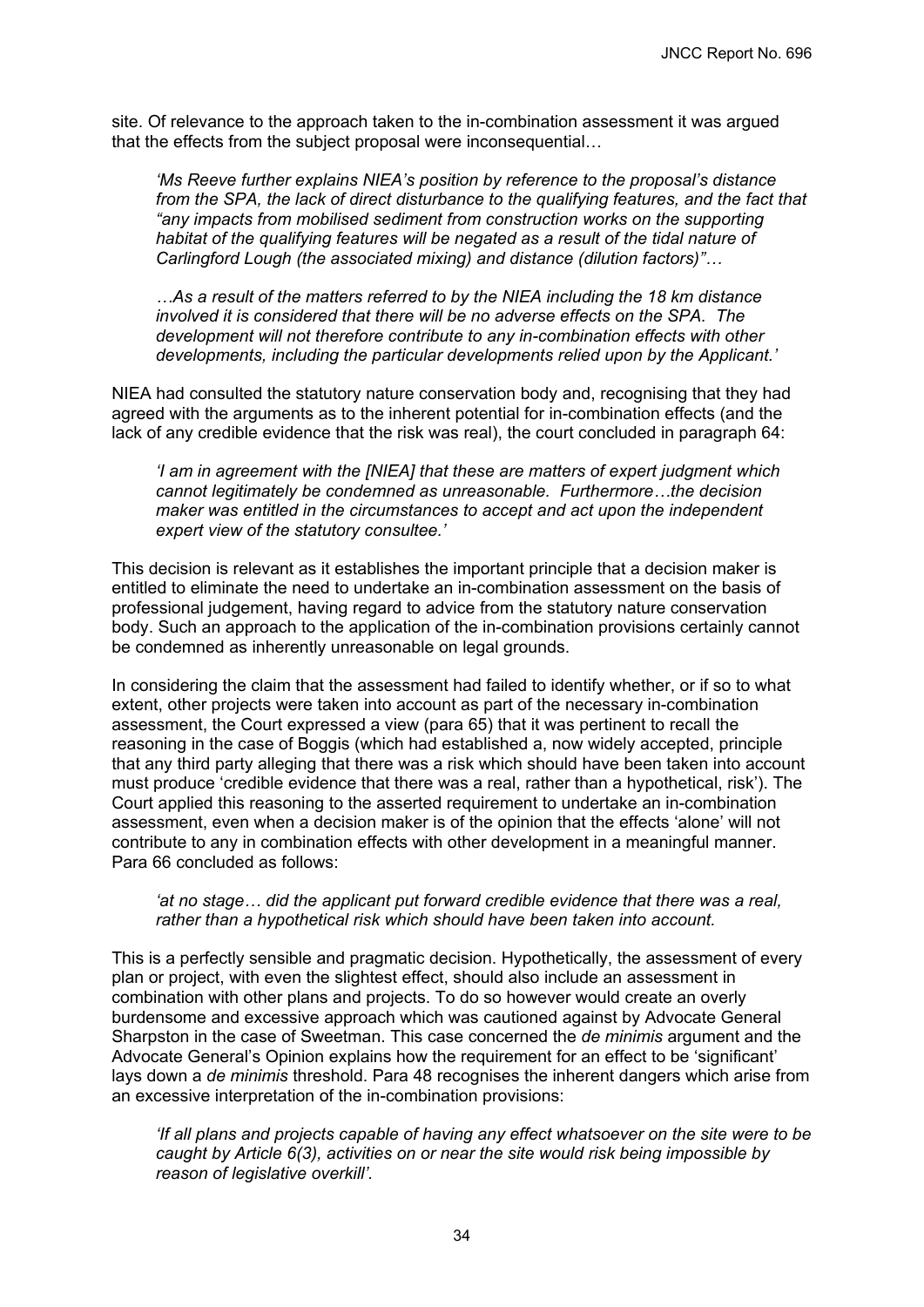### *Back to Wealden*

The Wealden judgment is significant, but it needs to be read and interpreted in light of other, well established principles. Looking back over the earlier decisions which have shaped our understanding of in-combination effects these can reasonably be summarised below:

- In combination provisions must be interpreted and applied in a proportionate manner. An in-combination assessment must be practically feasible (refer EC parliamentary question 2005)
- There must be a degree of flexibility in an in-combination assessment and the competent authority is entitled to exercise judgment over which other plans and projects to take into account (refer to the Scottish case *Walton* 2011)
- A decision maker is entitled to eliminate the need to undertake an in-combination assessment on the basis of professional judgement, having regard to advice from the statutory nature conservation body. There should be credible evidence that there is a real, rather than a hypothetical, risk to the site (refer Boggis and *Newry* 2015).
- The need for an effect to be significant lays down a *de minimis* threshold. If all plans and projects having any effect whatsoever were to be caught by Article 6(3), activities on or near the site risk being impossible by reason of legislative overkill (refer Advocate General's Opinion in Sweetman)

Keeping these principles firmly in mind it becomes increasingly important to note that, in ruling against the use of the 1000AADT threshold, nothing in the Wealden decision suggested that the use of a threshold-based approach was unacceptable in principle. Indeed para 95 explicitly recognised that '*if it is known that specific impacts are very low indeed, or are likely to be such, these can properly be ignored'* (emphasis added).

### *The Dutch Nitrogen Ruling*

Subsequent to the *Wealden* decision, in 2018 the CJEU handed down their judgment in respect of a case which is commonly referred to as the *Dutch Nitrogen Ruling*[24.](#page-38-0) This case was a reference for a preliminary ruling from the domestic courts in the Netherlands with reference to a wide-ranging list of questions. A full analysis of the decision is not appropriate, but one question is of particular relevance to the legality of the use of thresholds to inform decision-making under the Habitats Directive.

A key point acknowledged by the Court was that where the conservation status of a designated habitat is unfavourable, the possibility of authorising further activities which will add further pollutant loaded is 'necessarily limited'. The Court went on however to address a question of interest to the use of thresholds which was summarised by the Court as follows (para 105):

*'whether Article 6(3) of the Habitats Directive must be interpreted as precluding national programmatic legislation, such as that at issue in the main proceedings, exempting certain projects which do not exceed a certain threshold or limit value in terms of nitrogen deposition from the requirement for individual approval, since the cumulative effects of all plans and projects likely to create such deposition were subject in advance to an 'appropriate assessment' within the meaning of Article 6(3)'.* 

<span id="page-38-0"></span> $24$  CLEU Joined Cases C-293/17 and C-294/17 Cooperatie Mobilisation v Stitchting Werkgroep Behoud de Peel, 7 November 2018.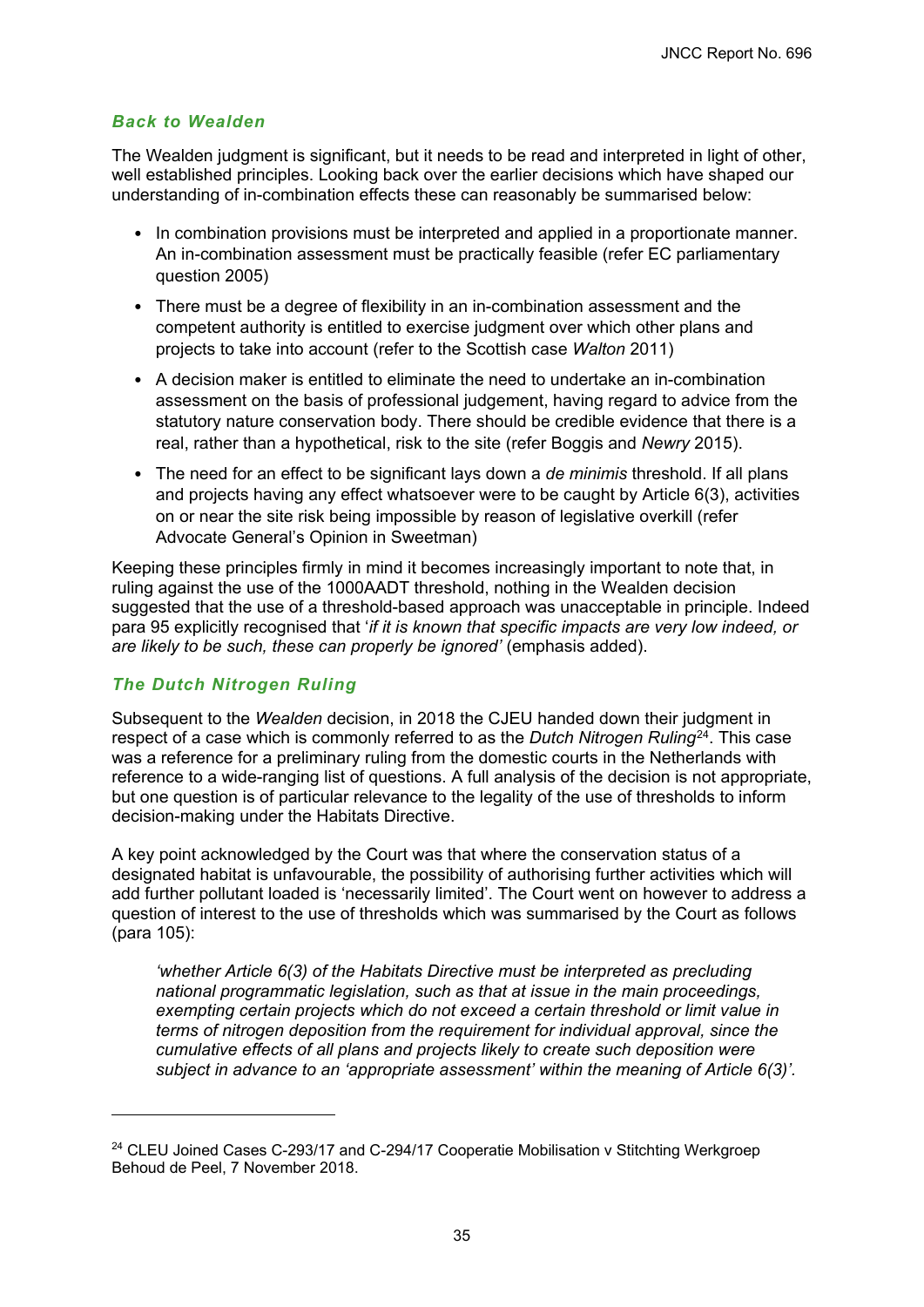In responding to the question, paragraph 112 clearly establishes that, in principle, the application of thresholds or limit values is acceptable under the Directive. It states:

*'Article 6(3) of the Habitats Directive must be interpreted as not precluding national programmatic legislation, such as that at issue in the main proceedings, exempting certain projects which do not exceed a certain threshold value or a certain limit value in terms of nitrogen deposition from the requirement for individual approval…'.*

However, paragraph 112 does not stop there. It continues to explicitly set out the criteria which must be met to enable such a threshold approach to be relied upon. It continues...

*'…if the national court is satisfied that the 'appropriate assessment' within the meaning of that provision, carried out in advance, meets the criterion that there is no reasonable scientific doubt as to the lack of adverse effects of those plans or projects on the integrity of the sites concerned.'*

The acceptability of thresholds in principle reflects the Advocate General's Opinion in Sweetman (already referred to) that 'The requirement that the effect in question be 'significant' exists in order to lay down a *de minimis* threshold. Plans or projects that have no appreciable effect on the site are thereby excluded.' Furthermore, is validates the approach taken by the High Court in the Wealden decision that the use of the threshold needs to be supported 'on logical and empirical grounds'.

### *Conclusions*

It is therefore now an established position of the Courts that thresholds form an acceptable basis upon which to exempt proposals from the need for individual assessment. Whilst thresholds are acceptable in principle, the ability to authorise additional pollutant loading is necessarily limited where the conservation status is unfavourable. In order to be able to rely on the use of a threshold-based approach it is necessary to undertake some form of prior assessment. The assessment carried out in advance must meet certain criteria; it must demonstrate that there is no reasonable scientific doubt as to the lack of adverse effects of *those plans or projects* on the integrity of the sites concerned.

In applying this criterion, it is necessary to correctly understand which 'plans and projects' the Court has in mind in the Dutch nitrogen ruling. The ruling refers to '*those* plans and projects' which is clearly restrictive in its scope. It is not appropriate to seek to test a proposed threshold by means of a prior appropriate assessment which takes account of *all* plans and projects – that would be internally inconsistent with the very aim and purpose of a threshold-based approach.

It is reasonable to argue that the plans and projects referred to are restricted to *those* plans and projects which would be excluded from further assessment by the application of a proposed threshold. This interpretation is logically coherent and is supported with reference back to how the Court summarised the question which they were providing an answer by referring to the assessment in advance of '*the cumulative effects of all plans and projects likely to create such deposition'* (paragraph 105). *Likewise, p*aragraph 108 refers to a prior assessment where the effects *'of plans and projects of that scale were* examined'. The referring Court was clear that their assessment in advance was concerned with the cumulative effects of proposals which contribute deposition below a threshold value. If the CJEU had other plans and projects in mind it would be a significant oversight not to clarify that within the judgment itself.

The assessment carried out in advance must therefore demonstrate that there is no reasonable scientific doubt as to the lack of adverse effects from the *plans or projects*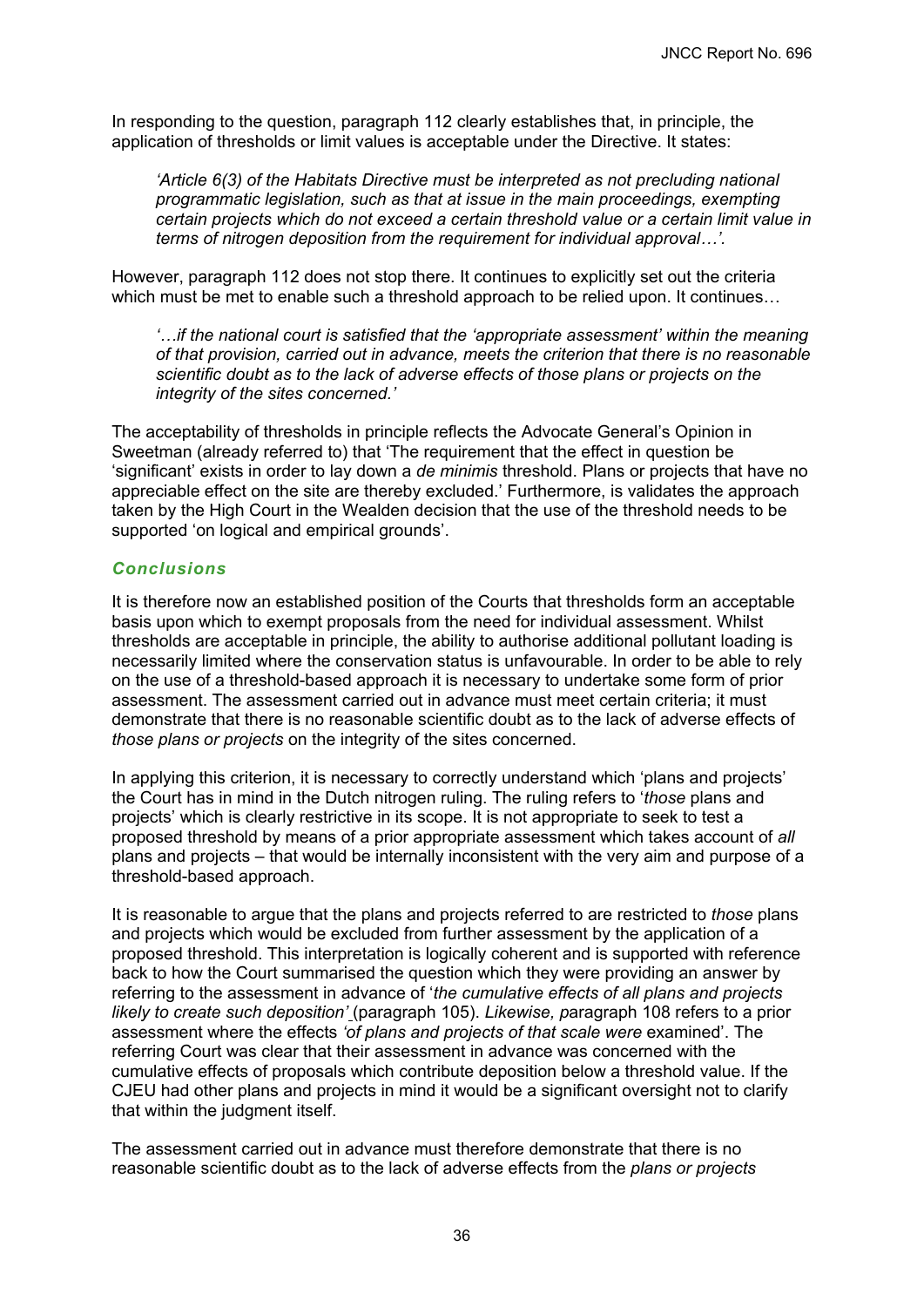*excluded from further assessment by the application of a threshold* for the integrity of the sites concerned.

This interpretation also aligns with other case law as the assessment carried out in advance would then provide an evidence base upon which it can be demonstrated, *on logical and empirical grounds* (refer Wealden), that the cumulative effects of proposals excluded from further assessment by a proposed threshold will not have an adverse-effects to the integrity of the site concerned. Such proposals can *properly be ignored* (Wealden).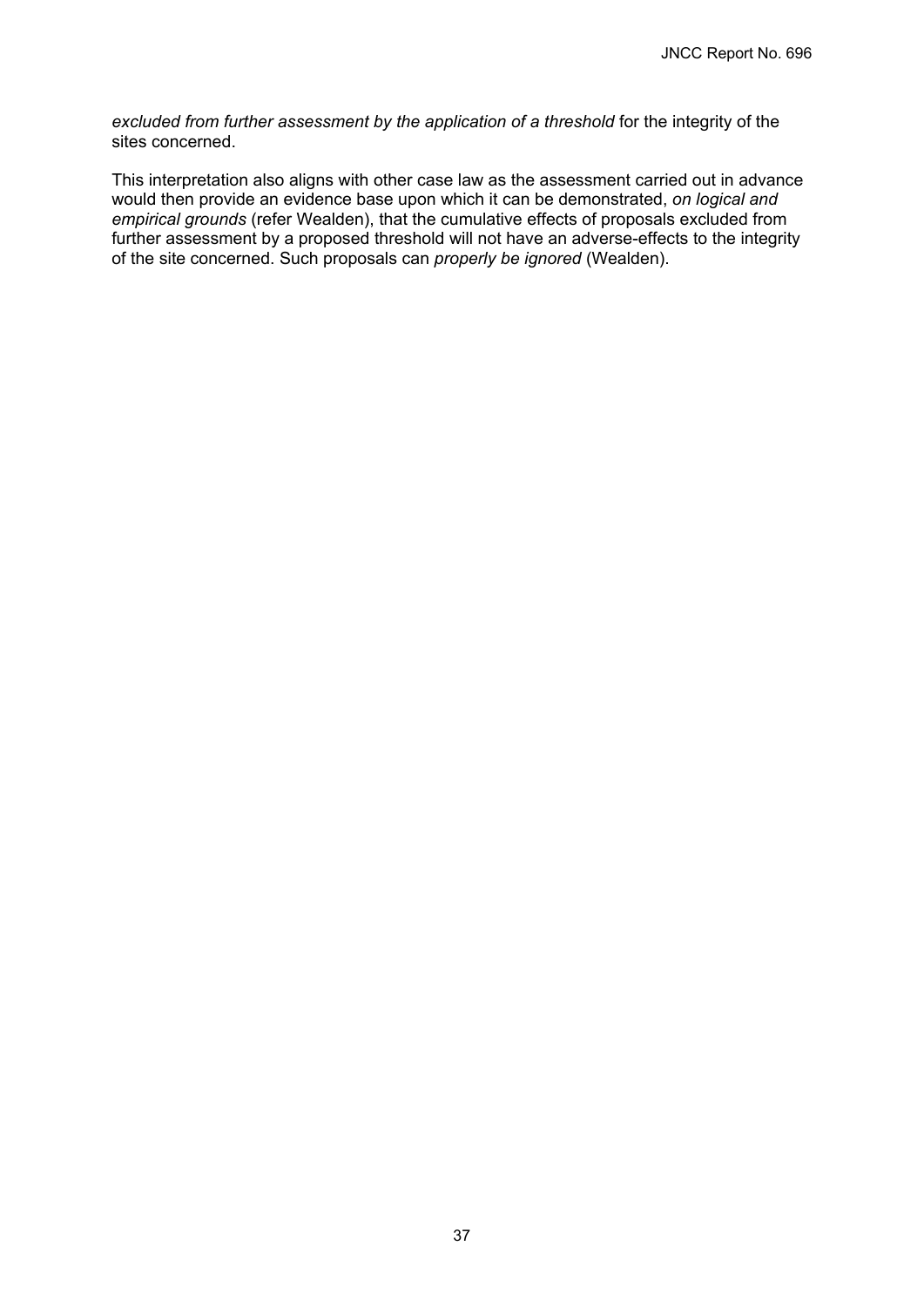# <span id="page-41-0"></span>**Appendix 4: The Exception Scenarios**

### *Introduction*

This Appendix, and section 3.2 of the main report, have been drafted by Ecological Planning & Research Ltd[25](#page-41-1). It outlines the range of exceptional circumstances in which it is unlikely to be appropriate to apply the Decision-Making Thresholds (DMTs) derived on the concept of Objective Compliant Change (OCC) for the purposes of screening out projects from further assessment on the basis that they make only an inconsequential contribution to air pollution on a designated site.

The scenarios that are considered to represent exceptional circumstances meaning that the DMTs cannot be safely relied upon were generated initially through a review of relevant scientific literature, which was then used to illicit opinions from national expert stakeholders during two workshops held on 23 and 26 November 2020. The feedback received enabled the range of potential scenarios qualifying as exceptional circumstances to be narrowed to those described below.

In order to understand why these particular exceptions have been identified, it is necessary to understand the mechanisms through which the additions of very small increments of nitrogen pollution might conceivably make a material (i.e., not 'inconsequential') difference to ecological outcomes in certain circumstances. The underlying mechanisms at play are therefore briefly outlined below, before the relevance and justification of and for each exceptional circumstance scenario is then explained by way of reference to these mechanisms.

### *Mechanisms for Potential Harm to Occur*

Broadly, as described in Caporn *et al.* (2016), a line describing the response of the species richness of a habitat to long-term nitrogen deposition is curved, such that the rate of species loss is greatest at the early stages of deposition and then slows as more and more Nitrogen is then added. This can be explained by the fact that when a habitat is first subject to increasing nitrogen deposition, those species most sensitive to nitrogen will be lost first and most easily. After this point, greater and greater increments of additional nitrogen are then required to bring about the additional loss of species. This is due to the greater nitrogen tolerance of the species that still remain at higher levels of deposition. In short, whilst additional losses continue to occur, the rate of species loss slows as the rate of additional nitrogen deposition increases. Notwithstanding this relationship, it is important to note that, whilst rarer species or those of conservation importance are more likely to be more sensitive to nitrogen, this is not always the case – it is possible for important individual species to be lost throughout the deposition spectrum.

In the context of improving background levels of nitrogen pollution therefore, when taken in isolation this observation indicates that small additions of nitrogen such as that permitted by the DMTs are much more likely to have consequential effects for 'clean' sites that have not yet lost their most sensitive species. For sites that are experiencing higher rates of deposition (particularly where this has been occurring for some time), small additional increments of nitrogen, when added to an improving background trend (i.e., where the addition is not sufficient to compromise the improving trend), are less likely to have any consequential effects due to the reduced sensitivity of the habitat.

<span id="page-41-1"></span><sup>25</sup> Refer<https://www.epr.uk.com/>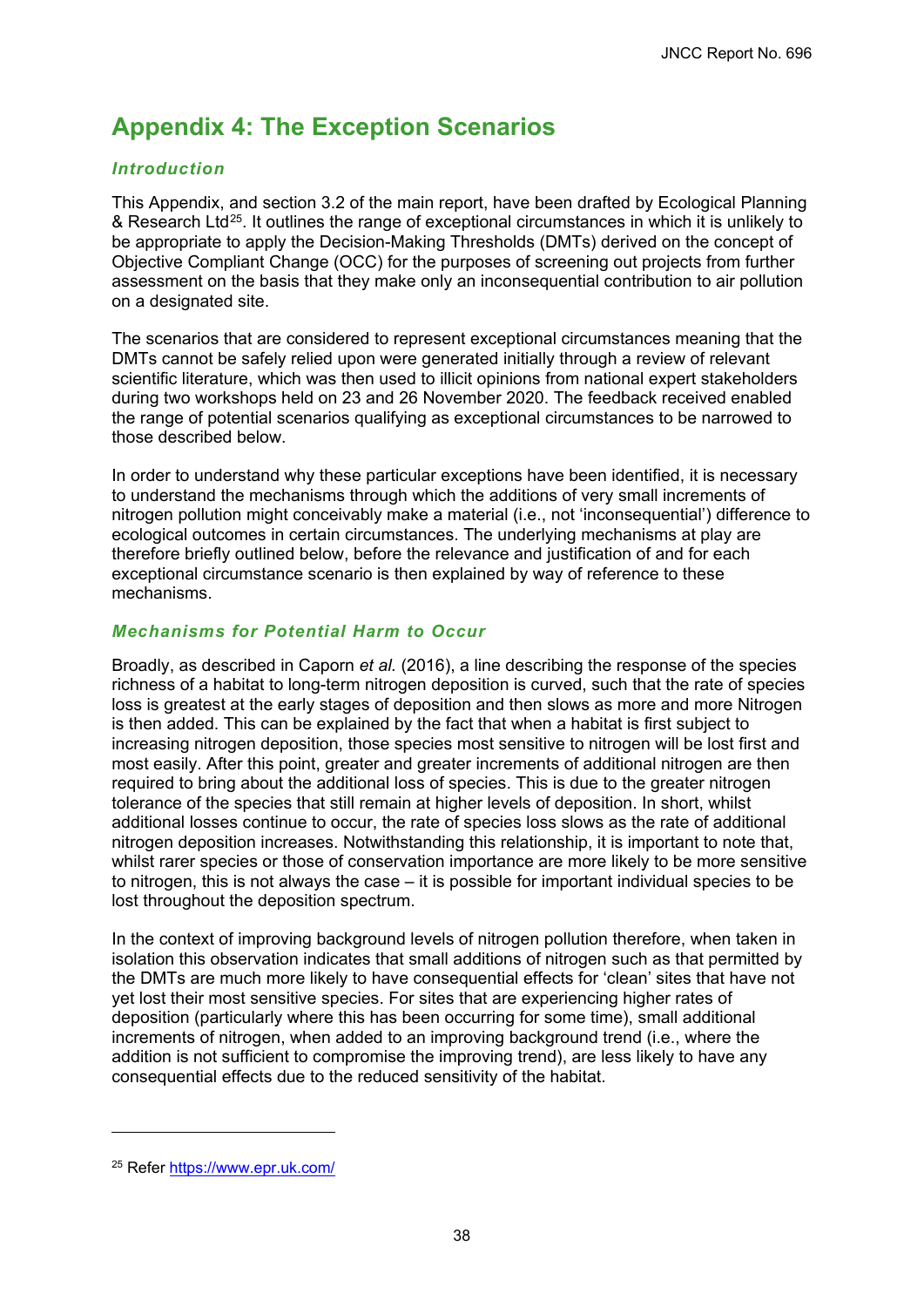This picture is however complicated by the potential for nitrogen to 'accumulate' in a habitat. This is described helpfully in Rowe *et al.* (2014). In summary, once the rate of Nitrogen deposition exceeds the rate at which nitrogen is lost from a habitat (through plant growth, herbivory, leaching, etc.), nitrogen begins to accumulate in an ecosystem (in various forms such as leaf litter, soil humus, foliar and mineralised nitrogen, etc.). The point at which this accumulation begins to occur is referred to as the 'integration threshold'. In essence, this raises the possibility that stored accumulations of nitrogen may continue to drive negative effects in a habitat long after the rate of nitrogen deposition has fallen below the integration threshold. The longer it takes for the accumulated nitrogen to 'work its way out of the system', the longer those negative effects would be expected to continue, and the greater the hysteresis observed between changes in deposition and the manifestation of effects.

Notwithstanding this complication, the basis for the DMTs is that they have been calculated to be so small as to have no consequential effect on either the total amount of stored nitrogen in a system or the length of time that this takes to be depleted once deposition rates are brought below the integration threshold. Given the observations in Caporn *et al.* (2016) that larger and larger additional amounts of nitrogen are required to cause further damage (defined in terms of species loss), and the observations in Rowe *et al.* (2014) that "…decreases in N deposition are beneficial across the range of N deposition", it is likely that the instances in which permitting projects that generate the DMT in the context of a clearly declining background of nitrogen deposition are very rare.

Further key considerations are i) the potential for the habitat or ecosystem in question to store accumulated nitrogen, and ii) the existence of prevailing influences that act to prevent nitrogen from being stored or to accelerate the depletion of stored nitrogen.

In respect of i) above, as explained in Rowe *et al.* (2014), epilithic and epiphytic ecosystems (or components thereof) have very limited capacity to store nitrogen, since soil (the main sink for nitrogen) is not present. This means that species living within epiphytic and epilithic systems, such as clean air lichens on rocks or tree bark, are much more sensitive to shortterm exceedances of nitrogen deposition since the lichens absorb nitrogen directly from the surface of the rock or tree or the air and therefore experience a much greater proportionate increase in the % of total available nitrogen when rates of deposition increase. Additionally, these systems may recover from pollution much more rapidly once pollution has ceased, due to the absence of any stored nitrogen to delay recovery (NB: although recovery of species richness will require re-colonisation from surviving reservoirs of the lost species nearby, which may or may not exist). For the above reasons, long-term cumulative levels of nitrogen deposition (30 years of more) are less relevant than for soil-based systems, and short-term exceedances (c3 years) can have a greater impact.

In relation to ii) above, there is now burgeoning evidence (see for example Stevens *et al.* 2013) that certain forms of routine conservation habitat management are capable of preventing nitrogen from being stored and of accelerating the depletion of stored nitrogen (for example grazing of heathlands). The existence or absence of such management can therefore affect the degree of vulnerability to air pollution.

#### *Explanation of Exceptional Circumstance Scenarios*

#### *Clean or pristine sites (i.e., those with very low existing levels of air pollution) where there is reason to doubt an improving background trend*

Evidence presented in Rowe *et al.* (2014) and Caporn *et al.* (2016) suggests that there is evidence of species loss even preceding assigned Critical Loads/Levels. For sites currently experiencing a very low level of nitrogen deposition therefore, where species highly sensitive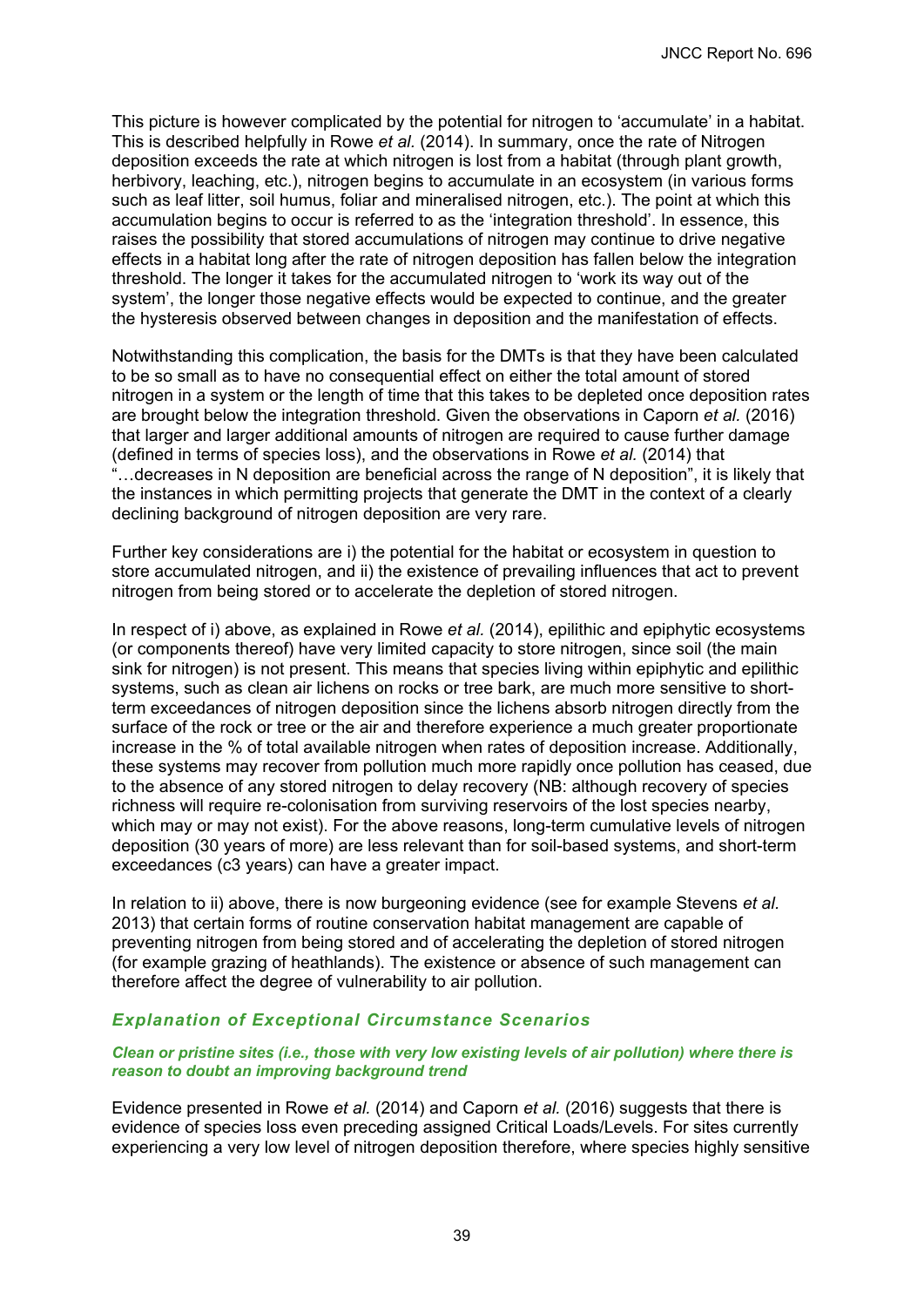to nitrogen deposition are likely to still be present, the DMT approach should not be used unless the following applies:

- There is high confidence that the declining background trend in nitrogen deposition or ammonia will outweigh the additional deposition/pollution that would otherwise be permitted; and
- That the above is true in all affected areas of the site, even though the Critical Load or Level may not be exceeded.

#### *Sites with important sensitive epiphytic or epilithic species at or just below their critical load or level*

As explained in Rowe *et al.* (2014), epiphytic and epilithic species and components of ecosystems are particularly vulnerable to increases in nitrogen deposition even if these are short-term. The capacity to store nitrogen on the surface of rocks and trees etc is very limited. This means that changes in total stored nitrogen induced by deposition are proportionally much greater in epiphytic and epilithic systems than in soil-based systems (where the store of nitrogen is much larger and where long-term cumulative increases in nitrogen are therefore more relevant).

Where therefore a site is designated for important epiphytic or epilithic species or ecosystem components that are at or just below their Critical Load or Level, the DMT approach should not be used unless there is a high confidence that the declining background trend will outweigh any increases in nitrogen deposition or ammonia concentrations in all areas of the site in both the short and the long term.

#### *Sites already in exceedance where there is evidence of an impending risk of extinction of a species that is or forms an important part of a qualifying feature*

For soil-based systems, for the reasons outlined above, in the vast majority of cases where an existing exceedance is taking place, the DMT approach should not present a risk to the site's integrity provided that there is confidence in a declining background trend in nitrogen deposition.

The exception to this is where there is evidence that nitrogen deposition or ammonia concentrations are driving the loss of an important species (i.e., a species that is either a qualifying feature or which forms an important part of a qualifying feature), and there is a risk of that species becoming locally extirpated/extinct at the site. In these circumstances, stored nitrogen may continue to drive the loss of that species even after nitrogen deposition rates drop below the Critical Load, and the prospect of preventing this loss will hinge on depleting the stored nitrogen that is driving these negative changes in the shortest possible time. In these circumstances, any delay to the achievement of Critical Loads or Levels might reduce the prospects of preventing the extinction and could not therefore be described as inconsequential.

#### *Sites with a highly localised sensitive qualifying feature(s) that may coincide with maxima of nitrogen deposition from clusters of emission sources*

For the vast majority of cases, it is unlikely that the maxima of individual Process Contributions (PCs) will coincide, and even less likely that any localised overlaps of maxima will coincide with the whole or even the majority of a qualifying site feature.

In some rare instances however, it is possible that sensitive qualifying features may be extremely spatially limited (for example occurring in one location only) and that this location may coincide with Nitrogen deposition or ammonia emissions from multiple sources. If the